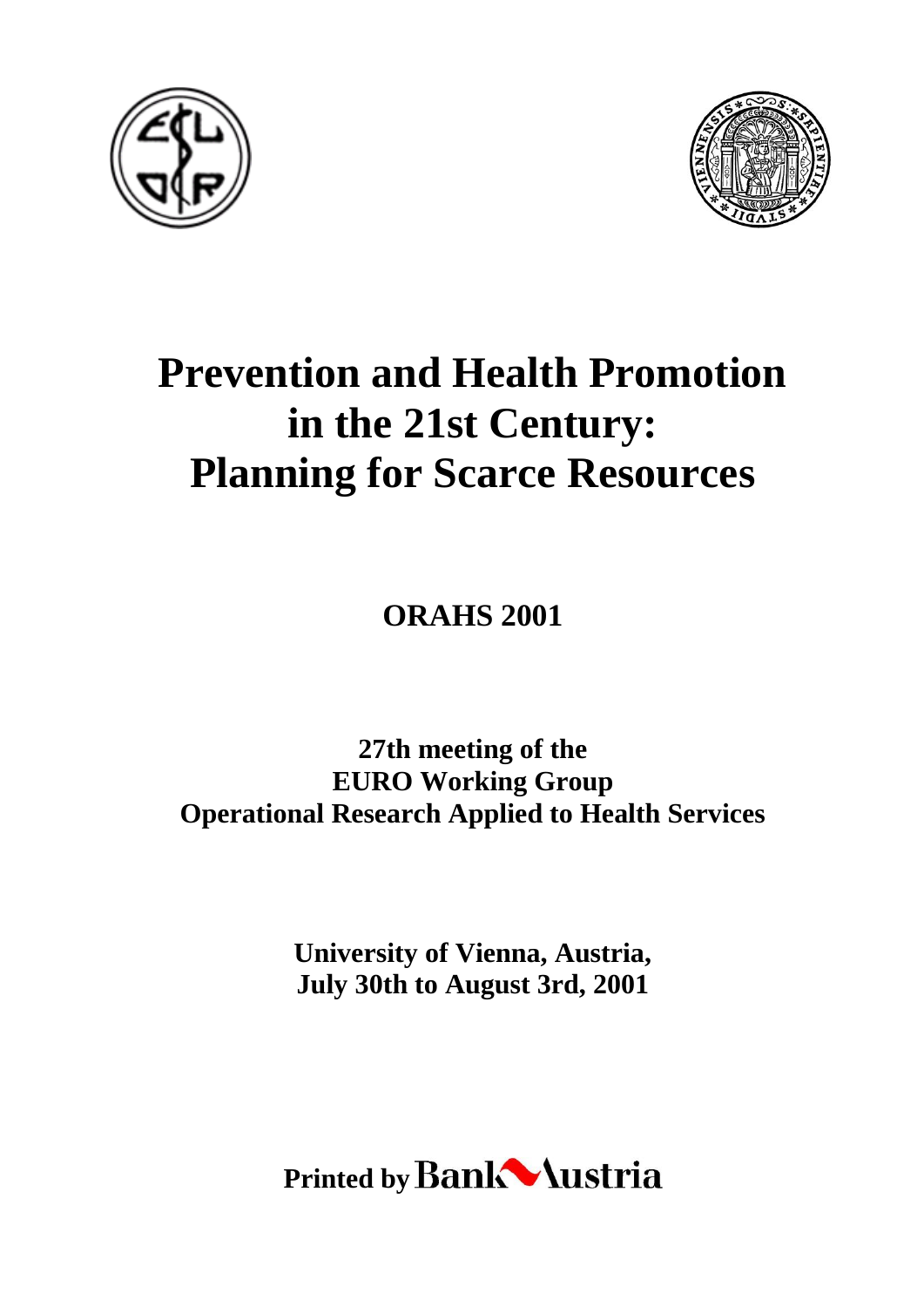## **Chair of the Organising and Programme Committee**

Assistant Professor Marion Rauner, Ph.D. University of Vienna School of Business, Economics, and Computer Science Institute of Business Studies Department of Innovation and Technology Management Bruenner Str. 72 A-1210 Vienna, Austria

Thanks are due to Nikolaus Bajmoczy, Alexander Rauner, Gerlinde Rauner, Willibald Rauner, Hildegard Roth for their assistance in organising this conference.

### **Members of the Programme Committee**

Professor Kurt Heidenberger, Ph.D. University of Vienna, Department of Innovation and Technology Management

Professor Adolf Stepan, Dipl.-Ing., Ph.D. Vienna University of Technology, Department of Managerial Economics and Industrial **Organisation** 

Consultant Iain Paterson, Ph.D. Institute of Advanced Studies, Department of Economics and Finance

Assistant Professor Jan M.H. Vissers, Ph.D. (Chair of the Working Group) Eindhoven University of Technology, Department of Operations Planning and Control

#### **Sponsored by**



We are grateful to Bank Austria for sponsoring our company account for this conference and for printing this book of abstracts.

**DAS ZUKUNFTSMINISTERIUM** 

# bm:bwk

We acknowledge the partial support of copying, printing, mailing, and staff costs for this conference provided by the Federal Ministry of Education, Science, and Culture.

ÖSTERREICHISCHES **ROTES KREUZ** 

 $\frac{1}{\sqrt{2}}$  Thanks a lot for providing us with folders and memo pads as well as for borrowing the thermos container!

**Vienna** Convention<br>Bureau

Thanks are due to Vienna Convention Bureau for the touristic information material on Vienna and for the conference bags.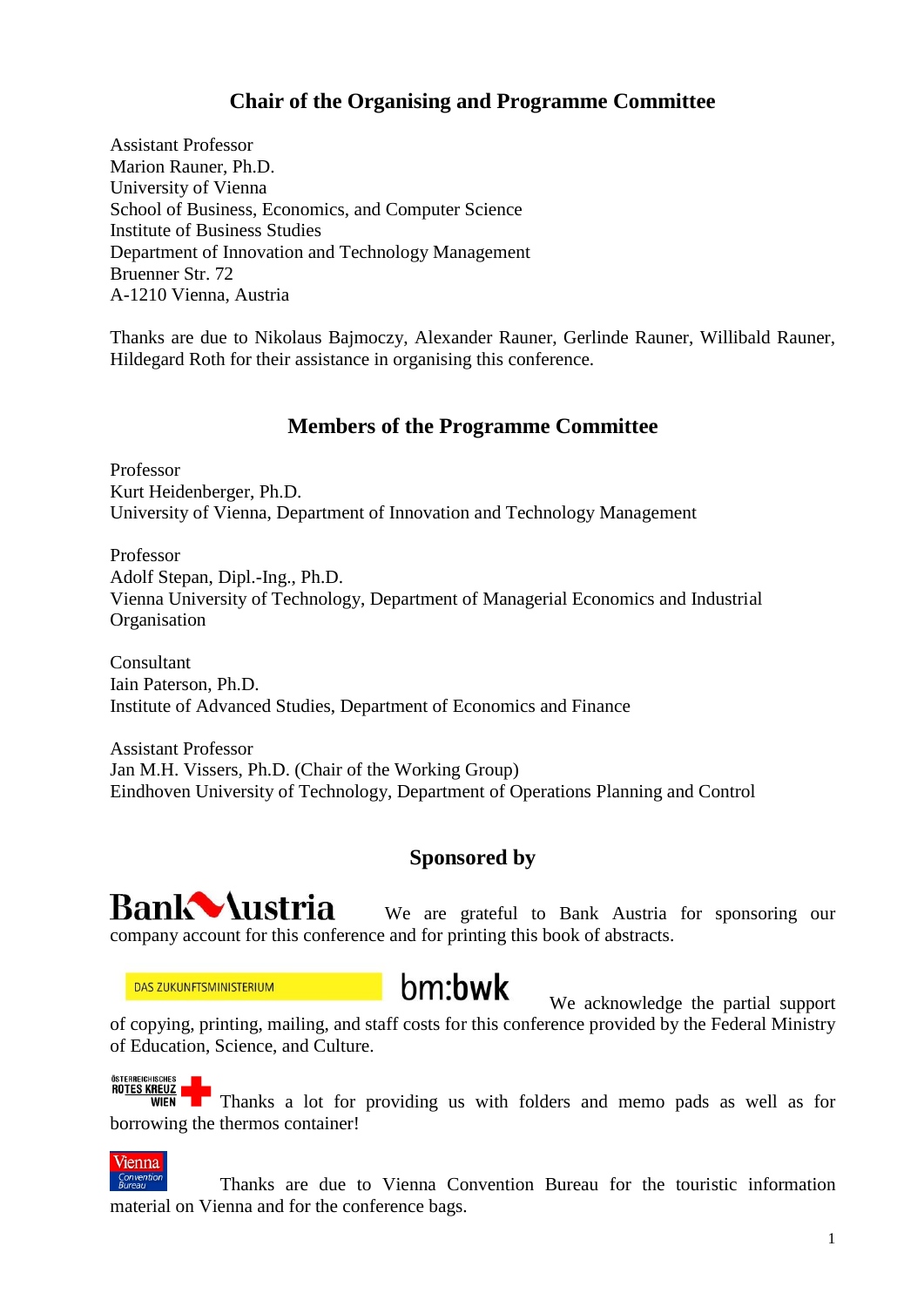## **Contents**

| Information on ORAHS - EURO Working Group                                        |                             |
|----------------------------------------------------------------------------------|-----------------------------|
|                                                                                  | $\boldsymbol{4}$            |
|                                                                                  | $\overline{5}$              |
|                                                                                  | $\overline{\boldsymbol{6}}$ |
|                                                                                  |                             |
|                                                                                  |                             |
| Scientific Programme, Friday, August 3rd, 2001__________________________________ | 10                          |
|                                                                                  | 11                          |
| List of Participants                                                             | 42                          |
| Format for Full Papers ___________                                               | 43                          |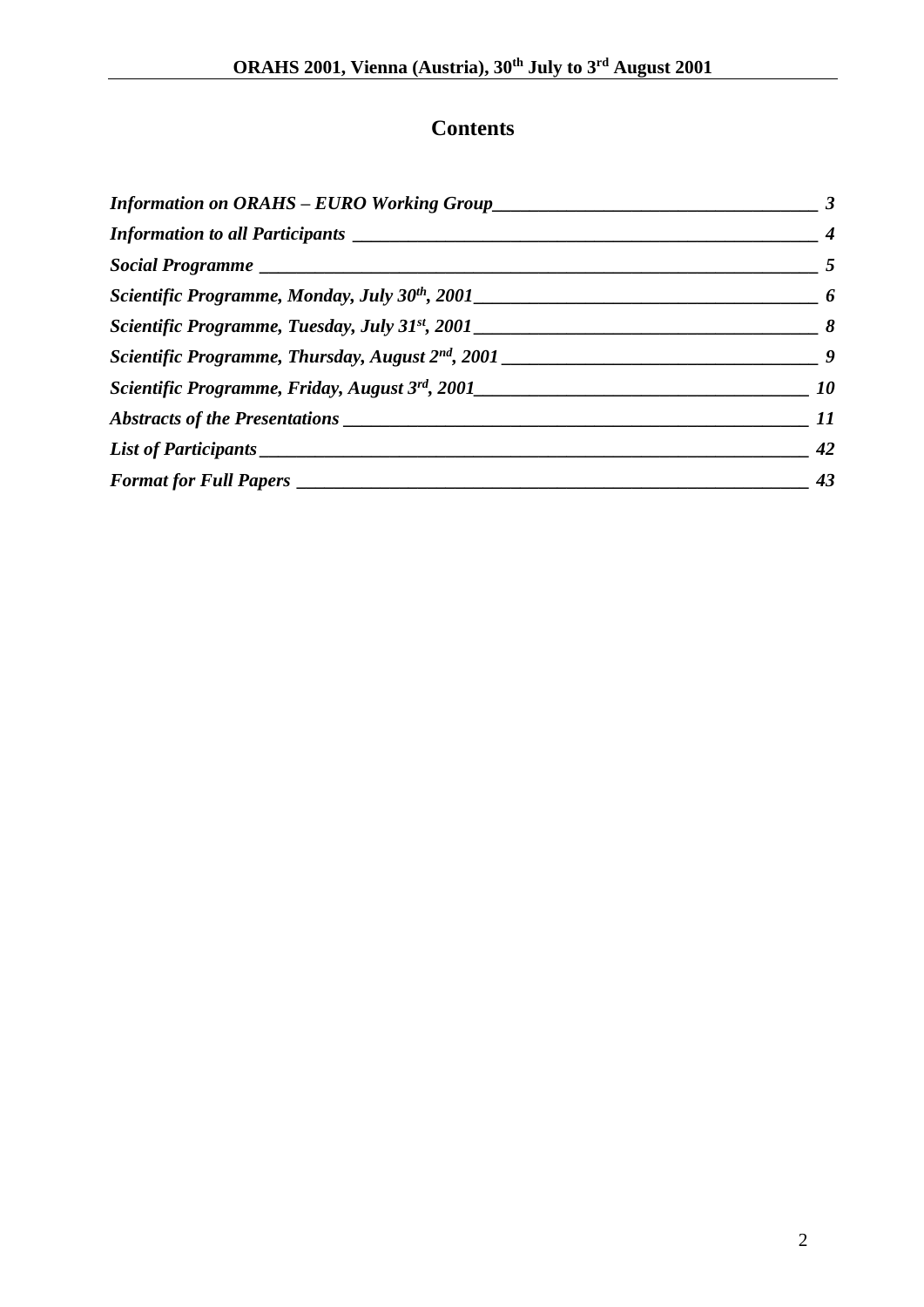### **Information on ORAHS – EURO Working Group**

The **EURO Working Group on Operational Research Applied to Health Services** was formed in 1975 as part of a programme for developing special interest groups within the European branch, EURO of the International Federation of Operational research Societies, IFORS. The group has at present 112 members from 22 countries, mainly in Europe but also with 17 from overseas. The group meets every year, each summer, for one week in a different European host country. Meetings are open to anyone with a quantitative background and an interest in the subject area, although numbers may be restricted to ensure that open debate is practicable. The objectives of the group are communication of ideas, knowledge and experience concerning the application of OR approaches and methods to problems in the health services area, mutual assistance between members, co-operation on joint projects, inspiration with regard to approaches and attitudes in the field of applied Operational Research.

## **Information on the Meeting**

We meet in the following location:

University of Vienna, Austria Sitzungssaal (meeting room) - behind the statue of emperor Franz Josef II (main entrance, left hand side, upper floor) Dr.-Karl-Lueger Ring 1 A-1010 Vienna, Austria

30 papers were accepted for presentation when this publication went to press. Full papers presented soon after the conference will be considered for publication after a review process in a book, thus continuing the series started with the 21<sup>st</sup> meeting in Maastricht 1995. A sample format for full papers is included in this publication.

The conference includes a round table on "Prevention and Health Promotion in the 21st Century: Planning for Scarce Resources from an Austrian Point of View," on Monday, July 30<sup>th</sup>, 9.30-11.00 a.m., with the following participants:

| • Dr. Jean-Paul Klein       | Bundesministerium für Soziale Sicherheit und Generationen |
|-----------------------------|-----------------------------------------------------------|
| • Dr. Hannes Schmidl        | MA-L/II Gesundheitsplanung                                |
| • Prof.Dkfm.Dr. Eugen Hauke | Wiener Krankenanstaltenverbund                            |
| • Dr. Klaus Ropin           | Fonds Gesundes Österreich                                 |
| • Mag. Frank M. Amort       | Aids Hilfe Wien                                           |
| • Prof.Dr. Bernhard Schwarz | Plattform Gesundheitsökonomie                             |
|                             |                                                           |

We are highly pleased to announce our keynote speaker Prof.Dr. Margaret Brandeau, Stanford University, with her paper "Improved AIDS Policy Making: A Role for OR Models," on Monday, July 30<sup>th</sup>, 11.30-12.30 a.m.

The Organising Committee takes this opportunity to wish for a successful meeting and hope that you enjoy your visit to Vienna, in particular the University.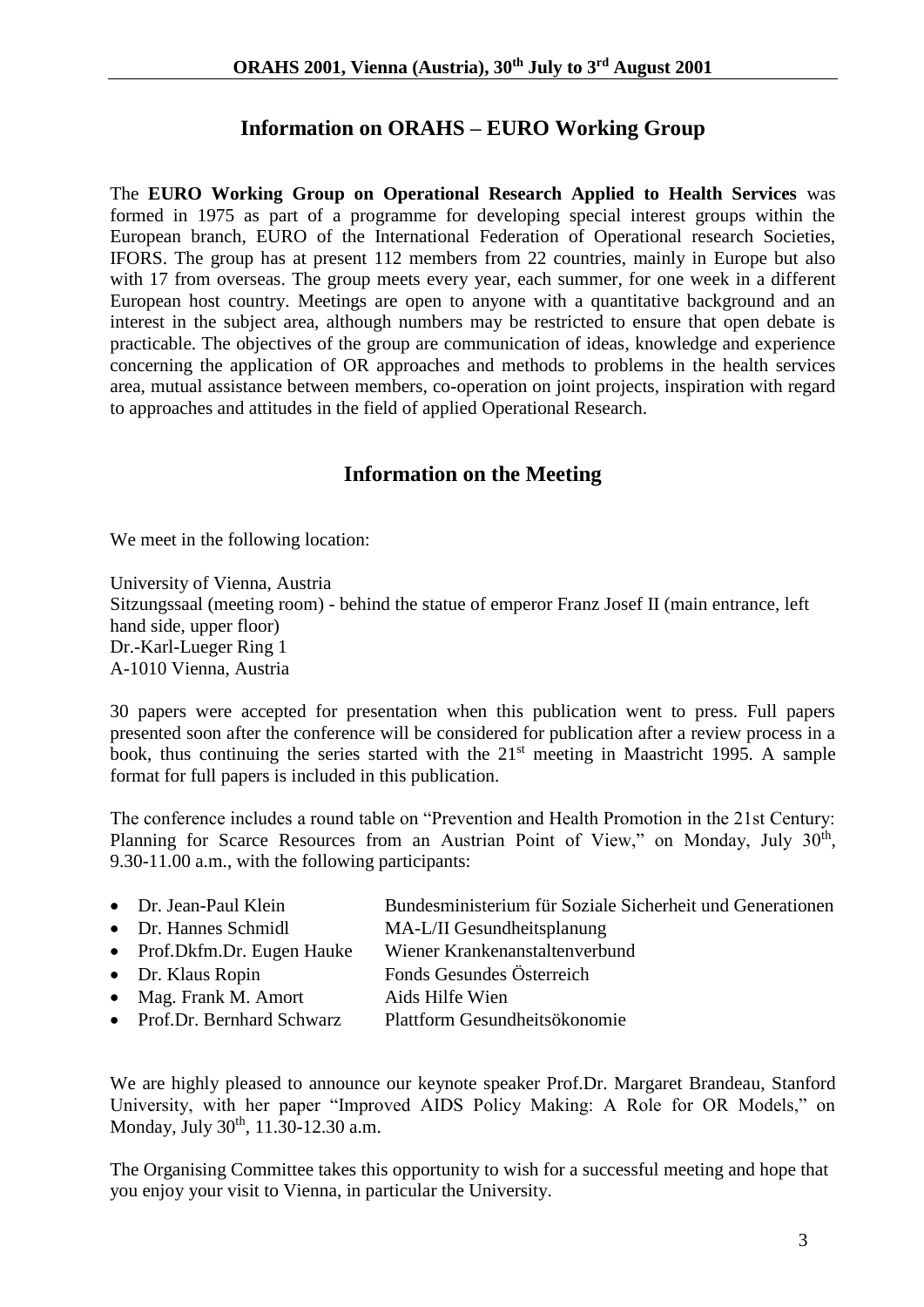## **Information to all Participants**

The Organising Committee will be on hand Sunday, July 29<sup>th</sup>, 5 p.m. – 7 p.m. at the Pension Excellence, Alserstraße 21, 1080 Vienna, Austria, for registration and a welcome drink.

Registration fees for delegates (ATS 4,500,-) include: conference material + proceedings, reception, lunches (Einstein), coffee and tea breaks, entrance to Schönbrunn Palace, visit to the Vienna General Hospital, trip to Wachau, and the Conference Dinner (Rathauskeller).

Registration fees for accompanying persons (ATS 3,200,-) include: information material, reception, sightseeing tours in the morning, entrance to Schönbrunn Palace, visit to the Vienna General Hospital, trip to Wachau, and the Conference Dinner (Rathauskeller).

For the social events you are picked up at announced locations. Please do not forget to take all vouchers for the events with you (e.g., reception drink, lunch, conference dinner)!

Please do not forget to bring good, convenient shoes and headgear for the trip to Wachau!

In case of emergency, you can reach Marion Rauner on her mobile phone (0699 1 95 66 212).

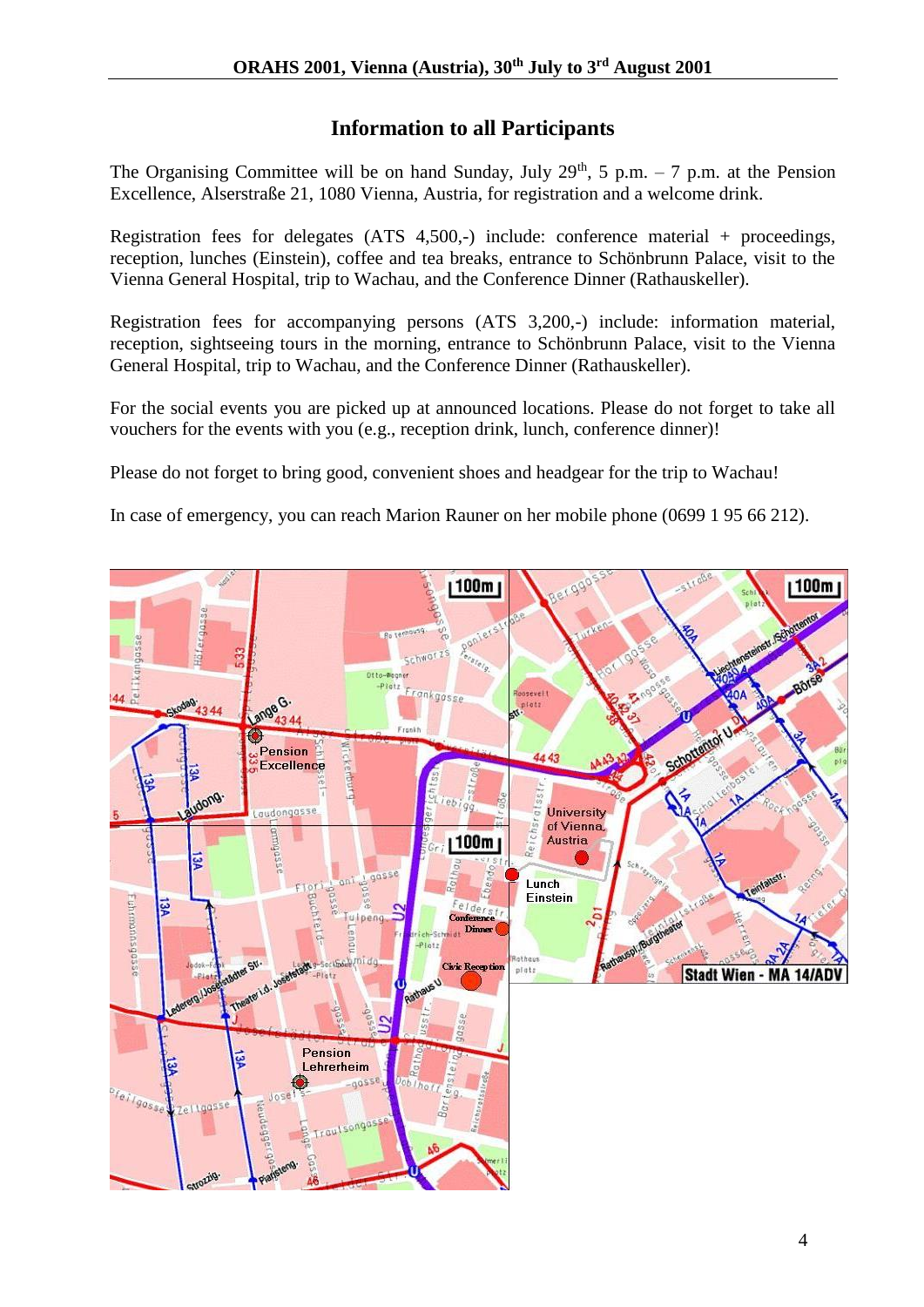| Date              | <b>Delegates</b>                           | <b>Accompanying Persons</b>                |
|-------------------|--------------------------------------------|--------------------------------------------|
| Sunday,           | $5 p.m. - 7 p.m.$                          | 5 p.m. - 7 p.m.                            |
| July 29th, 2001   | <b>Reception and Registration</b>          | <b>Reception and Registration</b>          |
|                   | (Pension Excellence, Bar, Alserstraße 21,  | (Pension Excellence, Bar, Alserstraße 21,  |
|                   | 1080 Vienna, Austria)                      | 1080 Vienna, Austria)                      |
| Monday,           | $8.30$ a.m. $-9$ a.m.                      | $8.30$ a.m. $-9$ a.m.                      |
| July 30th, 2001   | <b>Registration</b>                        | <b>Registration</b>                        |
|                   | (University of Vienna)                     | (University of Vienna)                     |
|                   |                                            |                                            |
|                   | 9 a.m. - 9.30 a.m.                         | 9 a.m. - 9.30 a.m.                         |
|                   | <b>Opening session</b>                     | <b>Opening session</b>                     |
|                   | (University of Vienna)                     | (University of Vienna)                     |
|                   |                                            |                                            |
|                   |                                            | Pickup: 9.30 a.m. University of Vienna     |
|                   |                                            | (Main Entrance)                            |
|                   |                                            | $9.30$ a.m. $-12$ a.m.                     |
|                   |                                            | <b>Sightseeing Tour I</b>                  |
|                   |                                            | KunstHausWien (+Hundertwasser House)       |
|                   |                                            |                                            |
|                   | Pickup: 6.30 p.m. Hotel Excellence         | Pickup: 6.30 p.m. Hotel Excellence         |
|                   | $7 p.m. - 8 p.m.$                          | $7 p.m. - 8 p.m.$                          |
|                   | <b>Civic Reception</b>                     | <b>Civic Reception</b>                     |
|                   | (Town Hall)                                | (Town Hall)                                |
| Tuesday,          |                                            | Pickup: 9 a.m. University of Vienna (Main  |
| July 31st, 2001   |                                            | Entrance)                                  |
|                   |                                            | $9 a.m. - 12 a.m.$                         |
|                   |                                            | <b>Sightseeing Tour II</b>                 |
|                   |                                            | Lipizzaner Museum, Danube Area             |
|                   |                                            |                                            |
|                   | Pickup: 5.15 p.m. Hotel Excellence         | Pickup: 5.15 p.m. Hotel Excellence         |
|                   | 6.30 p.m. $- 7.30$ p.m.                    | 6.30 p.m. $-7.30$ p.m.                     |
|                   | Visit to Schönbrunn Palace                 | Visit to Schönbrunn Palace                 |
| Wednesday, August | Pickup: 8.30 p.m. Hotel Excellence         | Pickup: 8.30 p.m. Hotel Excellence         |
| 1st, 2001         | $9$ a.m. $-12.15$ a.m.                     | $9$ a.m. $-12.15$ a.m.                     |
|                   | <b>Visit to Vienna General Hospital</b>    | <b>Visit to Vienna General Hospital</b>    |
|                   |                                            |                                            |
|                   | Pickup: 12.15 p.m. Vienna General Hospital | Pickup: 12.15 p.m. Vienna General Hospital |
|                   | $12.30$ a.m. $-10$ p.m.                    | $12.30$ a.m. $-10$ p.m.                    |
|                   | <b>Trip to Wachau</b>                      | <b>Trip to Wachau</b>                      |
|                   | <b>Monastery Melk</b>                      | <b>Monastery Melk</b>                      |
|                   | Boat trip on Danube (Melk - Spitz)         | Boat trip on Danube (Melk – Spitz)         |
|                   | Visit to Dürnstein                         | Visit to Dürnstein                         |
|                   | Visit to Heurigen (Weißenkirchen)          | Visit to Heurigen (Weißenkirchen)          |
| Thursday,         |                                            | Pickup: 9 a.m. University of Vienna        |
| August 2nd, 2001  |                                            | (Main Entrance)                            |
|                   |                                            | 9 a.m. $-12$ a.m.                          |
|                   |                                            | <b>Sightseeing Tour III</b>                |
|                   |                                            | Treasury and City Centre                   |
|                   |                                            |                                            |
|                   | 8 p.m.                                     | 8 p.m.                                     |
|                   | <b>Conference Dinner</b>                   | <b>Conference Dinner</b>                   |
|                   | (Rathauskeller)                            | (Rathauskeller)                            |
| Friday,           |                                            | Pickup: 9 a.m. University of Vienna        |
| August 3rd, 2001  |                                            | (Main Entrance)                            |
|                   |                                            | 9 a.m. - 12 a.m.                           |
|                   |                                            | <b>Sightseeing Tour IV</b>                 |
|                   |                                            | <b>Belvedere - Austrian Gallery</b>        |
|                   |                                            |                                            |

## **Social Programme**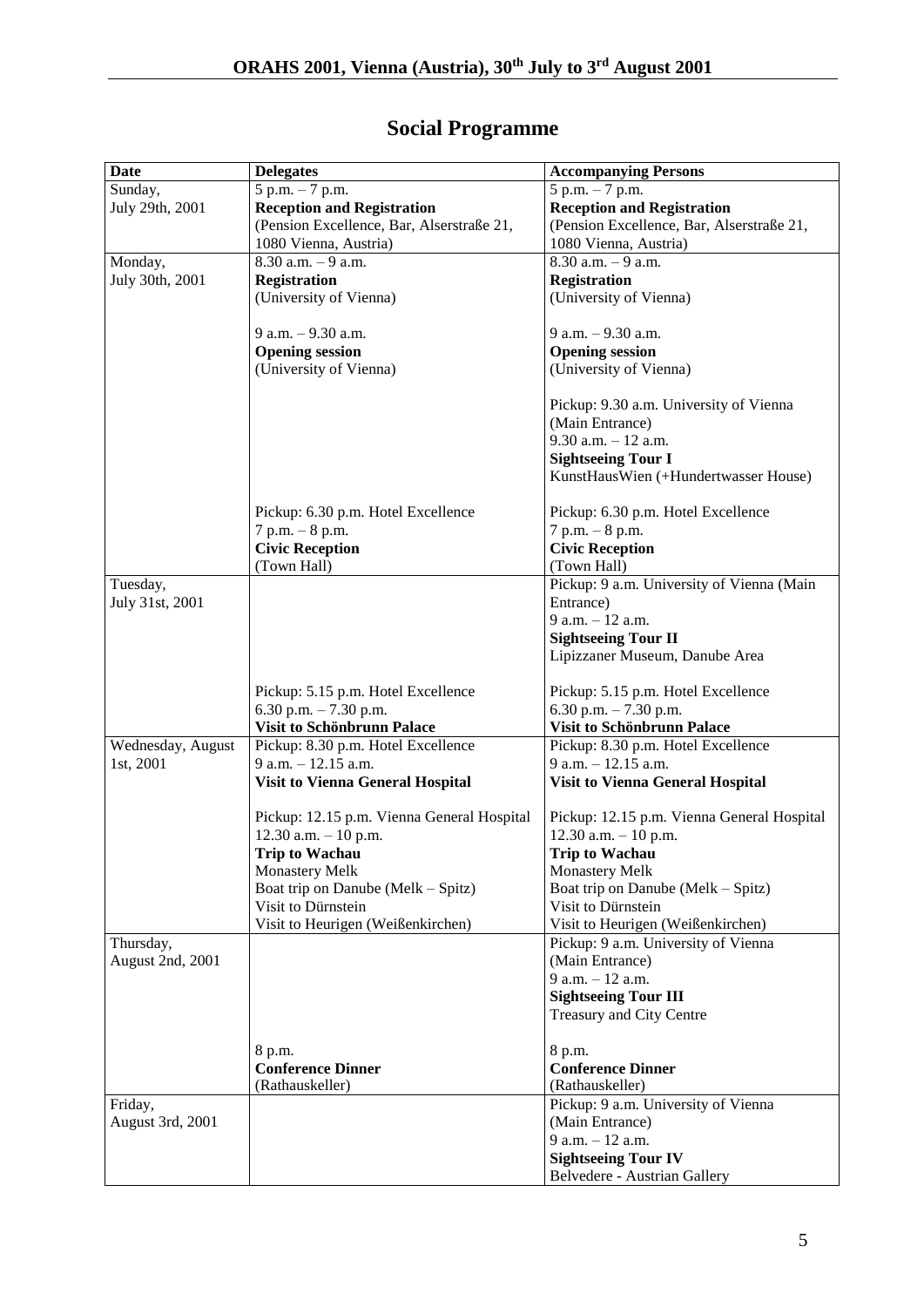| $8.30 - 9.00$ | <b>Registration</b>          |                                            |  |
|---------------|------------------------------|--------------------------------------------|--|
|               |                              |                                            |  |
| $9.00 - 9.30$ | <b>Welcome to ORAHS 2001</b> | Prof.Dipl.-Ing.Dr. Günter Haring           |  |
|               |                              | (to be invited)                            |  |
|               |                              | Dean of the School of Business, Economics, |  |
|               |                              | and Computer Science                       |  |
|               |                              | University of Vienna, Austria              |  |
|               |                              | Prof.Dipl.-Ing.Dr. Udo Wagner              |  |
|               |                              | Head of the Institute of Business Studies  |  |
|               |                              | University of Vienna, Austria              |  |
|               |                              | Prof.Dipl.-Ing.Dr. Richard Hartl           |  |
|               |                              | Head of the Austrian Society of Operations |  |
|               |                              | Research                                   |  |
|               |                              | University of Vienna, Austria              |  |
|               | <b>Opening remarks</b>       | Prof.Dr. Jan Vissers                       |  |
|               |                              | Head of the EURO working group on ORAHS    |  |
|               |                              | Eindhoven University, The Netherlands      |  |
|               |                              |                                            |  |
|               |                              | Dr. Marion Rauner                          |  |
|               |                              | Organiser of the ORAHS 2001 conference     |  |
|               |                              | University of Vienna, Austria              |  |

## **Scientific Programme, Monday, July 30th, 2001**

| $9.30 - 11.00$ | <b>Round Table</b>                        | <b>Chair:</b> Dr. Marion Rauner                             |
|----------------|-------------------------------------------|-------------------------------------------------------------|
|                | <b>Prevention and Health Promotion in</b> | Dr. Jean-Paul Klein                                         |
|                | the 21st Century: Planning for            | Bundesministerium für Soziale Sicherheit und                |
|                | <b>Scarce Resources from an Austrian</b>  | Generationen                                                |
|                | <b>Point of View</b>                      | Dr. Hannes Schmidl<br>MA-L/II Gesundheitsplanung            |
|                |                                           | Prof.Dkfm.Dr. Eugen Hauke<br>Wiener Krankenanstaltenverbund |
|                |                                           | Dr. Klaus Ropin<br>Fonds Gesundes Österreich                |
|                |                                           | Mag. Frank M. Amort<br>Aids Hilfe Wien                      |
|                |                                           | Prof.Dr. Bernhard Schwarz<br>Plattform Gesundheitsökonomie  |

## **11.00 – 11.30 Coffee Break**

| $11.30 - 12.30$ | Keynote                        | <b>Chair:</b> Prof.Dr. Jan Vissers |
|-----------------|--------------------------------|------------------------------------|
|                 | Improved AIDS Policy Making: a | Prof.Dr. Margaret L. Brandeau      |
|                 | <b>Role for OR Models</b>      | <b>Stanford University, USA</b>    |
|                 |                                |                                    |

| $\sim$<br>11<br>$30 -$<br>I.30<br>1200<br>---- | unch |
|------------------------------------------------|------|
|                                                |      |

┑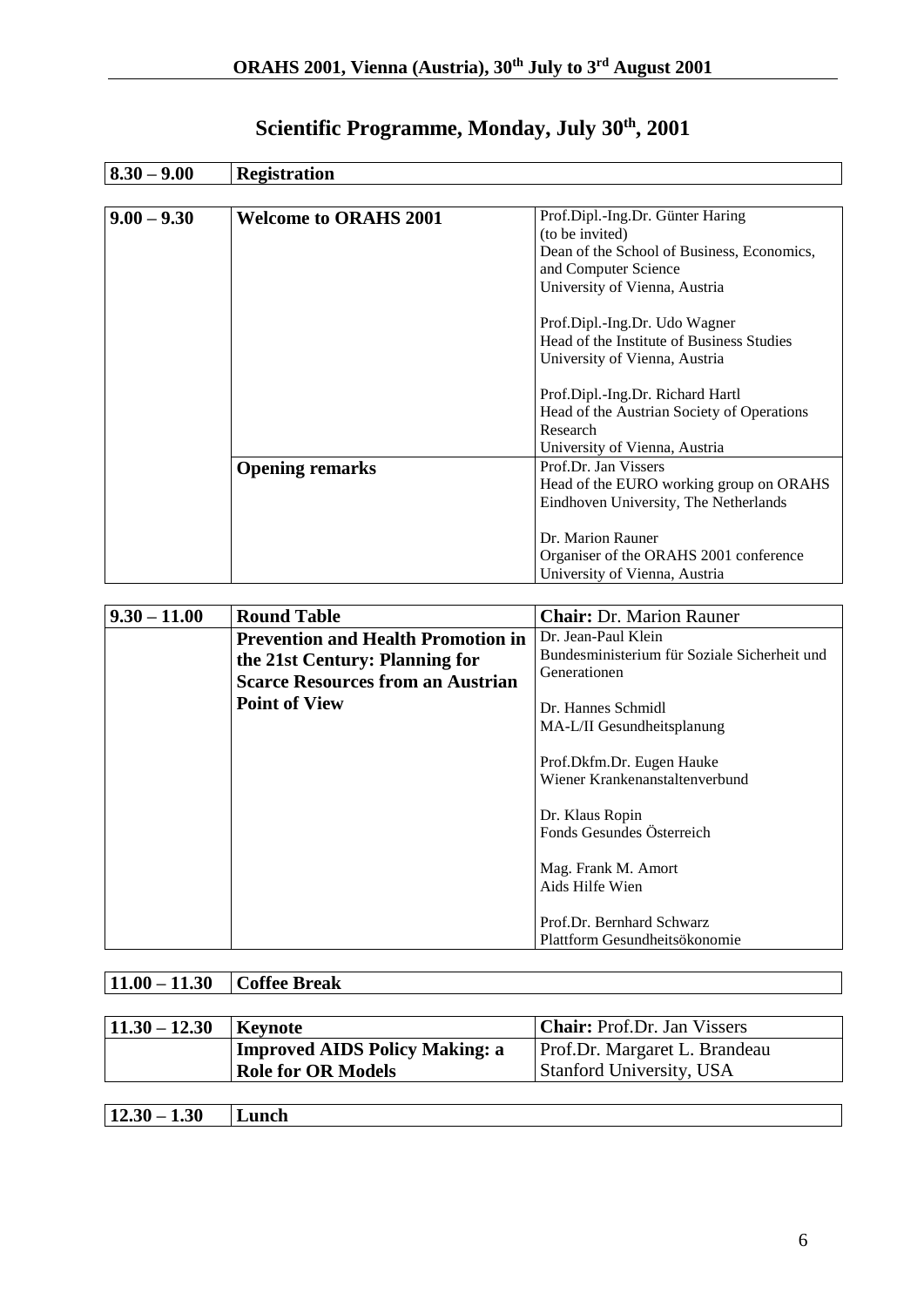| $1.30 - 3.00$ | <b>Health Care Management Models</b> | <b>Chair:</b> Dr. David Clayden          |
|---------------|--------------------------------------|------------------------------------------|
|               | The Nature and Content of Health     | Prof.Dr. Jan Vissers, Technical          |
|               | <b>Operational Research</b>          | University Eindhoven, The Netherlands    |
|               | <b>Towards Incorporating Human</b>   | Prof.Dr. Sally Brailsford, University of |
|               | Behaviour in Models of Health Care   | Southampton, United Kingdom              |
|               | <b>Systems</b>                       |                                          |
|               | Developing Preventive Services for   | Prof.Dr. Tom Bowen, Tom Bowen            |
|               | Older People                         | Associates, Brighton, United Kingdom     |

## **Scientific Programme, Monday, July 30th, 2001**

## **3.00 – 3.30 Coffee Break**

| $3.30 - 5.00$ | <b>Decision Support Systems</b>              | <b>Chair:</b> Prof. Dr. Sally Brailsford |
|---------------|----------------------------------------------|------------------------------------------|
|               | Complex decision making in hospitals:        | Prof.Dr. Sigrun Schwarz,                 |
|               | a simulation study for analysing             | Fachhochschule Münster, Germany          |
|               | logistic processes                           |                                          |
|               | A Decision Support System for                | Prof.Dr. Jan A.M. Schreuder,             |
|               | Assigning Personnel to Teams in              | University of Twente, The Netherlands    |
|               | <b>Health Services</b>                       |                                          |
|               | <b>Emergency Information Support</b>         | Prof.Dr. Mario Jorge Ferreira de         |
|               | <b>System for Brazilian Public Hospitals</b> | Oliveira, Federal University of Rio de   |
|               |                                              | Janeiro, Brazil                          |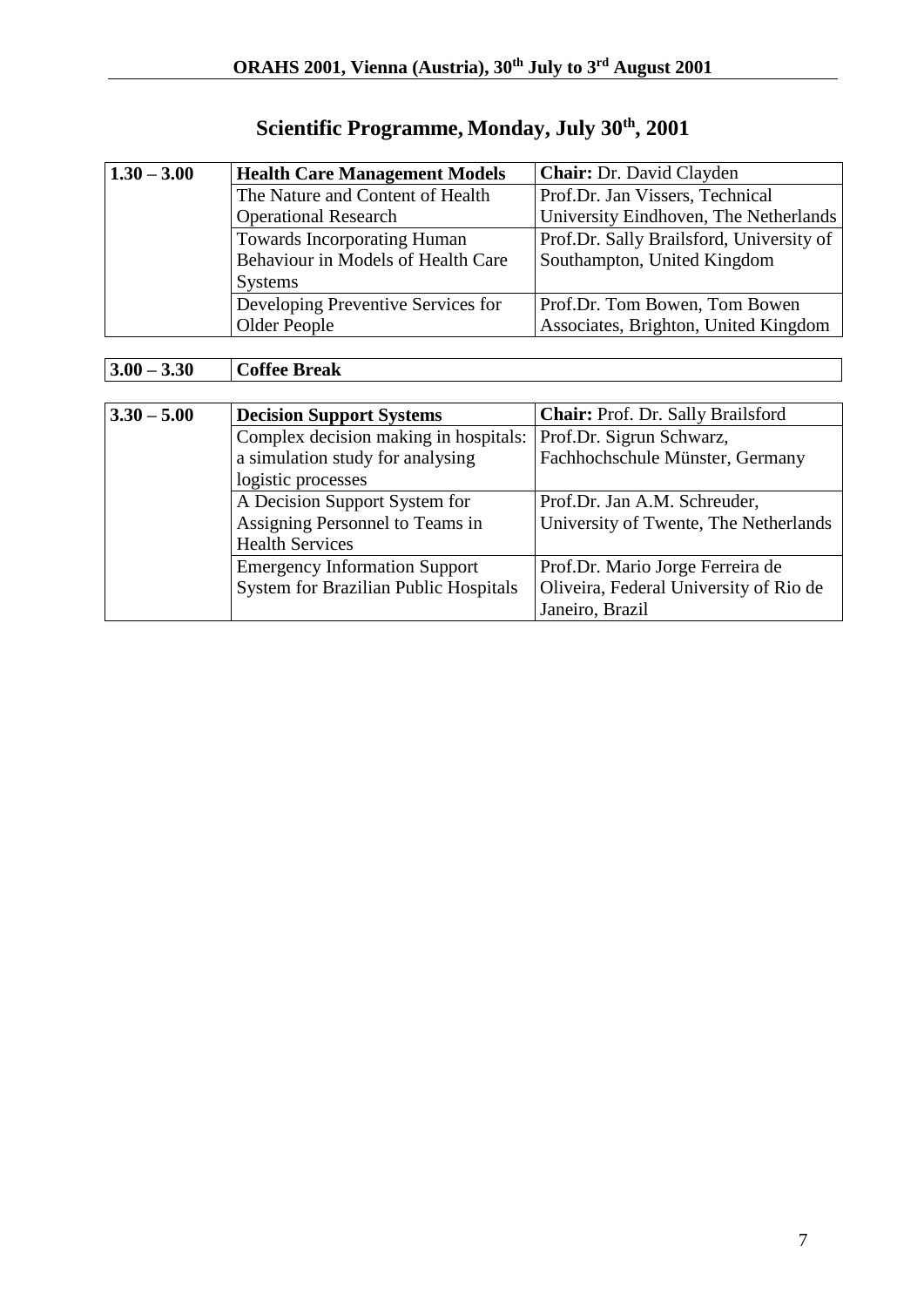| Scientific Programme, Tuesday, July 31 <sup>st</sup> , 2001 |  |  |
|-------------------------------------------------------------|--|--|
|                                                             |  |  |

| $8.30 - 10.00$ | <b>Health Services Planning</b>      | Chair: Prof.Dr. Harald Buhaug         |
|----------------|--------------------------------------|---------------------------------------|
|                | <b>Establishing and Monitoring</b>   | Dr. David Clayden, David Clayden      |
|                | <b>Outcomes in Social Care</b>       | Associates, Otley, United Kingdom     |
|                | SNAC - The Swedish National Study    | Dr. Marten Lagergren, Stiftelsen      |
|                | on Ageing and Care                   | Stockholms läns Äldrecentrum,         |
|                |                                      | Sweden                                |
|                | Österreichisches Bundesinstitut für  | Dr. Michaela Moritz, Österreichisches |
|                | Gesundheitswesen                     | Bundesinstitut für Gesundheitswesen,  |
|                | Working Field "Health Care Planning" | Vienna, Austria                       |

## **10.00 – 10.30 Coffee Break**

| $10.30 - 12.00$ | <b>Knowledge Management in Health</b> | <b>Chair:</b> Prof.Dr. Jan Schreuder |
|-----------------|---------------------------------------|--------------------------------------|
|                 | Care                                  |                                      |
|                 | What Elderly? What Care? The Case     | Prof.Dr. Antonia Arnaert, Catholic   |
|                 | of Videotelephony Decision Tree:      | University of Leuven, Belgium        |
|                 | Data Mining tools and the             |                                      |
|                 | Measurement of Non-physical           |                                      |
|                 | Properties                            |                                      |
|                 | Process Management in the Health      | Dr. Rainer Telesko, University of    |
|                 | <b>Care Sector</b>                    | Vienna, Austria                      |
|                 | Performance Measurement and           | Prof.Dr. Lucas Delesie, Catholic     |
|                 | Knowledge Management in Health        | University of Leuven, Belgium        |
|                 | Care                                  |                                      |

## **12.00 – 1.00 Lunch**

| $1.00 - 2.30$ | <b>Hospital Planning Models I</b>     | <b>Chair:</b> Prof.Dr. Steve Gallivan |
|---------------|---------------------------------------|---------------------------------------|
|               | Analytical Methods to Assist Hospital | Prof.Dr. Martin Utley, University     |
|               | Planning                              | College London, United Kingdom        |
|               | Hospital Performance and its Trends   | Prof.Dr. Martin Dlouhy, University of |
|               |                                       | Economics, Prague, Czech Republic     |
|               | A Mathematical Model of Hospital      | Prof.Dr. Harald Buhaug, SINTEF        |
|               | Re-admissions                         | UNIMED, Trondheim, Norway             |

## **2.30 – 3.00 Coffee Break**

| $3.00 - 4.00$ | <b>Prevention and Health Promotion I</b>                                   | <b>Chair:</b> Prof.Dr. Ruth Davies  |
|---------------|----------------------------------------------------------------------------|-------------------------------------|
|               | Differences Between Breast Cancers                                         | Prof.Dr. Valter de Senna, Federal   |
|               | Detected Through Screening and Self- University of Bahia, Salvador, Brazil |                                     |
|               | detected Cancers                                                           |                                     |
|               | Monitoring Adverse Events in Surgery                                       | Prof.Dr. Steve Gallivan, University |
|               |                                                                            | College London, United Kingdom      |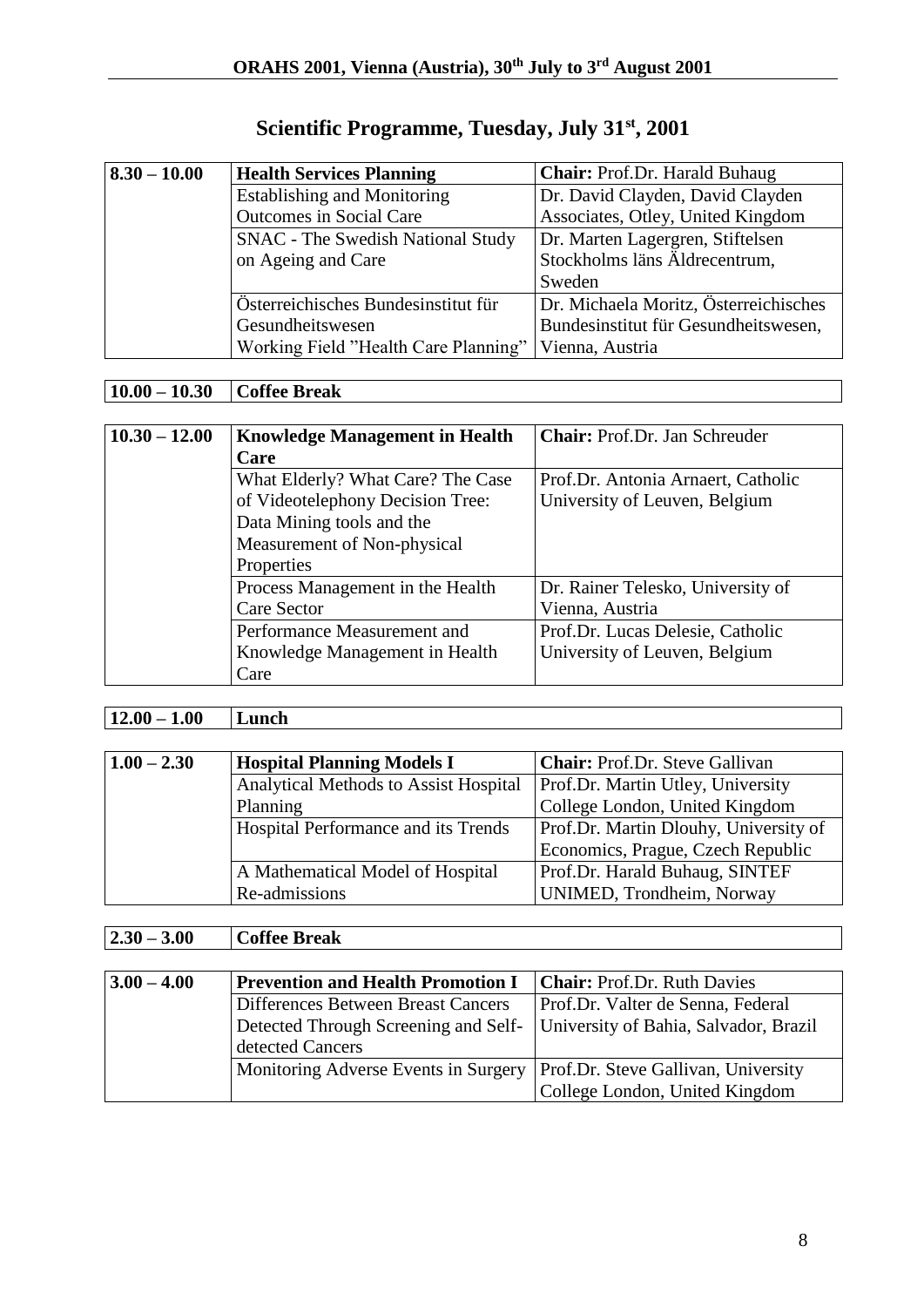## **Scientific Programme, Thursday, August 2nd, 2001**

| $9.00 - 10.30$ | <b>Prevention and Health Promotion II</b>                  | <b>Chair:</b> Prof.Dr. Margaret Brandeau |
|----------------|------------------------------------------------------------|------------------------------------------|
|                | An Age-Structured Model for Drug                           | Prof.Dipl.-Ing.Dr. Richard F. Hartl,     |
|                | Control – the Optimal Mix of                               | University of Vienna, Austria            |
|                | <b>Prevention and Treatment</b>                            |                                          |
|                | Use of Simulation in the Evaluation of                     | Prof.Dr. Ruth Davies, University of      |
|                | <b>Disease Prevention</b>                                  | Southampton, United Kingdom              |
|                | Cost-effectiveness of Early                                | Dr. Marion Rauner, University of         |
|                | Defibrillation: the Case of the Austrian   Vienna, Austria |                                          |
|                | <b>Red Cross</b>                                           |                                          |

## **10.30 – 11.00 Coffee Break**

| $11.00 - 12.30$ | <b>Hospital Planning Models II</b>            | Chair: Prof.Dr. Mario Jorge Ferreira   |
|-----------------|-----------------------------------------------|----------------------------------------|
|                 |                                               | de De Oliveira                         |
|                 | Simulation Based DSS for the Optimal          | Prof.Dr. Vanda De Angelis, University  |
|                 | Planning of a Transfusion Centre              | of Rome "La Sapienza," Italy           |
|                 | <b>Detailed Practical Models for Planning</b> | Prof.Dr. Arjan Shahani, University of  |
|                 | and Managing Hospital Capacities              | Southampton, United Kingdom            |
|                 | A Goal Programming Approach to                | Prof.Dr. Michael W. Carter, University |
|                 | Strategic Resource Allocation in Acute        | of Toronto, Canada                     |
|                 | Care Hospitals                                |                                        |

### **12.30 – 1.30 Lunch**

| $1.30 - 3.00$ | <b>Hospital Planning Models III</b> | Chair: Prof.Dr. Arjan Shahani         |
|---------------|-------------------------------------|---------------------------------------|
|               | Performance of Austrian Hospital    | Dr. Monika Riedel, Institute for      |
|               | Wards – Comparison Using Two        | Advanced Studies, Vienna, Austria     |
|               | <b>Output Measures</b>              |                                       |
|               | Comparing Alternative Policies for  | Prof.Dr. Jan Vissers, Technical       |
|               | <b>Hospital Admission Planning</b>  | University Eindhoven, The Netherlands |
|               | Should Priorities be Quantified?    | Prof. MBA Penelope M. Mullen,         |
|               |                                     | University of Birmingham, United      |
|               |                                     | Kingdom                               |

## **3.00 – 3.30 Coffee Break**

| $3.30 - 5.00$ | <b>Prevention and Health Promotion III</b>       | <b>Chair:</b> Prof.Dr. John Macfarlane |
|---------------|--------------------------------------------------|----------------------------------------|
|               | Planning for Scarce Resources - Stage 2:         | Prof.Dr. Marek Lubicz, Technical       |
|               | Returning from Health Insurance Based            | University of Wroclaw, Poland          |
|               | <b>Internal Market towards Centrally Planned</b> |                                        |
|               | Disease Prevention under "Budgetary              |                                        |
|               | <b>Insurance Mixed Finance Model"</b>            |                                        |
|               | Data Analysis and Modelling for the Care         | Dr. Mehmood Sayyad, KEM Hospital       |
|               | of Indians with Diabetes                         | and Research Centre, Rasta Peth, India |
|               | Questionnaires, Questionnaires,                  | Prof.Dr. Lucas Delesie, Catholic       |
|               | QuestionnairesThe Measurement of                 | University of Leuven, Belgium          |
|               | Non-physical Properties in Health Care           |                                        |
|               | Management                                       |                                        |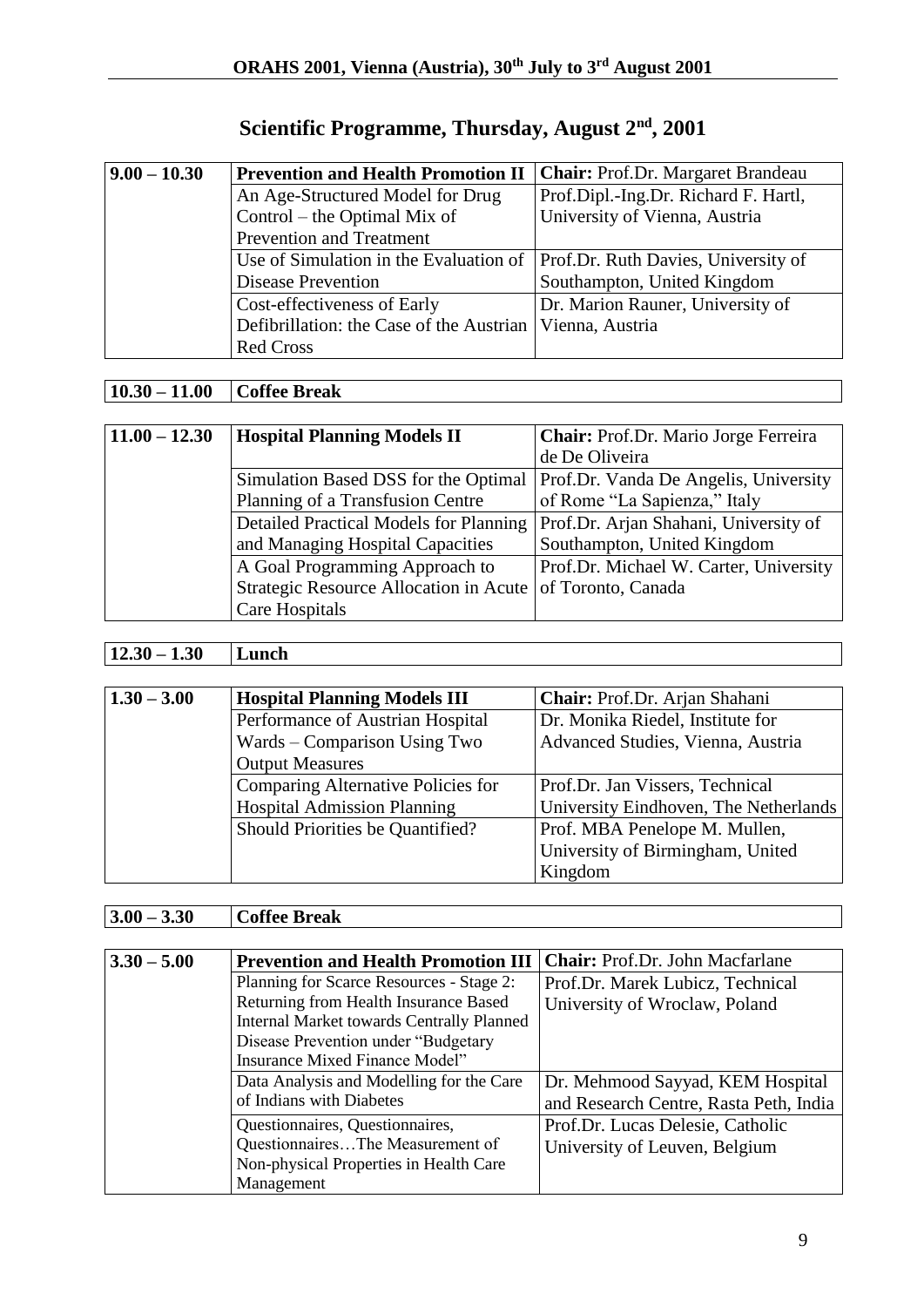## **Scientific Programme, Friday, August 3rd, 2001**

| $ 9.00 - 10.30 $ | <b>Session for late-registered</b><br>participants* | <b>Chair:</b> to be announced |
|------------------|-----------------------------------------------------|-------------------------------|
|                  | to be announced                                     | to be announced               |
|                  | to be announced                                     | to be announced               |
|                  | to be announced                                     | to be announced               |

\*This session might be cancelled.

| $ 10.30 - 12.30 $ Group Issues |       | <b>Chair:</b> Prof.Dr. Jan Vissers |
|--------------------------------|-------|------------------------------------|
|                                |       |                                    |
| $12.30 - 1.30$                 | Lunch |                                    |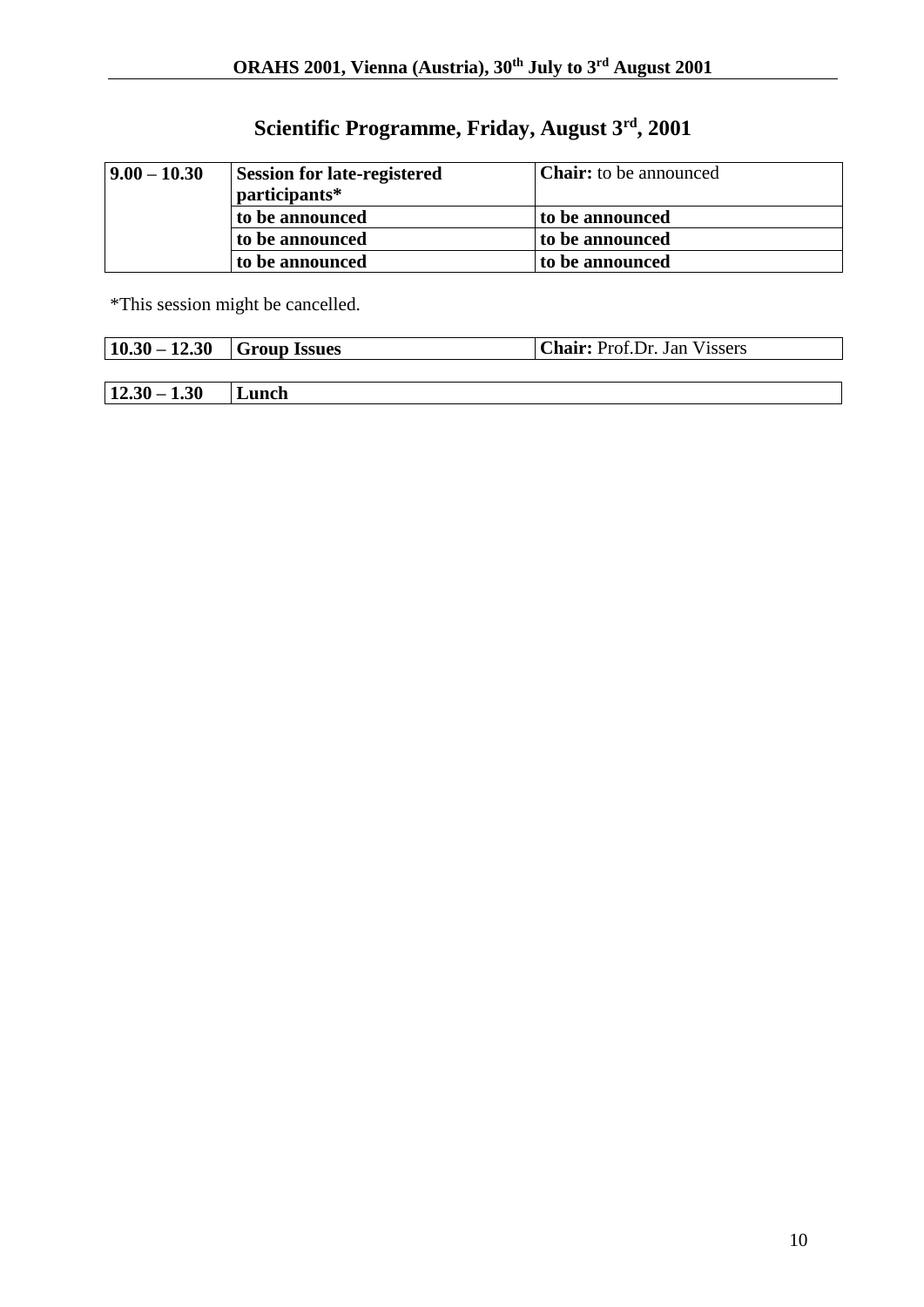## **Abstracts of the Presentations**

All abstracts received by July  $4<sup>th</sup>$ , 2001, are included in this book of abstracts. In the following, we list the abstracts of the presentations sorted by the last name of the presenter.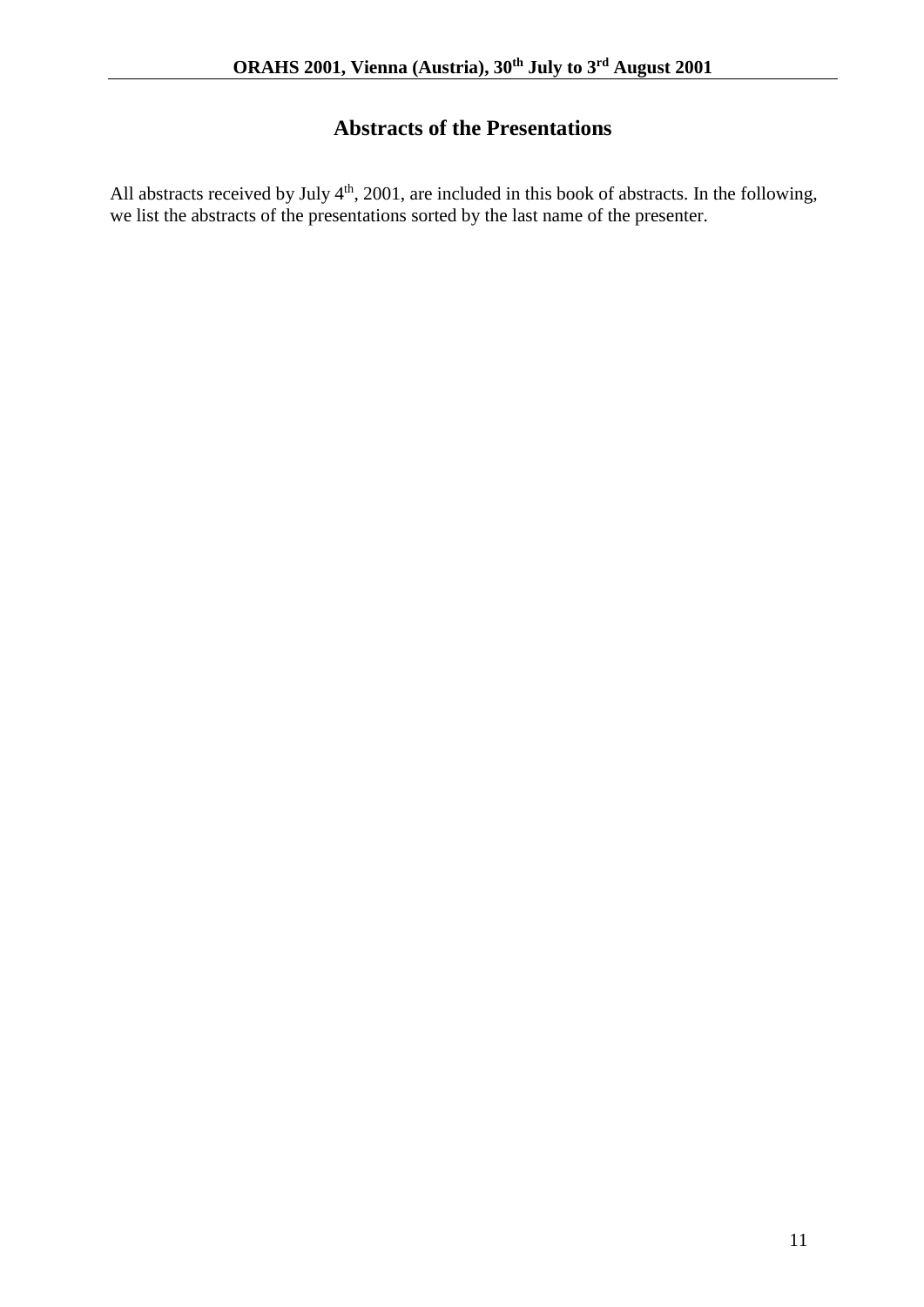## **What Elderly? What Care? The Case of Videotelephony Decision Tree: Data Mining Tools and the Measurement of Non-physical Properties**

#### **Antonia Arnaert, Catholic University of Leuven, Belgium**

This paper addresses the management of home care for the elderly using the video-telephone (VT). Concretely it investigates *what elderly needs what VT interventions under what conditions, and conversely, for what elderly VT interventions have no effect.*

Beside the improvement of the technical infrastructure, the management of VT care requires focus and evidence. More refined, calibrated management indicators are developed to measure and monitor the many non-physical properties (e.g., loneliness, depression…) involved: *What interventions for what types of elderly? What outcomes and health improvements can be expected? What skills do the care providers need?* These properties occur commonly in health and care management. Culture, semantics, registration procedures, knowledge, experience, insight, sensible analysis, scale construction, and logic of score algorithm… all concur in this process.

Data go through a lot of operations before they produce *knowledge that may support the decision making of managers*. *Data registration* and *warehousing* involves the entire data production process to make data available and accessible. Next to the important and necessary operation: *data cleaning*, follows *data mining,* which discovers patterns and relationships in data with different sensible data analysis tools such as (logistic) regression, cluster analysis, decision trees, neural networks… Nowadays, it is widely used by customer focused companies: e.g., retail, financial, communication, and marketing organisations. This study investigated all of these techniques to ascertain the most appropriate tool to explore what experimental conditions or independent variables had major *effect* on the variables under investigation or dependent variables. We selected for our subsequent analysis and results: the *decision tree*. An empirical decision tree represents segmentation of the data created by applying a series of rules generated by the techniques. This tool is simply an allocation rule that determines if a client belongs to a particular customer (sub-)segment or not.

This contribution will illustrate the use of *decision tree* as a sensible data mining tool within an ICT context in comparison with other tools such as *neural networks* and another more popular approach to identify groups of subjects such as *cluster analysis*.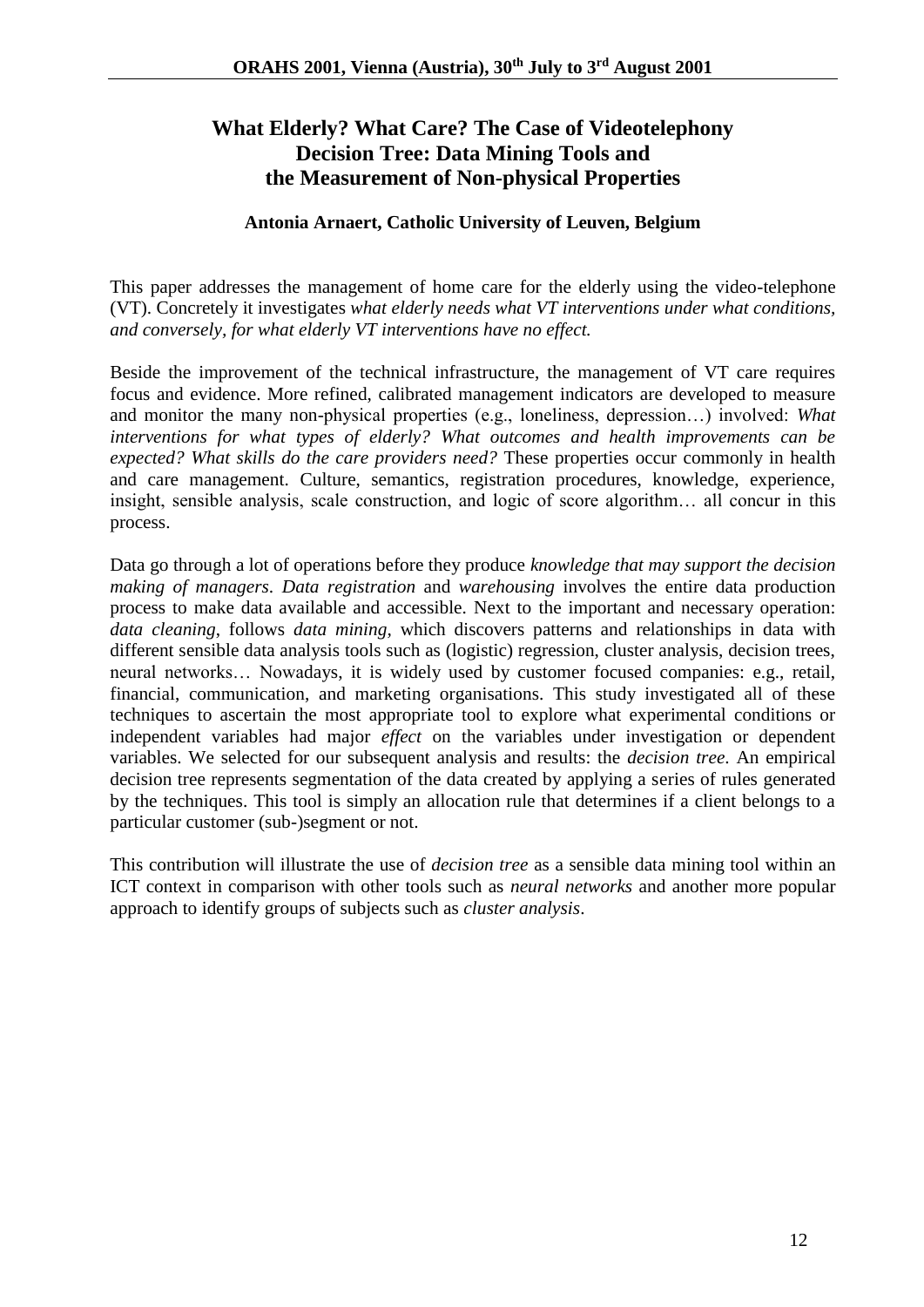## **Developing Preventive Services for Older People**

#### **Tom Bowen, Tom Bowen Associates, Brighton, United Kingdom**

In the UK the Government has put some priority into the development of 'intermediate care' services for older people. These are services that can be deployed either to prevent admission to an acute hospital, or to support earlier discharge, in particular when rehabilitation is needed.

We have adapted the *Balance of Care* approach to support the identification of appropriate care strategies, and to quantify the requirements for particular skills and services, and their cost. Initially work on workforce requirements was undertaken for the UK Department of Health, and subsequently a number of locally based projects have explored the potential for alternative services in greater depth.

The care strategies being adopted are frequently innovative, and there are few available data to support decisions. For local studies we have adapted a form of Point Prevalence Survey, which surveys existing hospital populations to identify the appropriateness of the admission, and the need for continuing acute medical care, based on agreed protocols. The results of these surveys highlight the potential for significant change in the balance of care, and we have used them in detailed debate with local clinicians to develop acceptable new care strategies.

The data can also be used to populate a version of the Balance of Care model focussing only on older people who currently suffer acute events. This work has already extended beyond the specification of the services required to prevent admission and achieve earlier discharge, and is now exploring the nature of targeted screening approaches to prevent the acute events occurring in the first place.

This paper explores the elements of a preventive *Balance of Care* model, and describes findings from local and national applications.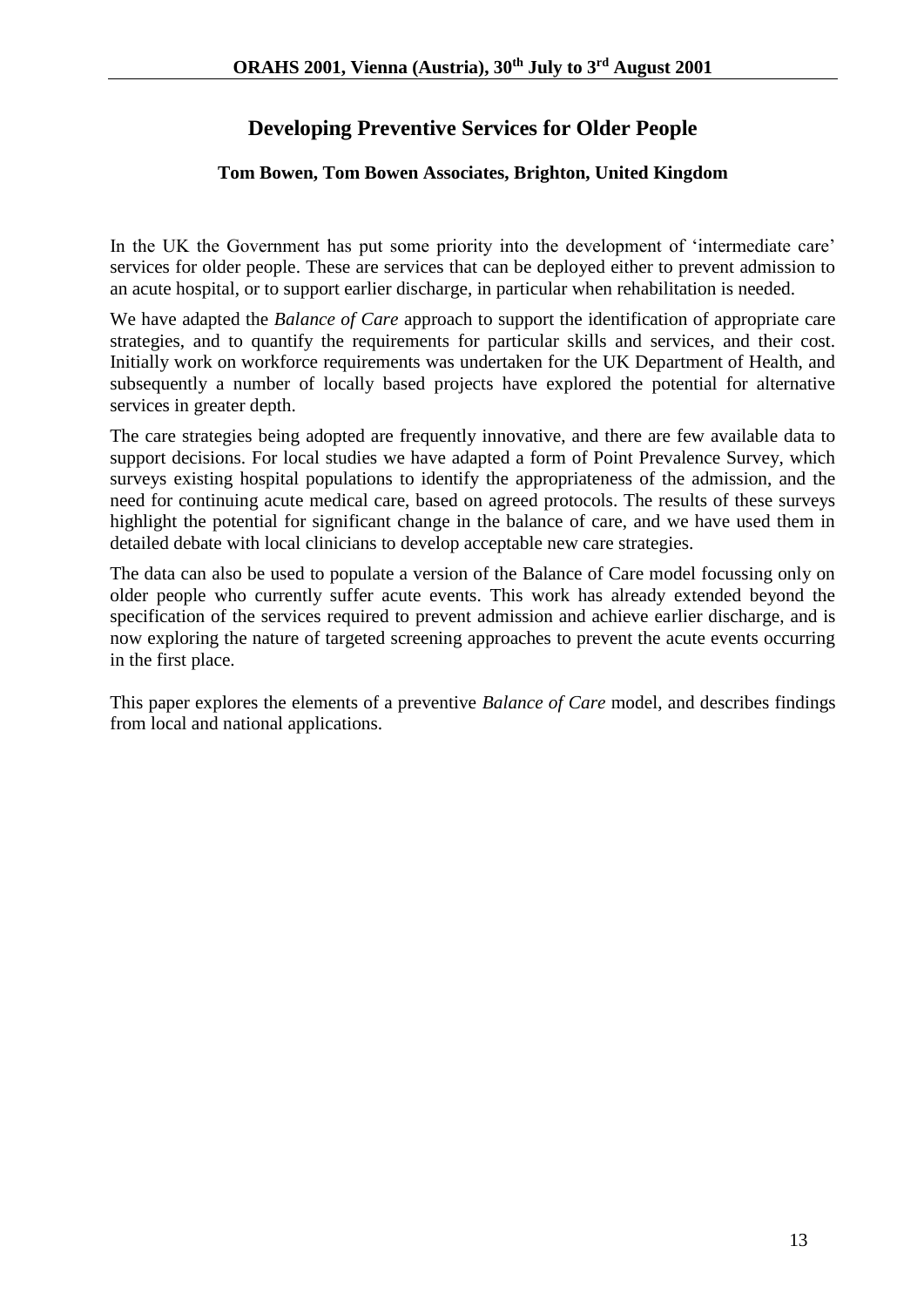## **Improved AIDS Policy Making: A Role for OR Models**

#### **Margaret Brandeau, Stanford University, USA**

Although millions of dollars are spent annually on HIV prevention in the United States and other industrialised nations, resources for HIV prevention are limited. Policy makers must choose which prevention programs to fund, how much to spend on each program, and which population risk groups to target. OR models can play an important role in determining the costs and benefits of alternative HIV prevention programs – and thus can support improved AIDS policy making.

To illustrate, we describe models for three current HIV policy problems: HIV screening of pregnant women and newborns, maintenance treatment for opiate injectors, and allocation of HIV prevention funds. We show how such models can lead to insights about program cost and effectiveness that are not apparent upon inspection. We conclude with discussion of the broader role for OR models in HIV prevention and treatment planning.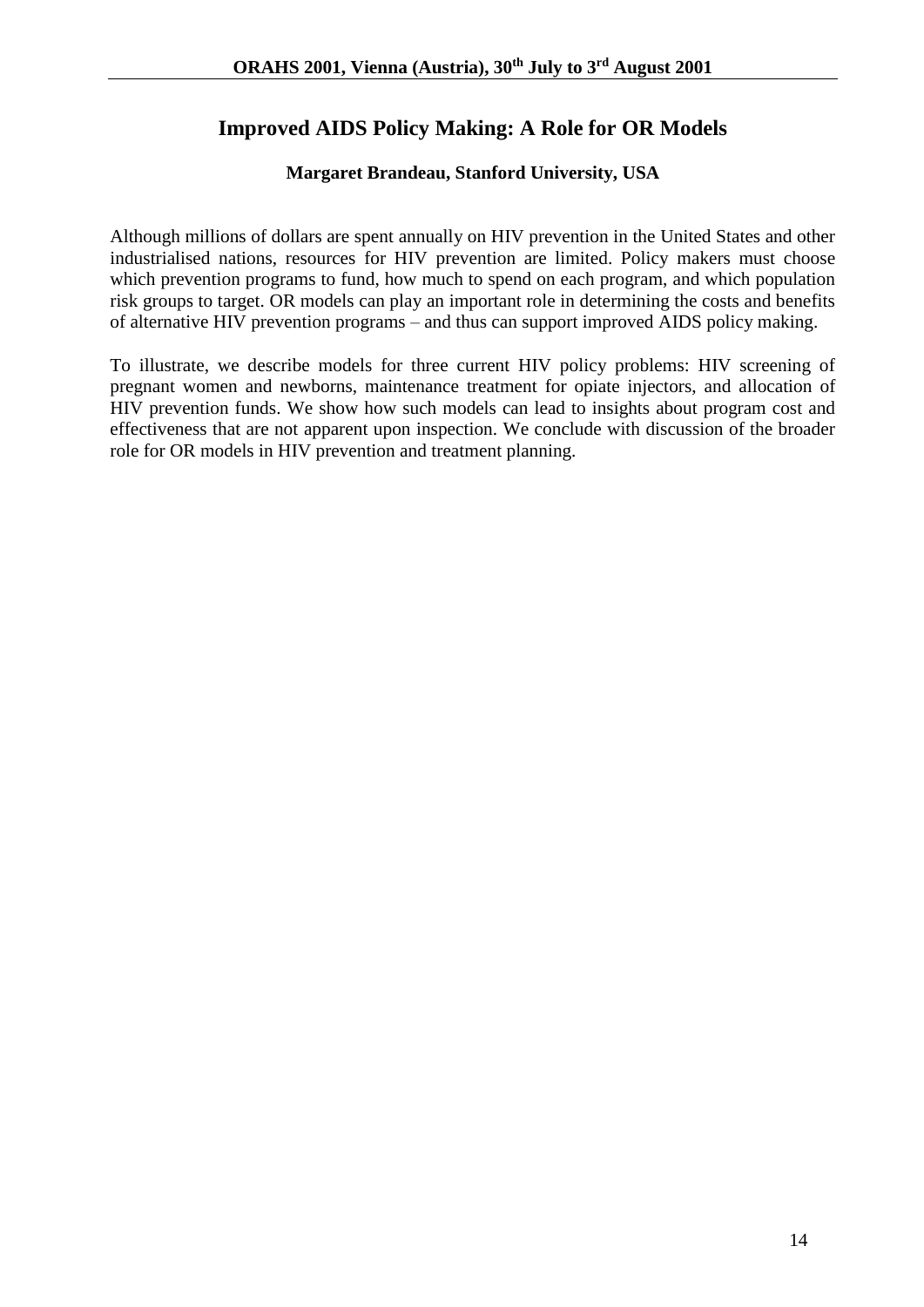### **Towards Incorporating Human Behaviour in Models of Health Care Systems**

#### **Sally Brailsford, University of Southampton, United Kingdom**

Bernd Schmidt, University of Passau, Germany

Operational Research models are well established as an effective tool for tackling a vast range of health care problems. Many of these models involve parameters which depend on the behaviour of human beings. For example, epidemic models of the spread of HIV/AIDS depend not only on biological and physiological factors, but also on behavioural factors such as condom use, number of sexual partners, and needle-sharing. Models for the prevention and treatment of heart disease need to account for variation in smoking, exercise, and dietary habits. Models to evaluate screening programmes for the early detection of disease must include a factor for patients' compliance (the proportion of patients who attend each screen). In fact Brailsford and Davies's model for screening for diabetic retinopathy (2000) was highly sensitive to assumptions about compliance.

Research into health-related behaviour has been mainly within the discipline of psychology. The best-known models for health behaviour include Becker's Health Belief model (1974), Rogers' Protection Motivation Theory (1975), Bandura's Self-Efficacy model (1977), Ajzen's Theory of Planned Behaviour (1991) and Wallston's Health Locus of Control model (1992). The main purpose of these models is to explain rather than to predict, and moreover it is not immediately obvious how they may be "translated" into OR terminology and implemented in a practical modelling context.

Schmidt, who works in the area of agent-based simulation, has developed an alternative methodology for modelling human behaviour. Schmidt's architecture for modelling human behaviour is called PECS: Physical state, Emotion, Cognition, and Social status. These factors together explain and predict what Schmidt terms "reactive" and "deliberative" behaviour. Reactive behaviour can be determined by the application of a set of rules and is low-level (e.g., instinctive or emotional behaviour), whereas deliberative behaviour is higher-level and involves the conscious pursuit of goals.

In this paper we discuss a very simple implementation of the PECS architecture, incorporated within Brailsford and Davies's model for non-insulin dependent diabetes (NIDDM). The model does not use agents, but retains its original discrete event simulation structure, and the PECS factors are modelled chiefly as attributes of the patient entities. Various forms of the PECS equations were used and compared with the original numerical data used in the model, which was obtained from the Leicester University Diabetic Retinopathy Audit (1999) and showed compliance to be fairly high (averaging over 80%). Studies into compliance with breast cancer screening suggest that previous attendance is a good predictor for future attendance, and also that attendance is associated with higher educational and social status.

The model uses some ideas from the Health Belief model, but is essentially a feasibility study into the possibility of using the PECS architecture to model patients' attendance behaviour for screening. It provides a more sophisticated method of modelling compliance than the simple random sampling of patients used in published versions of the NIDDM screening model, but more work needs to be done on refining the methodology, and there are (inevitably) implications for using PECS in terms of the additional data required.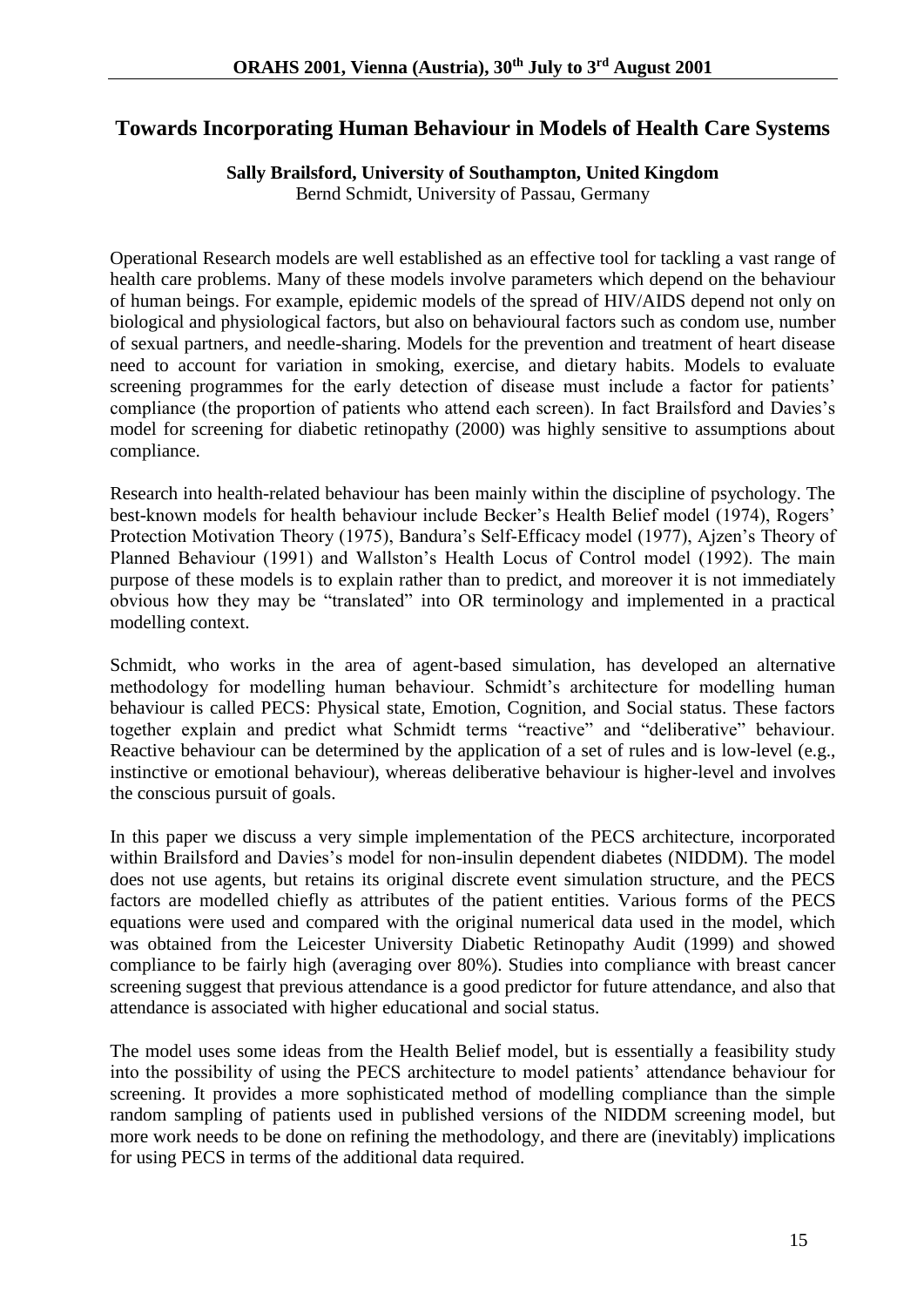## **A Mathematical Model of Hospital Re-admissions**

#### **Harald Buhaug, SINTEF UNIMED, Trondheim, Norway**

Torhild Heggestad, SINTEF UNIMED, Trondheim, Norway

During the first days or weeks following a hospital stay, some patients are readmitted to the hospital. It is common belief that quite often, re-admissions are caused by problems that were not properly dealt with during the first stay, and, therefore, can be used as indicators of inadequate care. In some utilisation review systems, readmission rates are used, among other indicators, to assess the quality and appropriateness of hospital care.

For various reasons, it is sometimes convenient to split the care of a patient up into several stages, corresponding to several hospital stays. In such cases, patients are discharged and readmitted according to plan. Planned re-admissions do not indicate inadequate care; in this paper, only unplanned re-admissions are considered.

Most hospital admissions are, of course, not re-admissions. From a statistical point of view, unplanned admissions occur more or less at random. By pure chance, it sometimes happens that individuals are hospitalised only a short time after they were discharged from a previous stay, even if there is no causal relationship between the first and the second stay. In order not to avoid erroneous judgements about quality of care, we will make a distinction between re-admissions that are causally related to the previous stay, and those that are not. The former are denoted *genuine*, and the others *spurious* re-admissions.

The length of the observation period is an important design parameter in re-admission studies. In many studies, the observation period is set to 30 days, which means that a re-admission is defined as a new admission within 30 days of discharge from a previous hospital stay by the same patient.

This study is part of a larger project on re-admissions, based on data from Norwegian hospitals. In this paper, we will use life table analysis and a mathematical model of re-admissions to analyse the potential for using re-admissions to assess hospital outcome. We will use the model to estimate the rate of genuine re-admissions, to explore the sensitivity and specificity of the readmission rate as an indicator of hospital outcome, and finally to see how this is affected by the length of the observation period.

This paper does not end up with firm conclusions as to the appropriateness of using readmission rates to indicate quality of care. It points out and discusses some of the theoretical and methodological issues that should be considered in the design of utilisation review and similar systems using readmission rates as outcome indicators.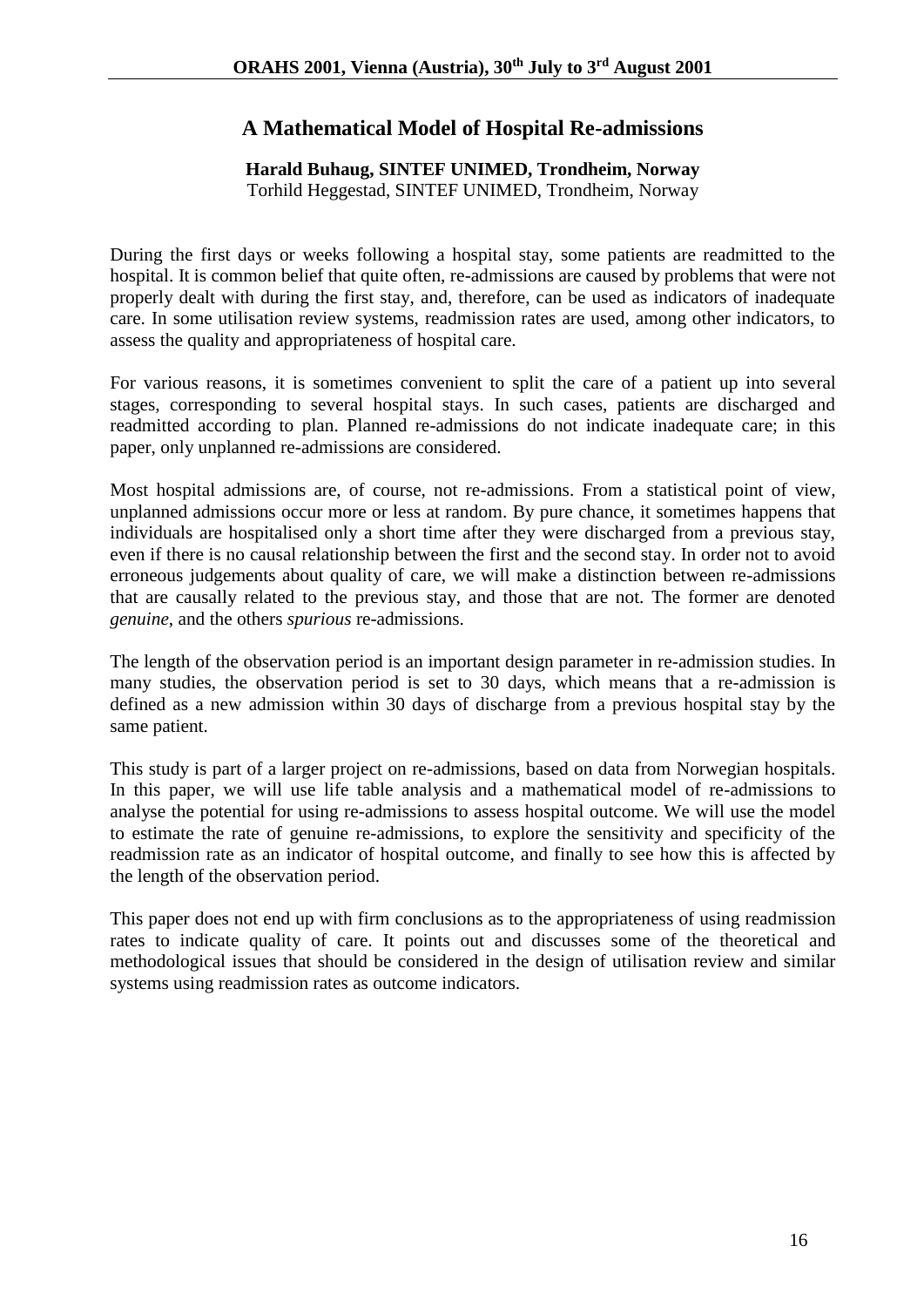## **A Goal Programming Approach to Strategic Resource Allocation in Acute Care Hospitals**

#### John T. Blake, Dalhousie University, Canada **Michael W. Carter, University of Toronto, Canada**

This paper describes a methodology for allocating resources in hospitals. The methodology uses two linear goal-programming models. One model sets case mix and volume for physicians, while holding service costs fixed; the other translates case mix decisions into a commensurate set of practice changes for physicians. The models allow decision makers to set case mix and case costs in such a way that the institution is able to break even, while preserving physician income and minimising disturbance to practice. The models also permit investigation of trade-offs between case mix and physician practice parameters. Results are presented from a decisionmaking scenario facing the surgical division of Toronto's Mount Sinai Hospital after the announcement of a three-year, 18% reduction in funding.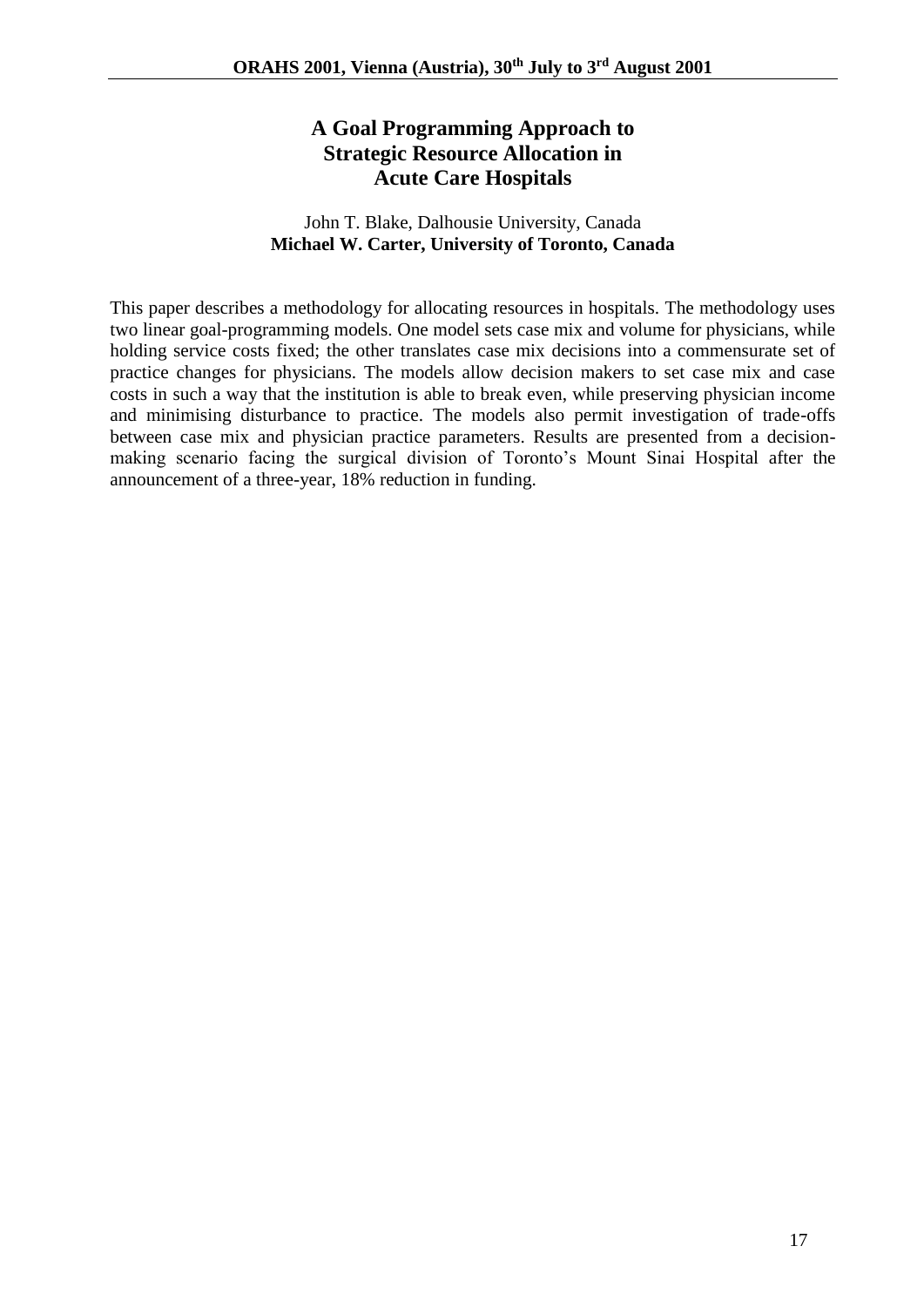## **Establishing and Monitoring Outcomes in Social Care**

## **David Clayden, David Clayden Associates, Otley,United Kingdom**

Adrian Bonner, University of Kent, United Kingdom

The demand for social care is increasing. Care provided to a variety of clients with a range of needs by a complex of voluntary carers, government departments, agencies on behalf of local and national government and private care companies. There are a huge variety of types of care provided that can be mapped on the degree to which they are, for example, institutional or not, residential or not, formal or not, direct or not, medical or social.

There are demands and requirements on organisations working in this field to demonstrate to government that the care provided and the associated care interventions undertaken reach a minimum standard and result in satisfactory outcomes for the client. Agencies need to demonstrate that they provide effective care and value for money.

An action-research project between a major social services delivery agency and Kent University has led to:

- the construction of tools to provide appropriate process and outcome measures of performance
- the determination of how to implement those tools in a practical care setting, including the collection and processing of data
- the piloting of the system in the context of caring for those with drug addiction

The paper outlines the approach adopted and the technology used, and reports on progress to date and further plans.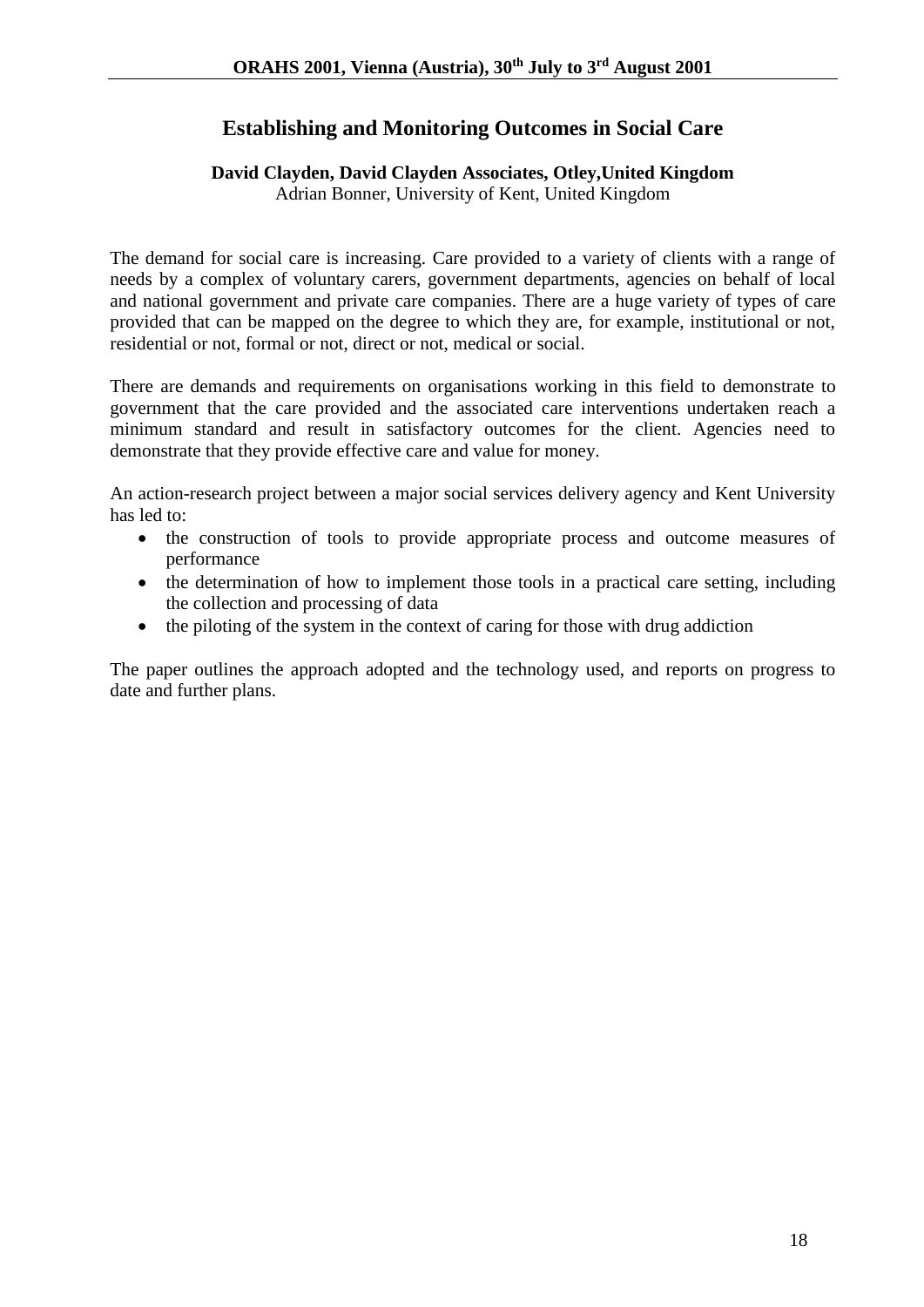### **Use of Simulation in the Evaluation of Disease Prevention**

#### **Ruth Davies, University of Southampton, United Kingdom**

Health Services in Europe are faced with complex decisions about the extent to invest in preventative measures. The difficulties of evaluating prevention include the following:

- you have to treat many individuals,
- these individuals may see little benefit from the treatment and therefore, compliance may be poor;
- the interaction between prevention and treatment may be complex and may differ from one individual to another,
- rather mundane prevention work may compete for resources with apparently heroic treatments,

Discrete event simulation (DES) is a technique that can describe complex patient pathways and can provide summaries of resource use over periods of time. Resource can be costed and alternative strategies evaluated.

We should look at two contrasting examples which use a version of DES, adapted for use in the health services context, called POST (patient oriented simulation technique). This approach enabled a patient to be scheduled for more than one activity at once. This provides enormous flexibility in the way the model is formulated.

The first example is of 'one-off' screening and treatment. A large proportion of the adult population is chronically infected by the Helicobacter pylori bacteria. This infection is a major cause of peptic ulcers and gastric cancers. It may be eradicated quite cheaply per head of population but the clearly the costs accumulate. Simulation makes is possible to look at first time ulcers, repeat ulcers and cancers in the same or different individuals and to look at a range of screening scenarios. The most sensitive parameters turn out to be, however, the discount rates for costs and benefit.

The prevention of coronary heart disease (CHD) is much more complex. Identified 'at risk' individuals must take drugs, which may have side effects, for the rest of their lives. The Southampton group concentrated on secondary prevention, prevention therapies provided to people with symptoms of coronary heart disease. Initial results show that this may be much more beneficial in preventing further disease and saving life than more dramatic interventions such as coronary artery bypass surgery. We have not yet, however, factored in the prevention of pain and the quality of life, which may change the balance in the evaluation of cost effectiveness.

Computer are increasingly powerful and can describe the progress of large numbers of individuals though the simulations may appear to be frustratingly slow, particularly where we a looking for significant differences between small outcomes. Despite the availability of good graphic driven 'of the shelf' simulation software, we use Pascal with a Delphi interface in order to provide flexibility and, in particular, to use the facilities of POST. We are dependent on the availability of good data but these are not always available and assumptions have to be made and tested. Cost data are particularly important and very variable. Despite these drawbacks, simulation provides information that can not be made available in any other way.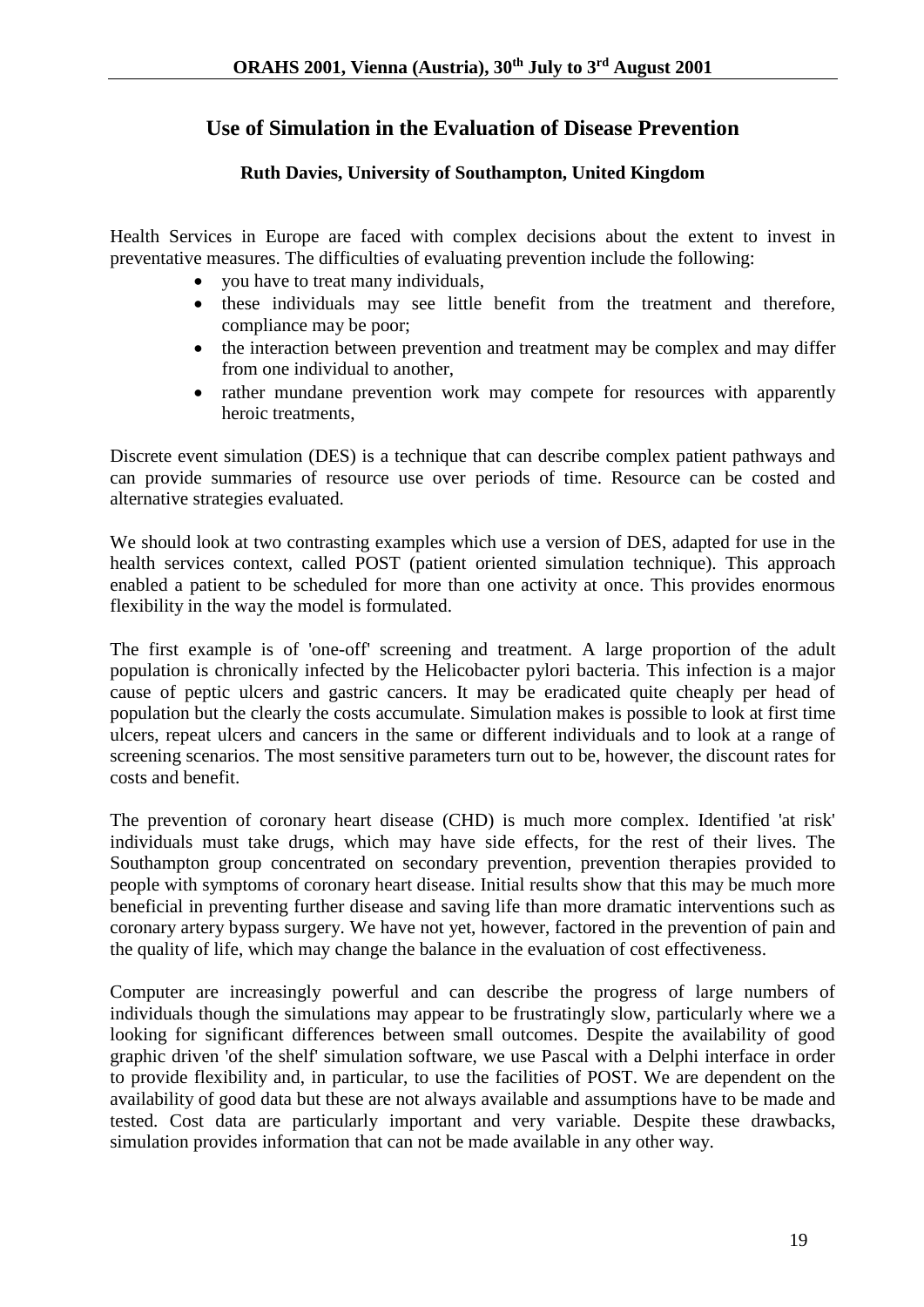### **Simulation Based DSS for the Optimal Planning of a Transfusion Centre**

#### **Vanda De Angelis, University of Rome "La Sapienza," Italy**

Giovanni Felici, Institute of Systems Analysis and Computer Science of the National Research Council, Rome, Italy Paolo Impelluso, University of Rome "La Sapienza," Italy

The Transfusion Centre (TC) of the Policlinico Umberto Primo hospital of the University of Rome "La Sapienza" is supported by the Ad Spem donors' organisation that monitors donors' behaviour and periodically invites them to dislocate to the TC to donate blood. Ad Spem cares very much about offering a good organisation of the services so that donors may be promptly received and waste as little time as possible in the TC. This work aims at supplying the TC managers with a DSS based on simulation that may help them in detecting bottlenecks in the organisation and in taking decisions to improve it.

The complete process consists of five different phases: registration, haemoglobin test, medical visit, donation, and recovery. In each phase the number of personnel units that provide the service may vary within certain ranges, and can be selected amongst doctors, nurses, and other employees according to the phase.

Information on the TC production process, from the arrival of a donor to his/her departure, were collected from the staff. Additional information were collected from donors, by asking them to fill a questionnaire which contained quantitative questions about service and waiting times in the various phases of the production process, and qualitative questions about their degree of satisfaction in relation to the various phases of the system.

Probability distributions of the inter-arrival and service times have been estimated and used in the construction of a simulation model that has been run several times to evaluate the efficiency of the TC under different service policies and different size and composition of the staff, providing useful insights in the system to the TC managers.

The inter-arrival time of the donors at the centre is generated according to a negative exponential distribution, the while service times of the different phases are generated from lognormal distributions. The simulation model has been implemented in Visual Basic with a friendly graphical interface that, beside producing quantitative measures and indicators of the system performance, provides the user with a visual representation of the donation process.

Using the simulation model a large number of scenarios have been simulated, by varying the arrival rate, the parameters of the service time distributions, and the number of personnel units allocated to each phase of the donation process; the main performance indicators are the average time in system and the average time in queue, that identify the quality of service provided to the donors. The simulated scenarios have then been used, together with the cost figures of the different types of resources, to identify the minimum cost TC configurations for as given quality of service and the best quality of service that can be provided with a constraints on the total TC cost.

The complete simulation system has then been designed as a DSS that can support the TC managers in making decisions regarding the configuration of the service, the strategies to interact with the donors, and the scheduling of the TC staff.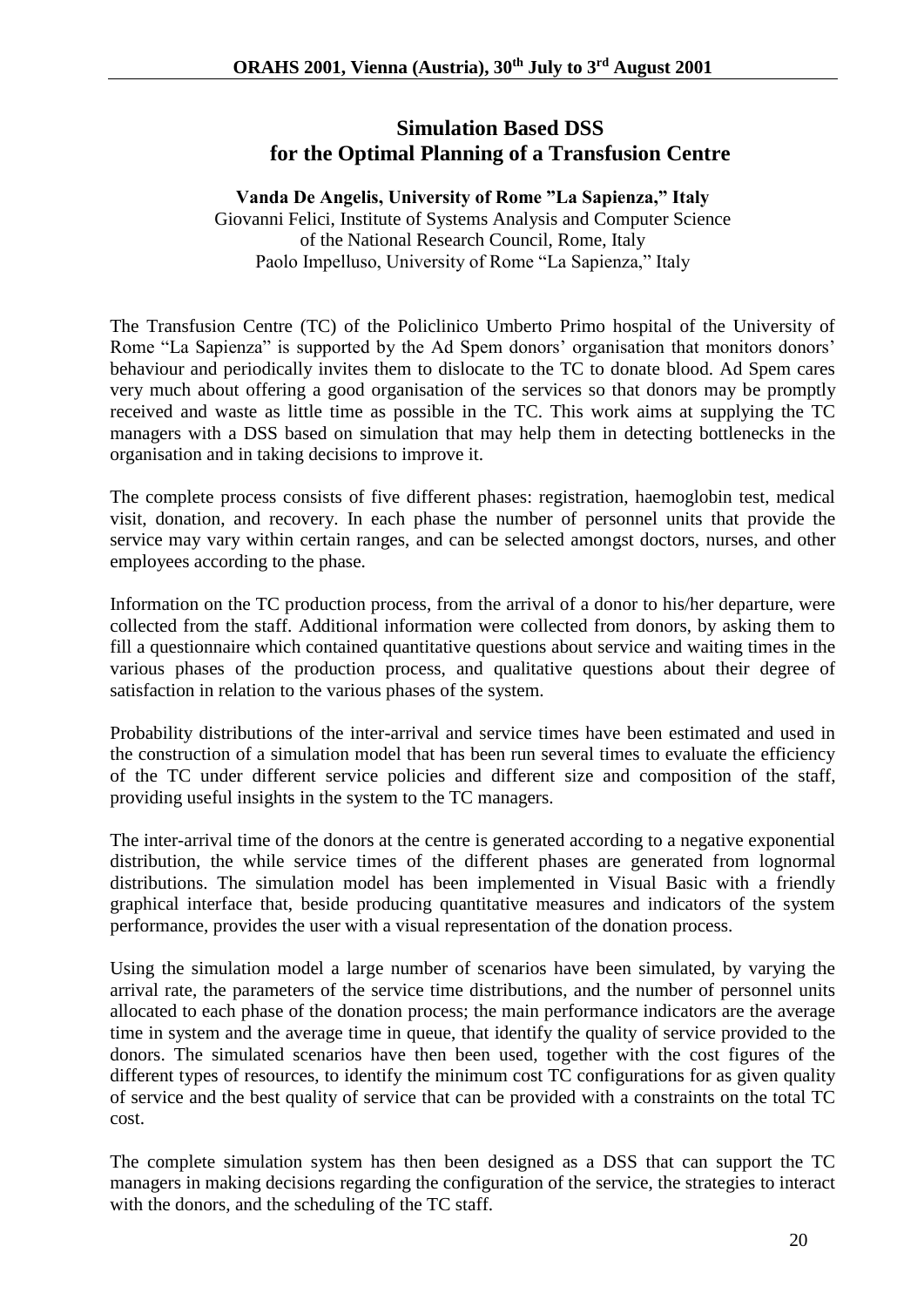### **Performance Measurement and Knowledge Management in Health Care**

#### **Lucas Delesie, Catholic University of Leuven, Belgium**

The quality of medical care not only demands for conceptual frameworks, woolly recommendations but also for real-life monitoring. Much medical data already resides in databanks. These databanks raise questions about privacy and standards. Technological progress also demands for continuous datawarehousing.

Once the data are available, they run the risk of simplistic interpretation. Policy-makers, managers, insurers want to simplify things. Millions of patients and interventions are classified in a limited number of types. Aggregation is limited to counts, sums and averages of interventions or costs. These aggregations cover up all fine shades that were recorded.

This contribution investigates knowledge discovery and insight with respect to performance measurement. We look at the gap between analysis and synthesis: multiple criteria decision making, data envelopment analysis. We will argue for new data visualisation methods to bridge the gap. We illustrate this contribution with the case of one hospital: its medical activity centres and their performance indicators.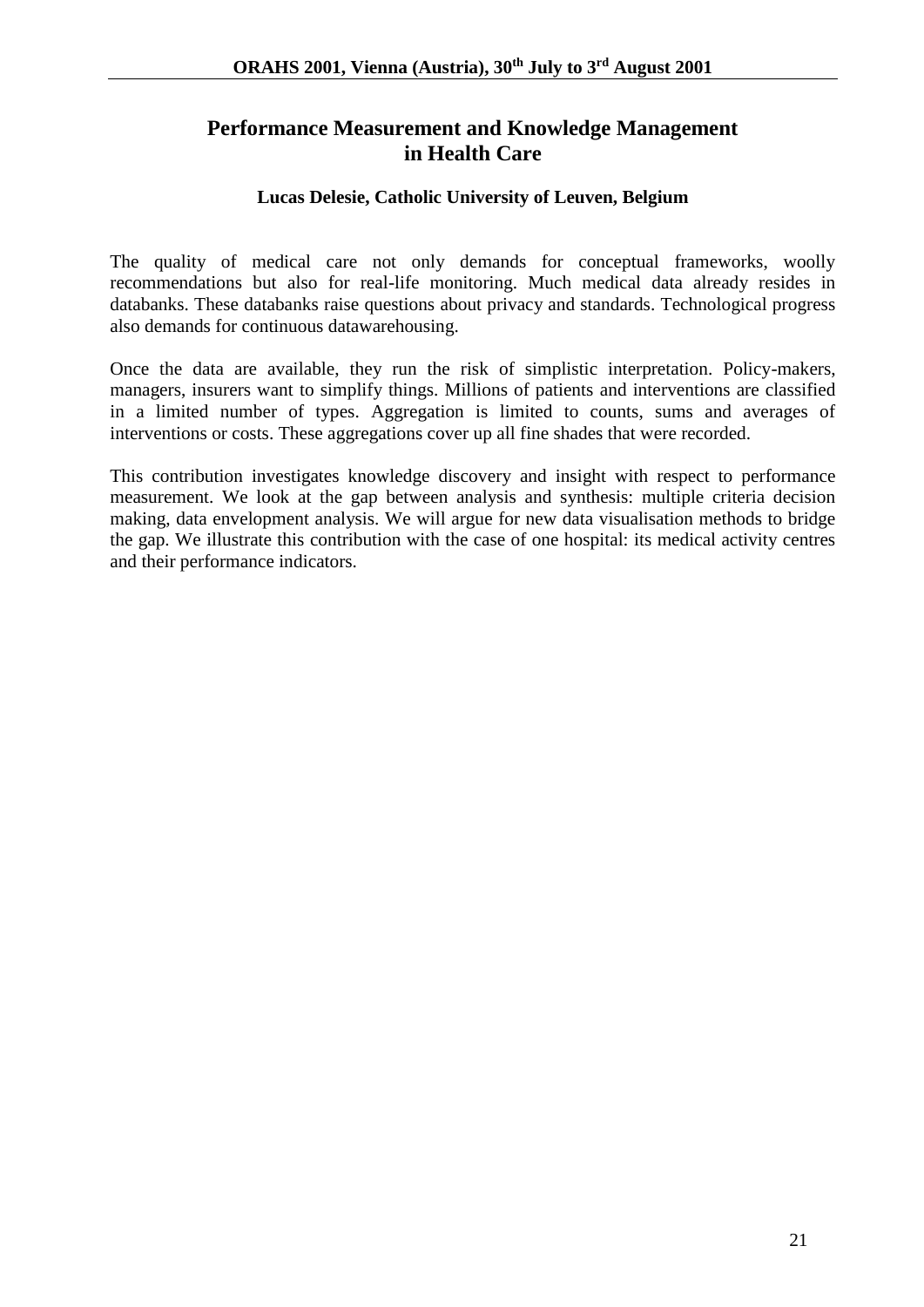## **Questionnaires, Questionnaires, Questionnaires… The Measurement of Non-physical Properties in Health Care Management**

#### **Lucas Delesie, Catholic University of Leuven, Belgium**

Measurement is the first step towards knowledge discovery. Enterprises, companies, agencies depend on measurement for their decision-making and management. Basically, measurement produces numbers to figure out where we stand and allow us to make decisions to move forward. But numbers have no meaning at all and their sense completely depends on our knowledge, insight, experience and logic. Informatics and computers now allow everybody to collect data on any type of questionnaire and to execute any set of operations on any volume of numbers with no trouble at all. The meaning and interpretation of the final property scores is often exotic. Many operations and interpretations are based on assumptions and simplifications or are even plain illogical. They are yet hardly mentioned and many authors are not even aware of them.

The distinction between research and management measurement is crucial. Researchers aim at general conclusions for large populations. They run experiments and actively control their data to safeguard general applicability. Their data is clean, static and relatively small. They test hypotheses. The goal of management is business: daily, ever-changing, or strategic, long range, business. Management relies on operational data: dynamic, voluminous, dirty data that change continuously. Cost and time considerations force them to observe passively rather than under controlled circumstances and by external controllers. As a result, management hires staff and uses tools to aggregate its data into information to strengthen its management decisions. This information is called "management information systems", "management indicators", "hard facts, evidence", "performance indicators", "balanced score cards". Management indicators pilot the operational units, the individual professionals and staff members towards the most appropriate "interventions" (WHO, 2000) for any particular patient at any particular time during his therapy. The management goal is customisation: the opposite of "large populations" and its simplifying "law of large numbers".

Non-physical measurement and assessment scales are very common in health care management: severity, risk, intensity, competence, performance, staff motivation and evaluation, patient preferences, autonomy, satisfaction… Divergent subjective feelings, personal experiences and opinions are at play. Culture, semantics, registration procedures, knowledge, experience, insight, sensible analysis, scale construction and logic of score algorithms… all concur in the measurement process. A simple verbal translation of some imported questionnaire developed for research purposes is insufficient. A simple addition of the item scores may be valid for large populations but can easily becomes useless for customer segments, individual professionals or staff teams. The central issues are *how can we develop pinpointed management instruments? How can we pilot and reach scale consensus among the stakeholders? How can we arrive at valid and reliable information or 'evidence' to strengthen this consensus?* 

My contribution will introduce the main issues by way of an example. Gauging involves the delineation of (sub-)concepts and their operationalisation into properties, items and response choices in tune with the culture, experiences, understanding, motivation and semantics of the stakeholders in the domain. Calibration involves the data mining, data analysis, statistics, and algorithms to arrive at valid and reliable information, knowledge and management indexes.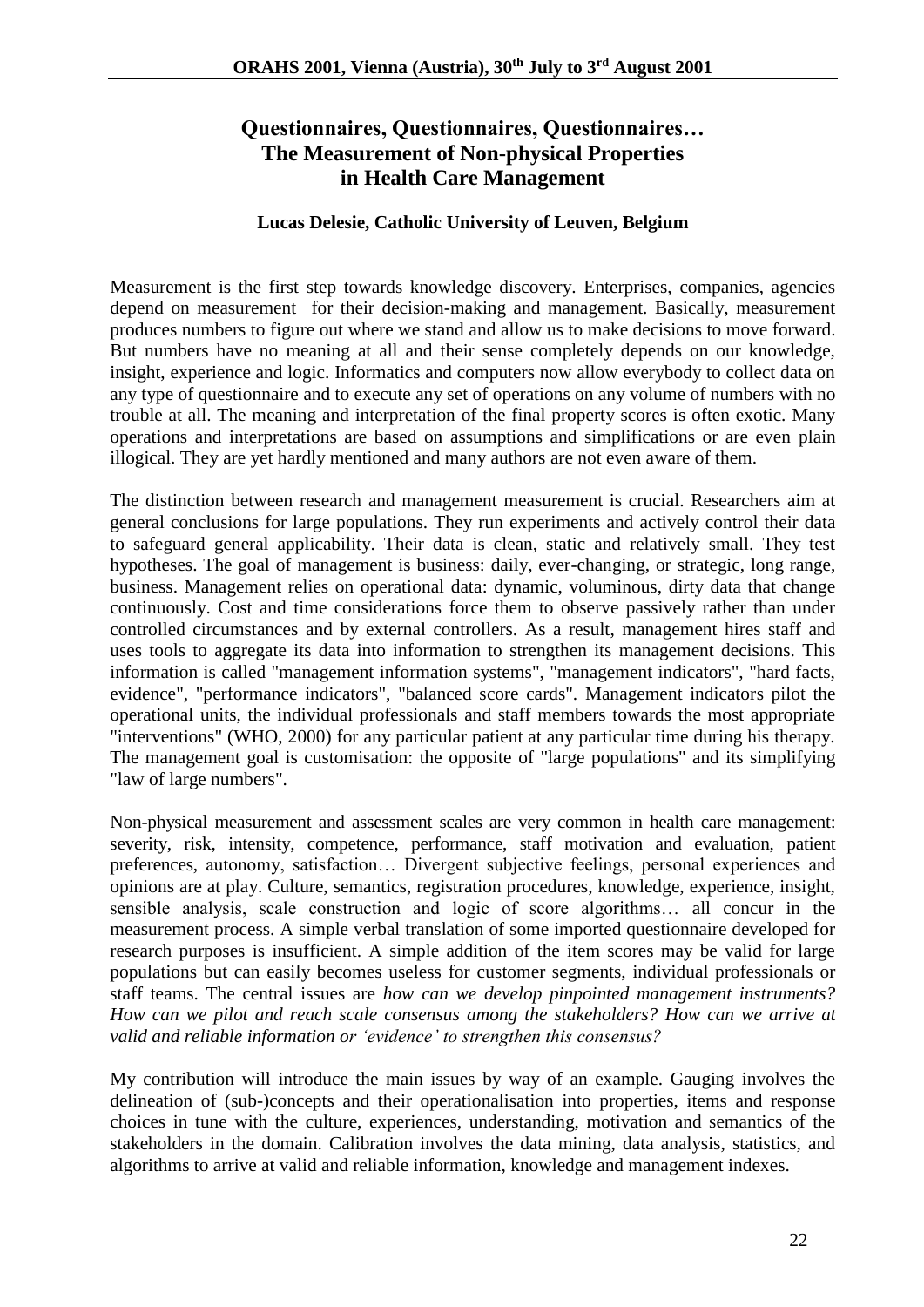## **Differences Between Breast Cancers Detected Through Screening and Self-detected Cancers**

#### **Valter de Senna, Federal University of Bahia, Salvador, Brazil**

Arjan K. Shahani, University of Southampton, United Kingdom Paul R. Harper, University of Southampton, United Kingdom Simon K. Jones, University of Southampton, United Kingdom

Breast cancer has been for many years a major cause of concern in Western countries. It has an enormous impact on the individual as it frequently strikes in the prime of life. When it is fatal, it is often after a prolonged, painful and disabling period of disease. In England and Wales, 1 in 11 women will develop breast cancer in her lifetime. It accounts for about 5% of all female deaths and about 20% of female deaths associated with cancer.

The NHS Breast Screening Programme in England, whereby women aged 50 to 65 are given 3 year interval mammography, runs at more than £30 million per year and has recently been the subject of a lot of controversy regarding its likely benefits. The logic behind breast cancer screening is that if the cancer can be detected in the pre-invasive stage, before any spread has occurred, the correct treatment is likely to be much more effective. The most common method of attempting to evaluate the outcome of screening has been to compare survival of screen detected cases with the survival of cases diagnosed because of the awareness of symptoms, without screening.

Patients whose disease is detected by screening are diagnosed earlier than the time that clinical diagnosis through self-awareness would have occurred. Even if the time of death is unaltered, the proportion of cases that survive a given period after diagnosis will increase as a result of earlier diagnosis alone. Therefore, to develop adequate models of a screening programme, it is important to evaluate *lead time*, that is how long has the screening programme advanced the diagnosis. This lead time is then deduced from the patient's survival time, to find how much screening has benefited survival. Hence, an important part of this evaluation is the determination of how fast the tumour is growing, the tumour doubling time.

We feel that *length bias* in screening has not been properly accounted for in the models that currently propose to quantify the benefits of a breast cancer screening programme. Length bias arises because the screening procedure is more likely to detect cancers with a longer duration of pre-clinical disease.

In this paper we examine the likely size of this sampling bias for the present UK breast cancer screening programme and for some alternatives under consideration.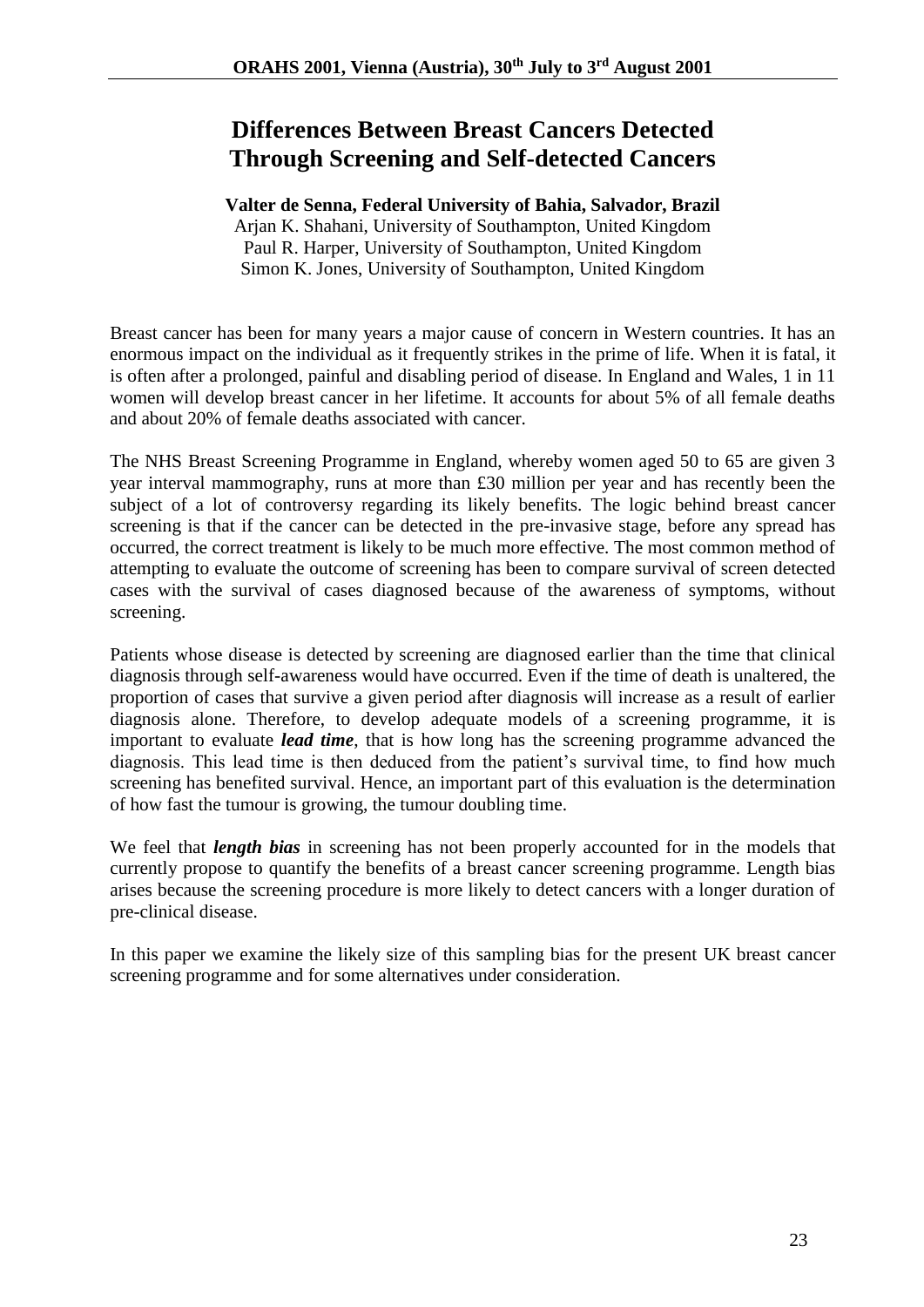### **Hospital Performance and its Trends**

#### **Martin Dlouhy, University of Economics, Prague, Czech Republic**

Vaclava Pankova, University of Economics, Prague, Czech Republic

There is a growing pressure towards more efficiency in the public sector, especially in the health care system. In this study, the performance/productivity of hospitals from the Region of West Bohemia is evaluated. We use data from years 1996 - 1999.

Two authors use two methods of analysis: regression-based best practice production functions and data envelopment analysis. A best practice production function is found as a nearest approximation of relevant frontier production function. Technical efficiency is then measured by a ratio of current output to the feasible technological maximum given by the frontier.

Data envelopment analysis is a non-parametric method, used for performance measurement and benchmarking. It is based on the theory of linear programming, it uses quantities of inputs consumed and outputs produced to calculate the relative technical efficiency of decision-making unit.

The possibilities of potential savings were found in the operation of hospitals by both methods. We found a decreasing trend in hospital performance during the observed period with a possible stabilisation in the last year. One of the likely explanation is the change of the reimbursement mechanism in July 1997.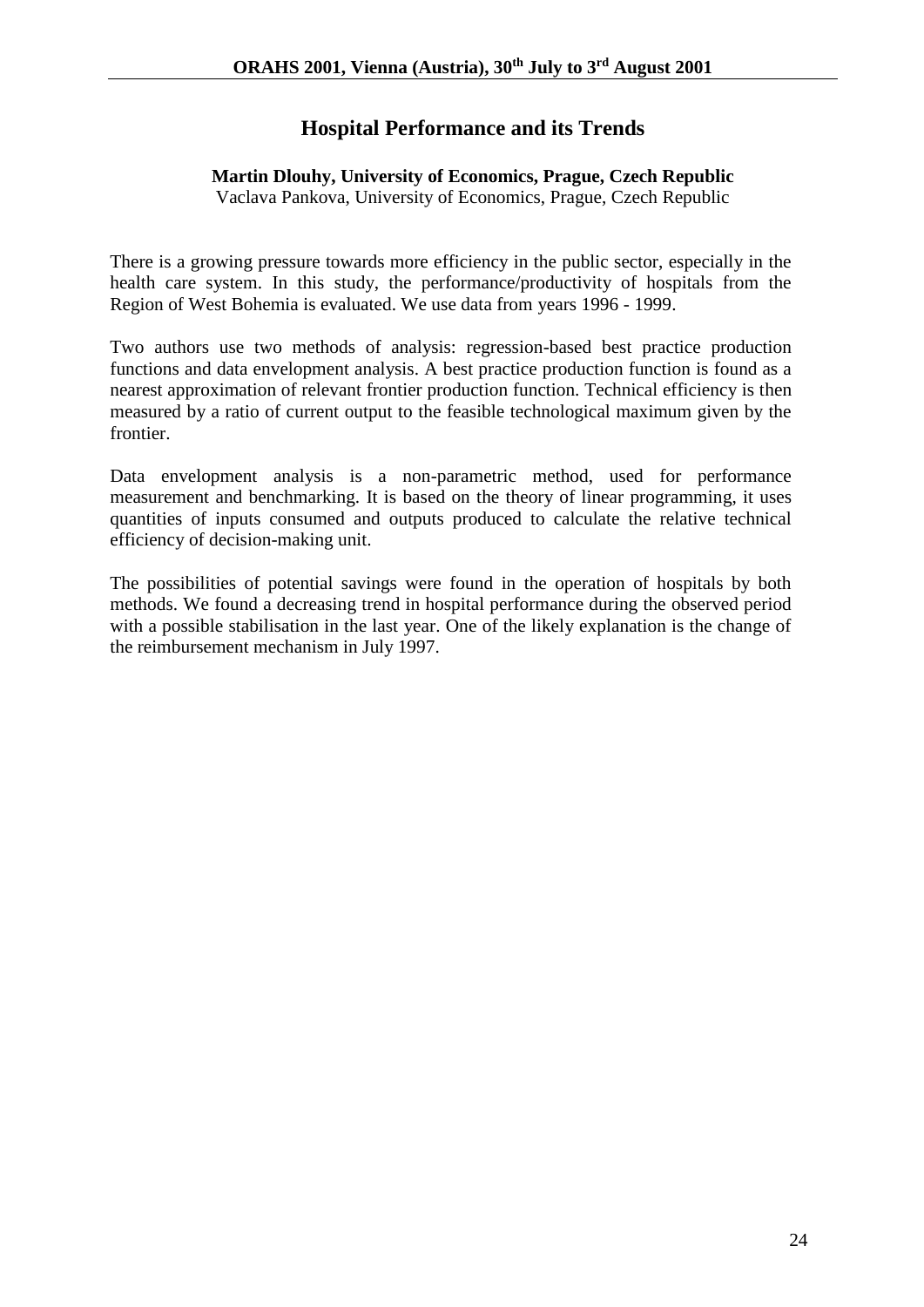### **Emergency Information Support System for Brazilian Public Hospitals**

### **Mario Jorge Ferreira de Oliveira, Federal University of Rio de Janeiro, Brazil**

Lupe N. Pizan Toscano, Federal University of Rio de Janeiro, Brazil

A medical incident usually generates a hospital emergency case which normally requires hospital attention, and activates a chain of events inside the institutions which provide specialised care the community. This fact requires that a series of decisions have to be taken by the different entities involved in the rescue and treatment of the victim(s). The response time in providing the care is very important and, in many instances, means the difference between the life and the death.

The public attention to the emergency cases in the city of Rio de Janeiro is usually made in two stages, The Pre-Hospital and The Hospital care. The objective of this paper is to propose a suitable Emergency Information Support System for the public emergency care in the city. Visual Simulation Models is used to study It aims at evaluating the present system, the balance between demand and supply of services, providing Visual Simulation models to improve the utilisation of the available human and material resources. It is argued that the integration of these two stages improves the quality of the services provided.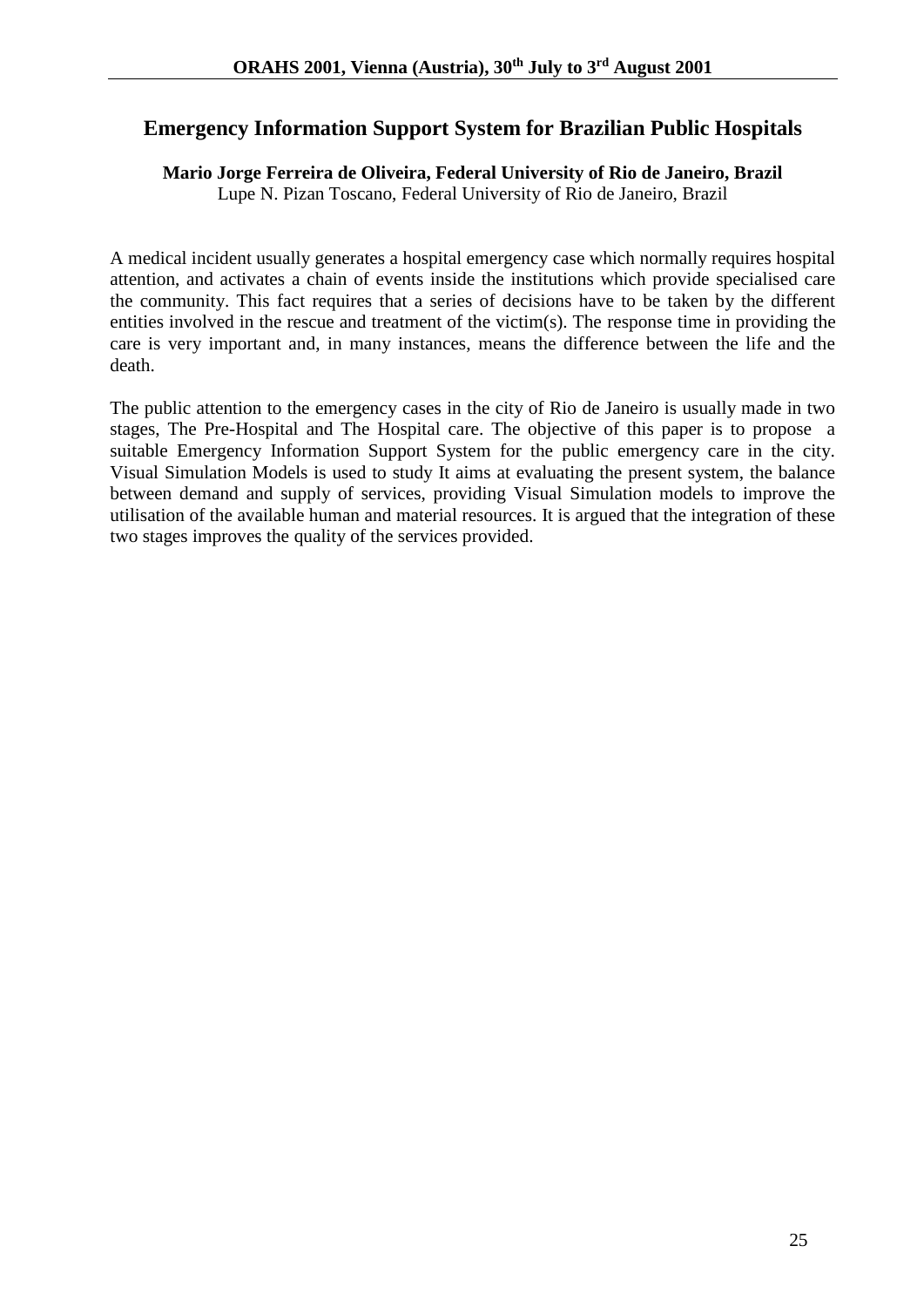## **Monitoring Adverse Events in Surgery**

#### **Steve Gallivan, University College London, United Kingdom**

In 1994, Marc de Leval and colleagues first introduced surgeons to the notion of monitoring outcome for a sequence of operations to detect divergent performance. The ideas introduced, particularly the use of 'Cusum charts', have since been applied in adult cardiac surgery. Various modifications to these cusum analysis methods have been devised to allow case mix and consequent heterogeneous risk to be taken into account. One of these methods, which goes by name VLAD, is now in routine use in many hospitals for monitoring outcomes in adult cardiac surgery.

Surgeons regard case mix correction as extremely important ingredient in evaluation of performance and thus methods like VLAD are being accepted as audit tools. However, there are circumstances where it is by no means easy to apply such methods. Paediatric cardiac surgery is one such example. Here, surgeons perform many different type of operation, most relatively infrequently. There is also a dearth of systematic data upon which to base risk estimates and, in any case, mortality rates appear to be falling for some procedures. The talk will discuss the potential for using VLAD-like methods, and other analysis techniques, to help in the identification of suspicious runs of divergent performance that can be further investigated by other audit methods.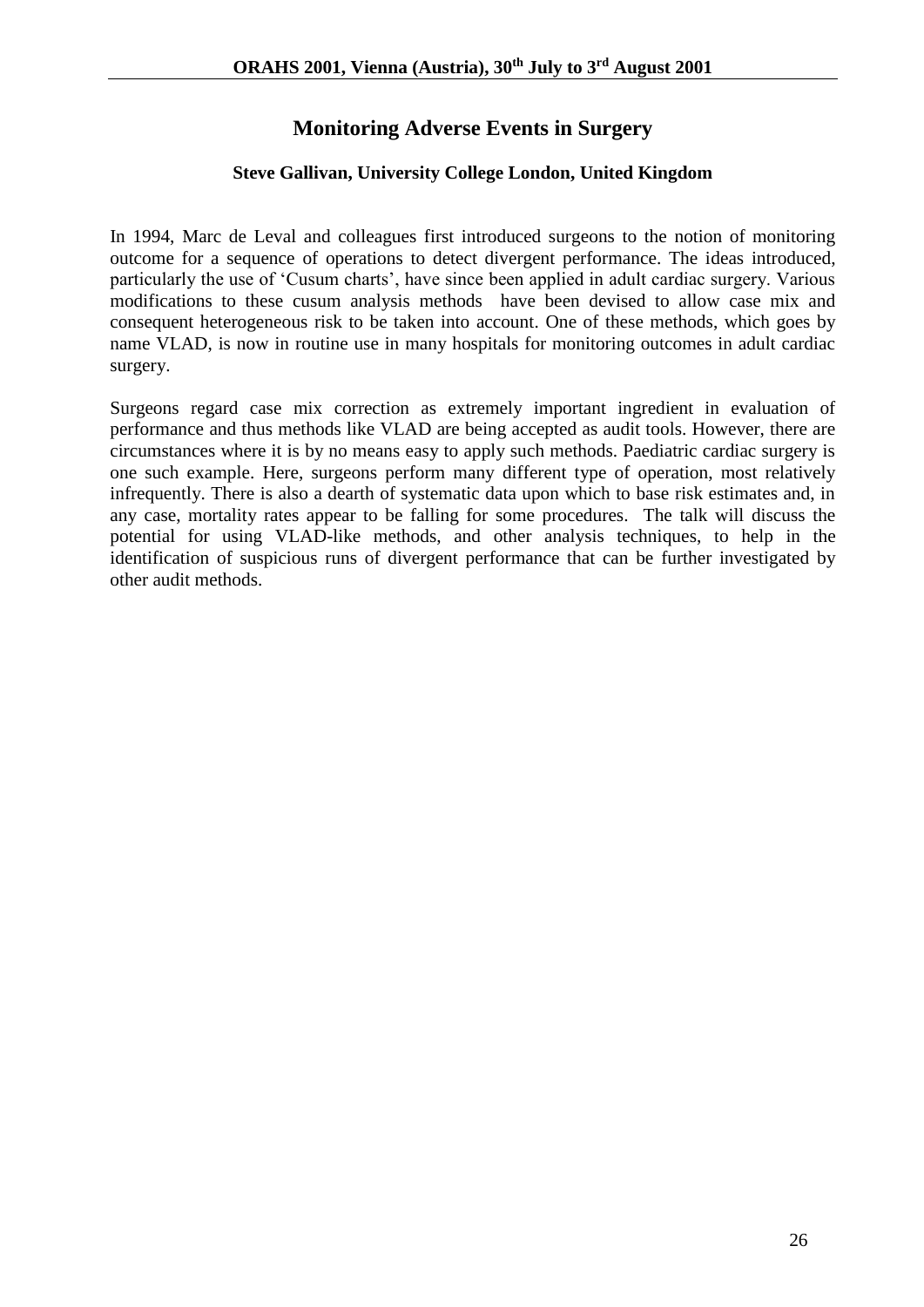## **An Age-Structured Model for Drug Control – the Optimal Mix of Prevention and Treatment**

#### Gustav Feichtinger, Vienna University of Technology, Austria **Richard F. Hartl, University of Vienna, Austria** Peter M. Kort, Tilburg University, The Netherlands

This paper contains some general age structured model for drug dynamics and violence control and studies the OSSP for the autonomous problem. It turns out that different solutions arise, where an unstable equilibrium and also a saddle point equilibrium can occur in the interior. The origin is always a saddle point equilibrium.

In that particular case also a Skiba point exists. This implies that for a small number of drug users saddle point convergence occurs, while if the number of drug users is large the effect of prevention is too low (due to a too the smaller reference group of non-users) to warrant large prevention expenditures. Also, in this case treatment expenditures are expensive so the amount of optimal treatment will be low too.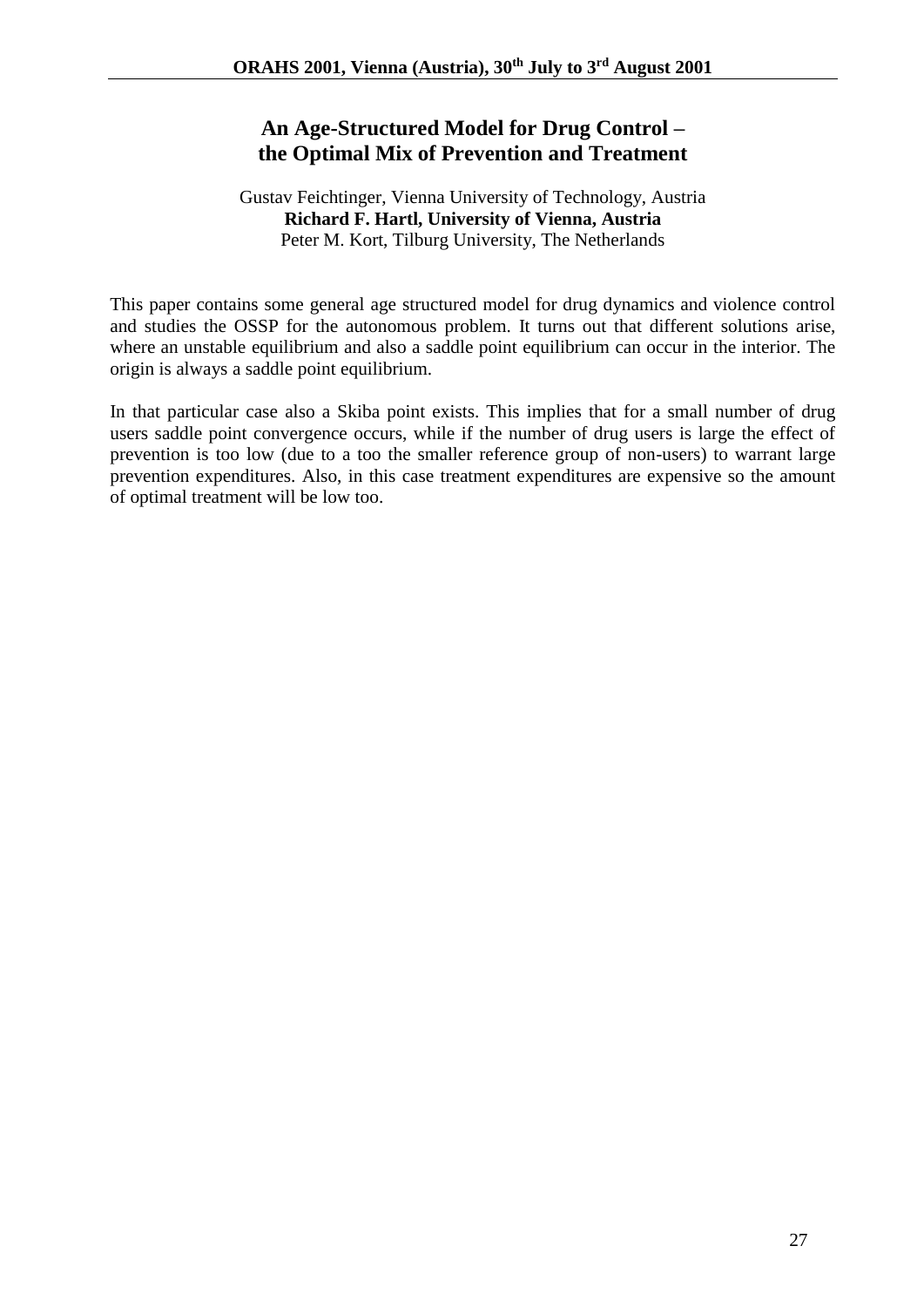## **SNAC - The Swedish National Study on Ageing and Care**

#### **Marten Lagergren, Stiftelsen Stockholms läns Äldrecentrum, Sweden**

As part of the Swedish Governmental Action Plan for the Elderly a large longitudinal study on ageing and care was started in Sweden in 2001. The purpose of "The Swedish National Study on Ageing and Care" (SNAC) is to establish longitudinal databases composed of data, that describe the development of ageing and the needs for care of the elderly and how these needs are met by the public care system and the informal system of care. The study is partly financed by the government and partly by the participating municipalities and county councils. The study is planned to go on for many years, making it possible to follow the ageing of persons from the age of 60 and onwards.

The SNAC-study builds upon the joining of two perspectives: the population perspective and the care system perspective. The data collection takes place in four different participating areas following a common design and according to a common core protocol. In the following will be described the care system part. The purpose of this part of the study is to continuously record on an individual basis all care services provided for the elderly living in the area by the municipality and the county council - acute as well as long-term. The collected data will be used as basis for planning, resource allocation and evaluation of the care services. Another purpose is to provide data for research and development in the area of elderly care. An important aspect of the project design is the possibility to connect the data concerning different aspects of ageing and the development of needs of care services, which are collected in the population part, with the data concerning provided care services from the care system part. This will among others give the opportunity to compare those elderly that receive public services with those that do not.

The care system data collection began with a baseline survey covering all persons 65 years and above, who lived in the area and received public long-term care on February 1, 2001. After that continuous recording takes place of each (substantial) change in the provision of public care and services for all persons over 65 years.

The data collection is made according to a protocol that is essentially the same for all four participating areas. Each record will contain some personal circumstances (age, sex, marital status) and further state the amount and kind of granted social and medical services, rehabilitation and aids. Registration is also made concerning dependency and different environmental factors, that potentially influence the care services decision, such as living circumstances and access to informal care. Further the need for special nursing services are registered. The common protocol makes it possible to make different kinds of comparisons between the four participating areas. Registration in the social services is made by the ordinary staff complemented by project staff. Certain items are taken from the ordinary administrative registration systems in the municipality and the county council. Joining these data requires the consent from the participating registered persons.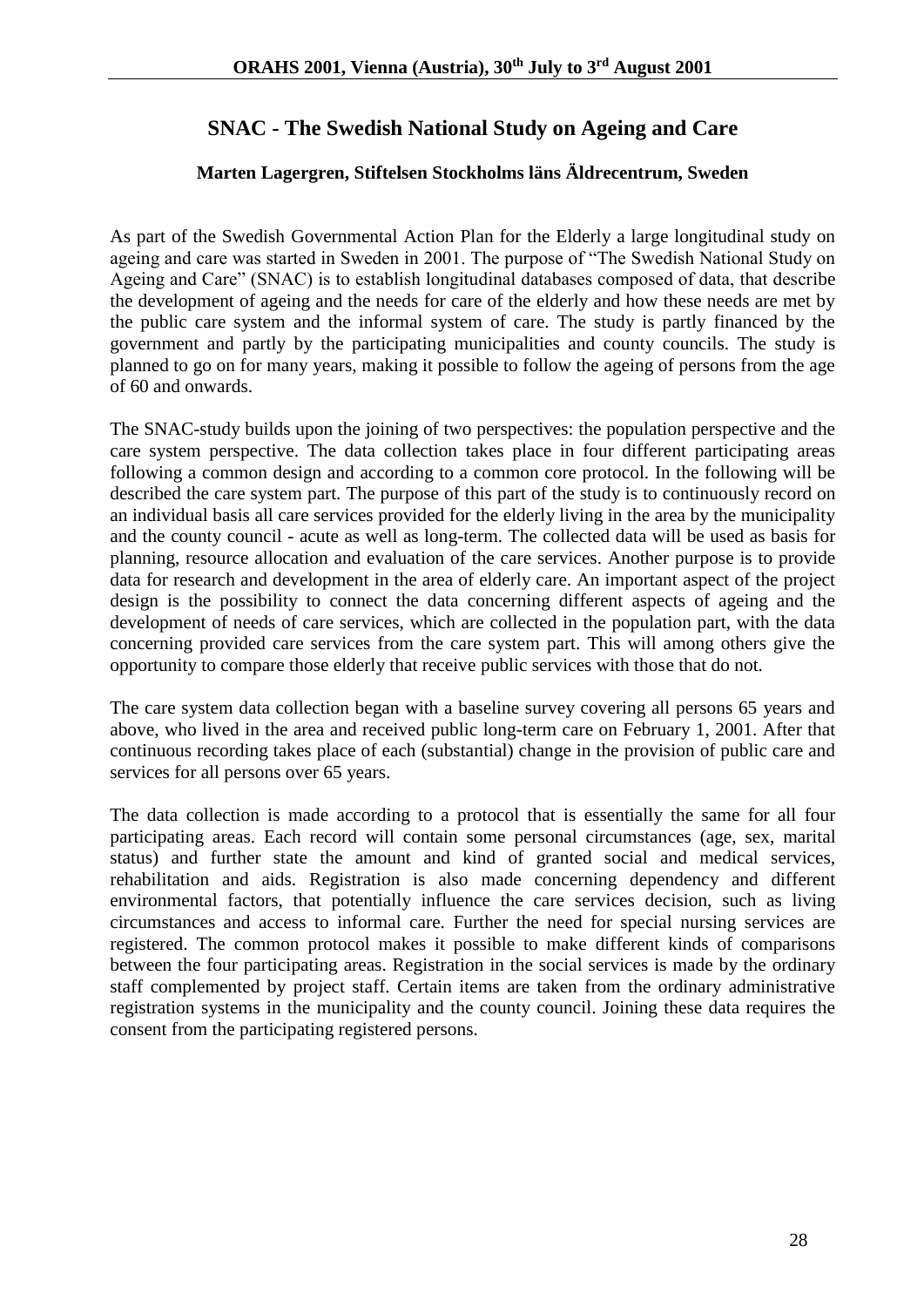## **Planning for Scarce Resources – Stage 2: Returning from Health Insurance Based Internal Market towards Centrally Planned Disease Prevention under "Budgetary Insurance Mixed Finance Model"**

#### **Marek Lubicz, Technical University of Wroclaw, Poland**

Starting from the overall theme of the meeting, namely: concepts and processes for Prevention and Health Promotion, performed by particular entities of the health care sector in the Lower Silesian Region of Poland, the considerations are directed towards general picture of the sector in contemporary Poland. The composition of Health Insurance concepts and Internal Market mechanisms, introduced by the Nation-wide Health Insurance Act of 1999 as a means aimed at increasing economic and managerial efficiency, and - at the same time – also aimed at improving medical effectiveness and patient acceptance, is briefly described in comparison with other health financing models in Poland and Europe.

Models and systems, autonomously developed in Lower Silesian Sick Fund (and its Contracting Strategy Department), supported by leading European concepts (DRG, GPFH, LKF) and – what is more important – introduced on large scale in the 3 million people region during the years 1999-2001, will be briefly discussed, followed by analysing dynamics of health services and health financing. Particular problems, faced with while introducing every new economic or managerial model into the health care system (political system, as well) will be discussed and solutions applied will be shown.

One general conclusion could have been formulated, namely: introducing a new system, especially those affecting people, their lives and personal life, we should perform previous analyses, computer simulations and OR modelling, rather than experiments on real world. However, as for every simulation model we should assume a starting unstable period, also for large-scale systemic reforms one (politicians) should probably prove some patience and will for problem-oriented discussion concerning problems. The reason for the above statement is a brand new, already announced plan of returning health financing in Poland from market mechanisms towards centrally planned budget-based system. Economic aspects of such a reform would be discussed on the basis of data from Lower Silesian Region and general Public Finance data for Poland, showing trends and possible outcomes.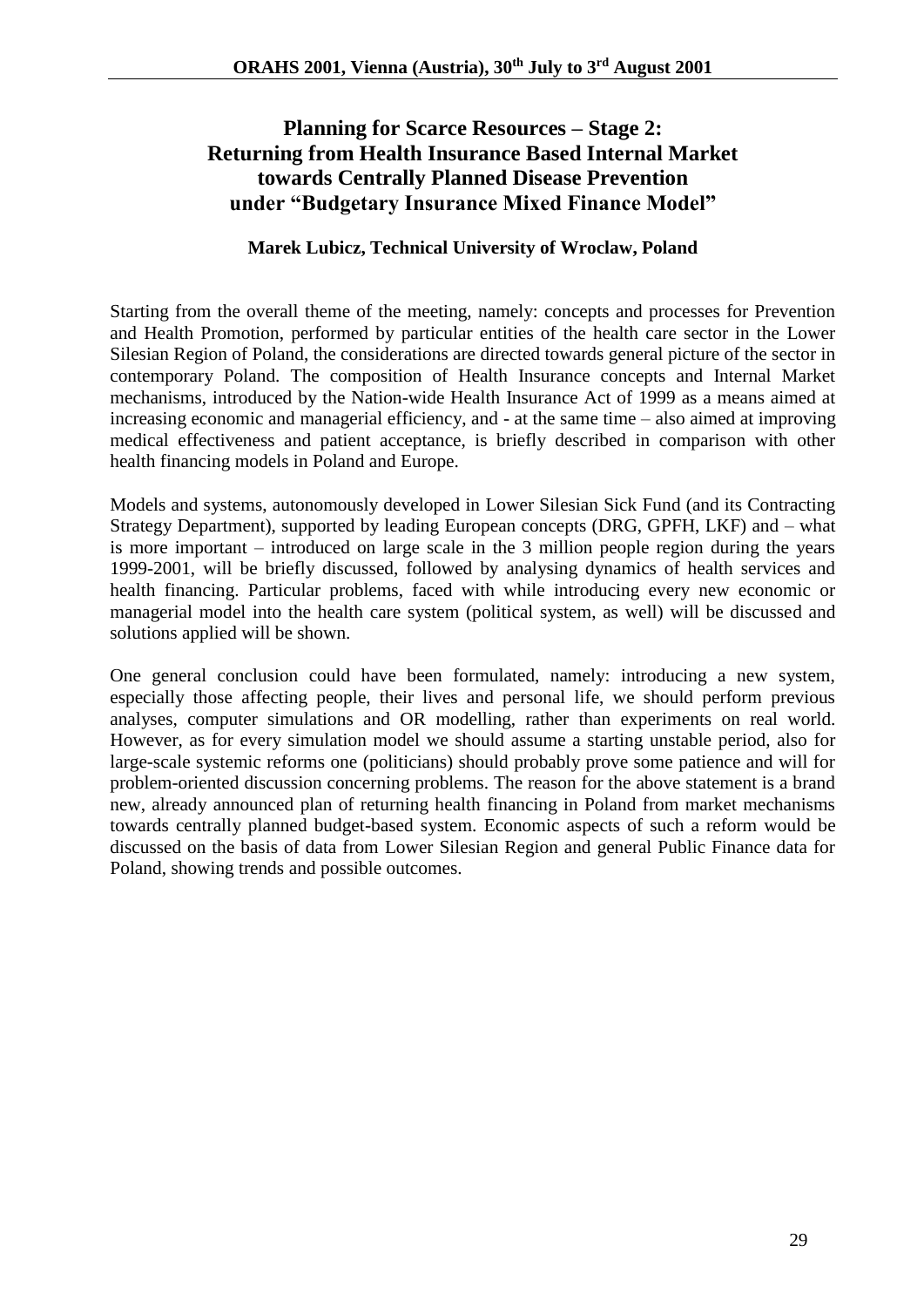## **Österreichisches Bundesinstitut für Gesundheitswesen Working Field "Health Care Planning**

#### **Dr. Michaela Moritz, Österreichisches Bundesinstitut für Gesundheitswesen, Vienna, Austria**

The working field "Health Care Planning" was established at ÖBIG in order to do basic research and planning in all sectors of the health care system. This especially refers

- to establishment and periodical update of data bases related to health and social care institutions in Austria (linked to a Geographic Information System and together organised within the "Austrian Health Information System ÖGIS"),
- to site and capacity planning in all sectors of health and social care (e.g. hospital sites, hospital beds, physicians in hospital and in free practice, inpatient medical services, biomedical equipment, nursing homes, home nursing),
- to estimation of investment and recurrent costs caused by implementation of proposed planning measures and
- to improvement of overall organisation of health and social care (networking of institutions and optimising of interface management).

During the last years emphasis was put on the Austrian Hospital and Biomedical Equipment Plan (ÖKAP/GGP), which is being periodically revised by ÖBIG together with the Austrian authorities and currently being developed from a plan related to hospital sites and beds towards a plan for inpatient medical services / procedures (last update at December 2000). Other important fields are studies on outpatient care (planning the necessary number of physicians in free practice) and rehabilitation. Thus, the working field "Health Care Planning" is organised in four fields:

- Austrian Hospital and Biomedical Equipment Plan (ÖKAP/GGP)
- Planning of inpatient medical services & procedures (including quality assurance)
- Outpatient care & interface management
- Special planning and consultant services for providers of health and social care

A special service of the working field just recently developed is "benchmarking" for hospitals. In this field ÖBIG offers data to hospitals, which enable them to compare themselves to groups of (supposedly) best-performing groups of other hospitals in Austria in terms of workload, frequency of medical procedures and cost structures.

Since October 2000, ÖBIG is providing consultant services for the development of a Health Care Master Plan (HCMP) for Latvia together with SOLVE Consulting Managementberatung GmbH. The objectives of the assignment are

- to introduce Latvian authorities to western European benchmarks of HCMP;
- to evaluate methodologies developed by the local Latvian consultants and
- to assist and advise the Latvian working groups in developing regional HCMPs, which are linked together in the Latvian national HCMP.

Main focus was on assistance and support in the HCMP process by providing adequate guidelines, international benchmarks and planning methodology and by advising the working groups at the planning and implementation process. These support services were mainly provided by presentations in several workshops and by current comments and reports on intermediate results of the HCMP process. The final report (also containing a final evaluation of the HCMP) was delivered to the Latvian Ministry of Welfare by end of May 2001.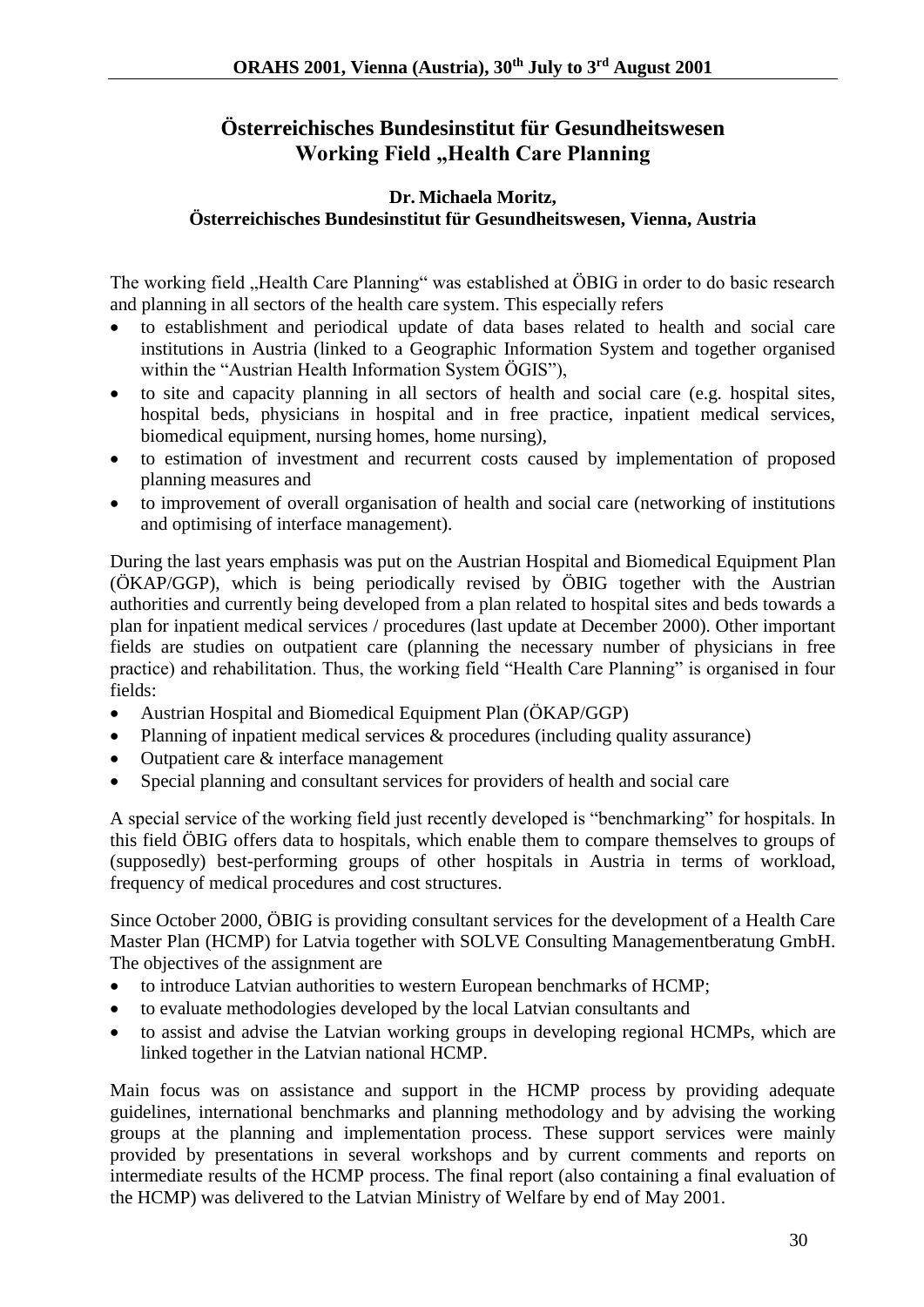## **Should Priorities be Quantified?**

#### **Penelope M. Mullen, University of Birmingham, United Kingdom**

Health care priority setting, which has come to prominence in many health-care systems over the past ten years, can play an important role in planning for scarce resources. However, concerns about some of the methodological approaches employed in priority-setting exercises involving the public prompted a major study which was reported previously at  $ORAHS<sup>1</sup>$  Amongst its many findings that study confirmed that, whilst there were several imaginative and innovative approaches to priority setting, many exercises had been carried out with little reference to the considerable body of theory and extensive practical experience of priority setting in related sectors and even within health care itself. The findings of that study and the associated recommendations have been widely disseminated.<sup>2</sup>

A follow-up survey was conducted in 2000, which widened the scope to cover health care priority setting in general, with a special focus on the methodological approaches employed. In addition to the original focus on techniques for eliciting and aggregating values, there was an additional focus on the methodologies for incorporating such values into the decision-making process, including the use of models for priority setting.

This paper draws on the results of that survey, together with the findings of an associated study of waiting list prioritisation, to examine issues associated with quantification in priority setting. Issues identified include problems associated with weighting over-long lists of often noncommensurate and sometimes overlapping criteria, ill-defined objectives, effects of information presentation, and the inclusion of inappropriate criteria. In addition to problems identified in the earlier study relating to eliciting and aggregating values, it was found that the models used to manipulate those values to provide priority 'scores' often appeared to be misunderstood.

Given the evidence that both authorities and individuals find some apparently simple methods too difficult to apply in practice, this paper asks whether a 'technocratic' approach is appropriate. Does the demand for explicitness and transparency in health-care planning and prioritisation actually require measurement and scoring? Are wider dissemination of information about approaches and greater use of specialist software the answer or are the methods being employed too complex for general use? Are users being misled by apparently scientific results? Should priorities be quantified?

1. Mullen PM (1996) Priority Setting in Health Care: Techniques and Pitfalls, pp 105-133 in Kastelein A, Vissers J, van Merode GG & Delesie L (eds.) Managing Health Care under Resource Constraints, EURO, Eindhoven.

2. See, for example, Mullen P & Spurgeon P (2000) Priority Setting and the Public, Radcliffe Medical Press.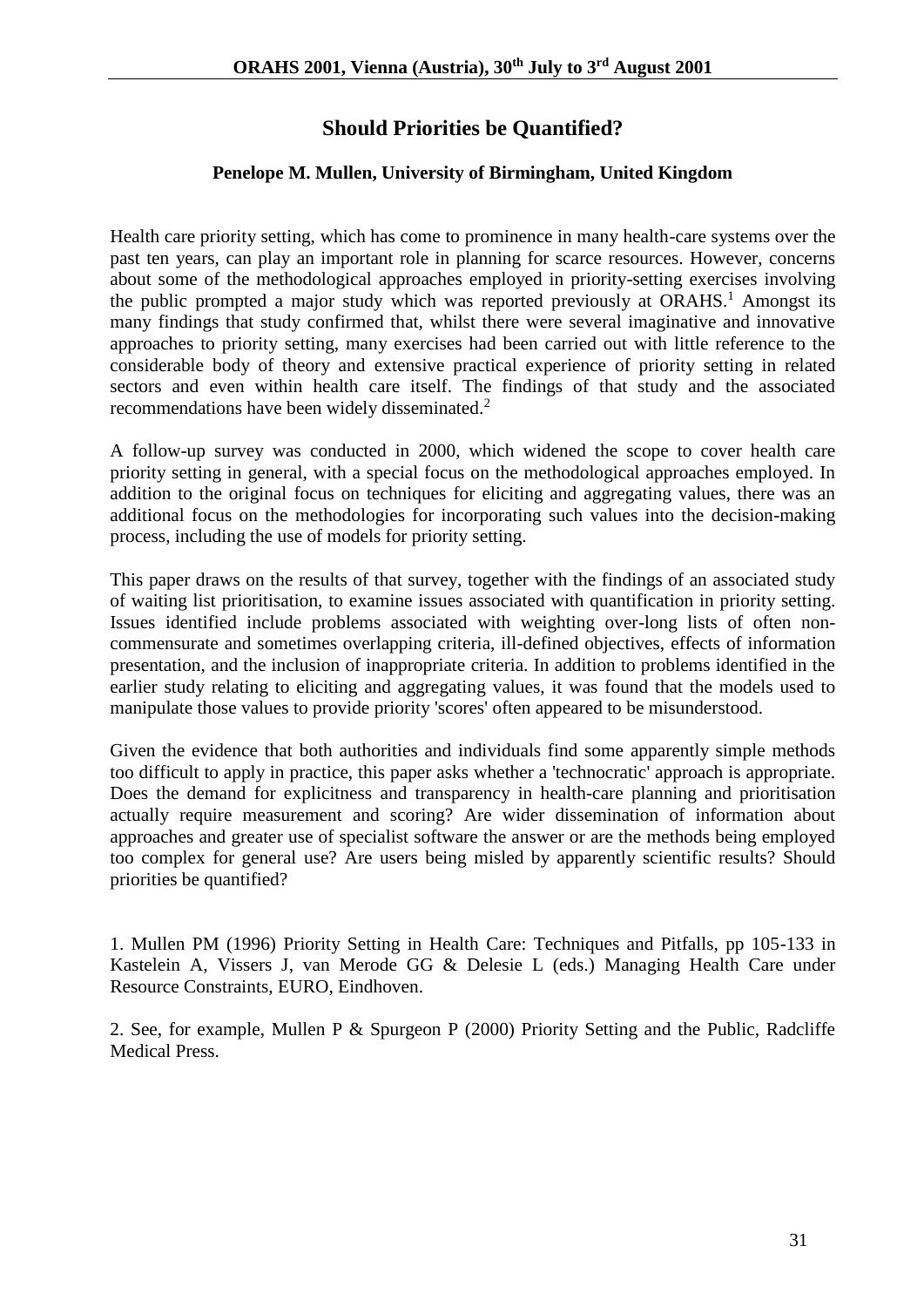#### **Cost-effectiveness of Early Defibrillation: the Case of the Austrian Red Cross**

#### **Marion S. Rauner, University of Vienna, Austria**

Kurt Heidenberger, University of Vienna, Austria Nikolaus Bajmoczy, Hauptverband der Österreichischen Sozialversicherungsträger, Austria

We developed a decision model to analyse the cost effectiveness of early defibrillation for the Austrian Red Cross. Defibrillation is a process in which an electronic device helps re-establish normal contraction rhythms in a heart that's not beating properly. It does this by delivering an electric shock to the heart. The Red Cross rescue and ambulance service arranges the majority of all patient transports within Austria. In 2000, these transports amounted to over 2 million. To ensure immediate and optimal medical care for emergency patients, Red Cross's mission is to provide care by transporting doctors and medical teams directly to the scene of emergency in vehicles and helicopters.

Coronary artery disease remains the leading cause of death in most developed countries. Many of the victims die from out-of-hospital sudden cardiac arrest resulting from dysrhythmias – most commonly ventricular fibrillation. In Vienna, we had an annual incidence of about 45 ambulance missions with resuscitation attempts per 100,000 population from July 1991 to April 1996. Until recently, only physicians were allowed to manually defibrillate emergency patients in Austria. However, a physician does not always reach the emergency patient in time because not all ambulances are manned by physicians. With the technology of automated and semi-automated external defibrillators dating back to the late 1980s, lays could also use these defibrillators to respond to persons having a cardiac arrest. As a first step, the Austrian Red Cross performed a pilot study of the application of semi-automated external defibrillators by emergency medical technicians in Styria, an Austrian county, in 1998. Because of the success of this study, the Austrian parliament passed the amendment to legalise the use of semi-automated external defibrillators by trained emergency medical technicians in 1999. Soon after, the Austrian Red Cross started to implement this new technology all over Austria.

To demonstrate the cost-effectiveness of semi-automated external defibrillation, we calculated acquisition and maintenance costs of defibrillators, training costs for emergency medical technicians, and hospitalisation costs for out-of-hospital cardiac arrest patients compared to the quality-adjusted life years saved by this intervention. In our decision analysis, we varied both the discount rate for costs and health consequences (0%, 3%, 5%) and the scale of this prevention programme (0%, 25%, 50%, 75%, 100%). Early defibrillation by trained emergency medical technicians is cost effective over a wide range of assumptions regarding key factors in the analysis (below US-\$ 50,000 per quality-adjusted life year).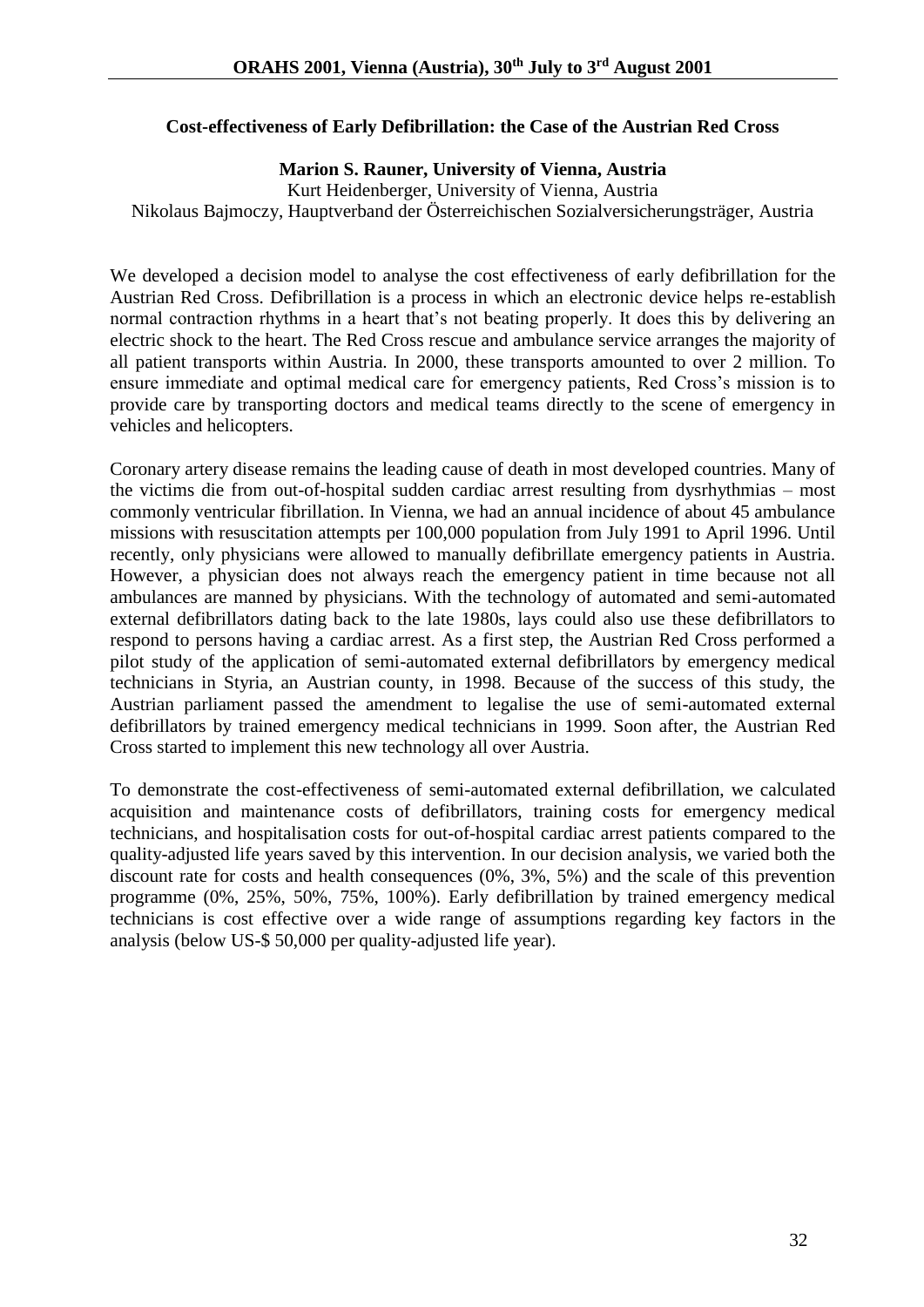## **Performance of Austrian Hospital Wards – Comparison Using Two Output Measures**

#### **Monika Riedel, Institute for Advanced Studies, Vienna, Austria**

Iain Paterson, Institute for Advanced Studies, Vienna, Austria Maria M. Hofmarcher, Institute for Advanced Studies, Vienna Austria

We investigate the evolution of efficiency and productivity in the hospital sector of an Austrian province for the time period 1994-1996. We use panel data to design non-parametric frontier models (**D**ata **E**nvelopment **A**nalysis) and compare efficiency scores and time patterns of efficiency across medical fields.

As health outcomes hardly can be measured in a direct way we make use of two different approaches for output measurement: In a first approach, we employ the number of case mixadjusted discharges and of inpatient days, in a second we use credit points, which are calculated in course of the newly introduced diagnosis related group-type financing system. We calculate and compare individual efficiency scores for hospital wards as decision making units (DMU) in specified medical fields. To our knowledge the calculation of ward-specific efficiency scores has not up till now been the unit of non-parametric efficiency analysis.

The concept of efficiency used in the study will be briefly outlined. We concentrate, however, on discussing results for different hospitals and on remarks concerning the relationship between output measures and financial incentives.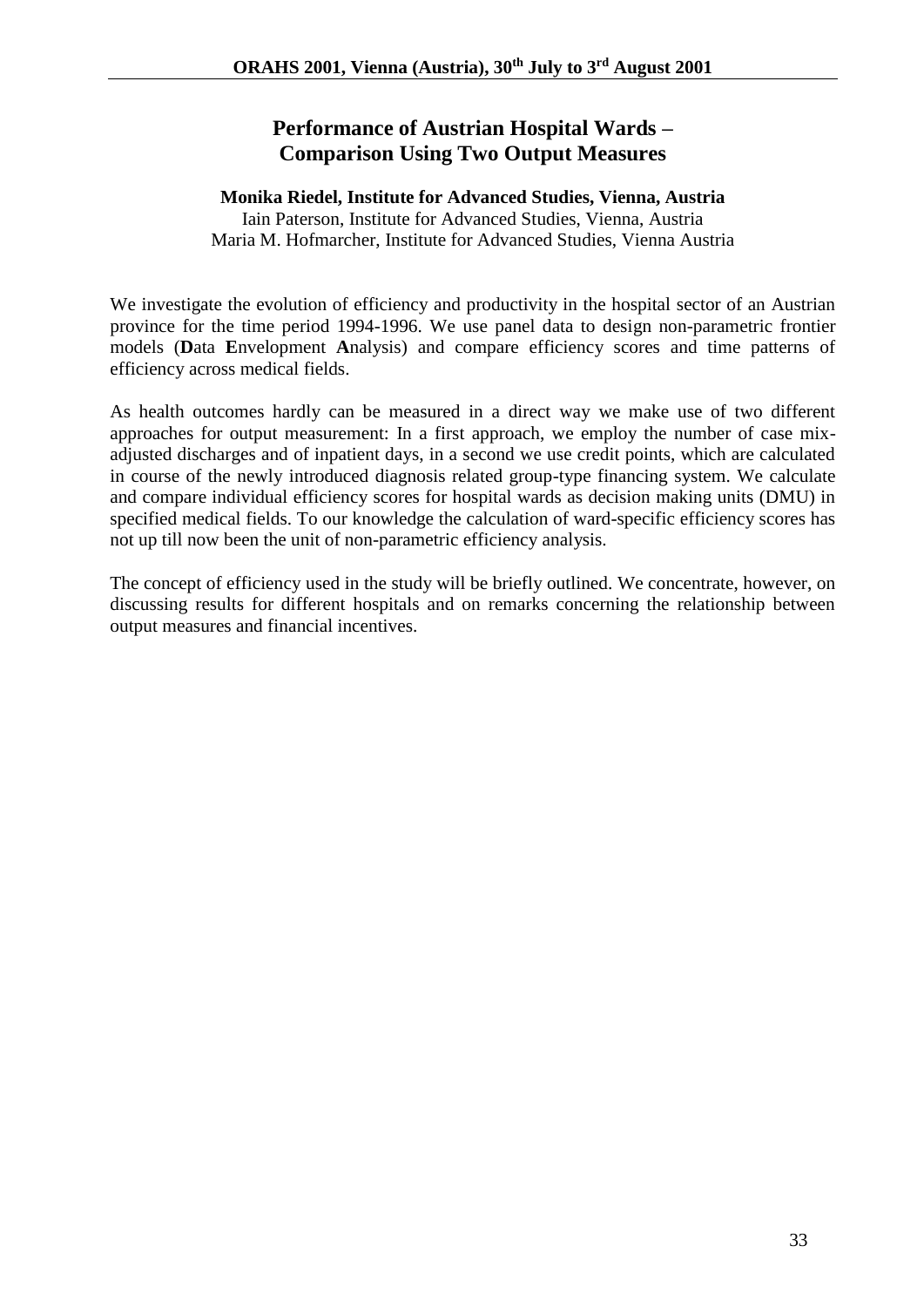#### **Data Analysis and Modelling for the Care of Indians with Diabetes**

**Mehmood G. Sayyad, KEM Hospital and Research Centre, Rasta Peth, India**

C. S. Yajnik, KEM Hospital and Research Centre, Rasta Peth, India N. Smyth, KEM Hospital and Research Centre, Rasta Peth, India Valter de Senna, Federal University of Bahia, Salvador, Brazil Arjan K. Shahani, University of Southampton, United Kingdom Paul R. Harper, University of Southampton, United Kingdom

Diabetes mellitus is a group of diseases that are characterised by high levels of blood glucose resulting from defects in insulin secretion, insulin action or a combination of both. Diabetes causes malfunctions in the way the body metabolises food and it is a serious, life-long disease, which is currently incurable, but manageable. There are two forms of diabetes: People with Type I, or insulin dependent diabetes, produce no insulin and they need insulin injections to survive; people with type II, or non-insulin dependent diabetes, produce some insulin themselves and their survival depends on dietary control and insulin injections.

Type I diabetes accounts for approximately 5% to 10% of all diagnosed cases of diabetes. The nature of Type I diabetes makes it particularly hard to control and the main treatment programs include home blood glucose testing and daily insulin injections throughout the day. The sufferer must also have a strict regime of exercising and diet.

Type II diabetes accounts for 90% to 95% of all diagnosed case of diabetes. This type of diabetes usually appears in adults who are 40 years of age and over and is most common in those over 55. This is why it is often called "adult-onset diabetes." Approximately over 80% of those suffering from Type II diabetes are overweight. For Type II diabetes, one of two things normally occur:

- Insufficient insulin is produced by the pancreas, or
- The pancreas does produce enough insulin but the body cannot use it and has become resistant.

Diabetes can lead to a variety of serious and life threatening complications and examples are: Retinopathy (eye damage), Nephropathy (kidney problems), and Neuropathy (nerve damage).

Care of people with diabetes is life long and expensive. Disease processes leading to the various complications are complex. These complications develop over time with a range of clinical states. Different people seem to at different risks for the various complications. Data analysis for a study of the risks of various complications for Indian populations together with detailed models at the level of individual patients are needed for effective and efficient care.

In this paper we report the results of a classification analysis, using the Classification and Regression Tree method. We also discuss the development of models in which individuals with diabetes are taken through time and the progress of the diseases is captured. Illustrative data gives an appreciation of the use of the models.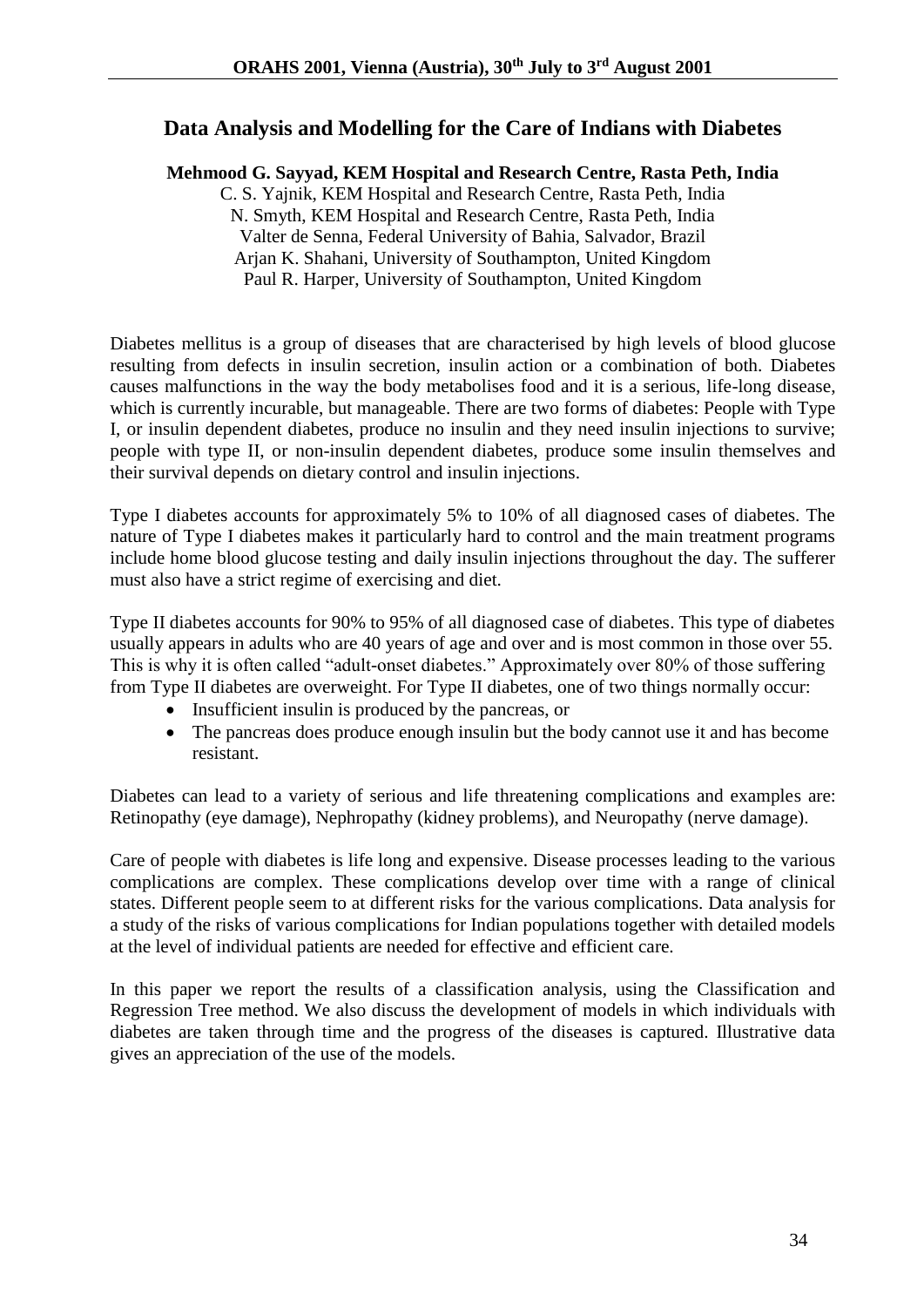## **A Decision Support System for Assigning Personnel to Teams in Health Services**

#### **Jan A.M. Schreuder, University of Twente, The Netherlands**

Nowadays finding people to work and stay in Health Services is becoming more and more a problem in The Netherlands. In order to make an optimal use of these scare resources the importance of computer supported scheduling systems is becoming evident. The objective of this research is to develop an optimal decision support system for personnel to work in teams with different functions.

With such a system a scheduler could make the assignments in a shorter timeperiod, more reliable and at least the same quality. In order to reach for an optimal mix of support and user friendliness we used EXCEL for the more administration-datarepresentation parts and FORTRAN for the combinatorial parts. The overall approach followed in this applied research is based on three main steps after the input of the relevant data, which was quite a problem in itself. Firstly, a so-called Availability Matrix is developed which indicates which personnel can be assigned to which tasks, individual based. Next, in order to take into account the team assignment and the working conditions, a Combination Matrix is constructed indicating to which tasks in the week the personnel can be assigned to. Finally, the Overall Schedule is constructed giving a minimal difference between the available working hours and the assigned ones. One of the harder points to tackle was to incorporate Windows.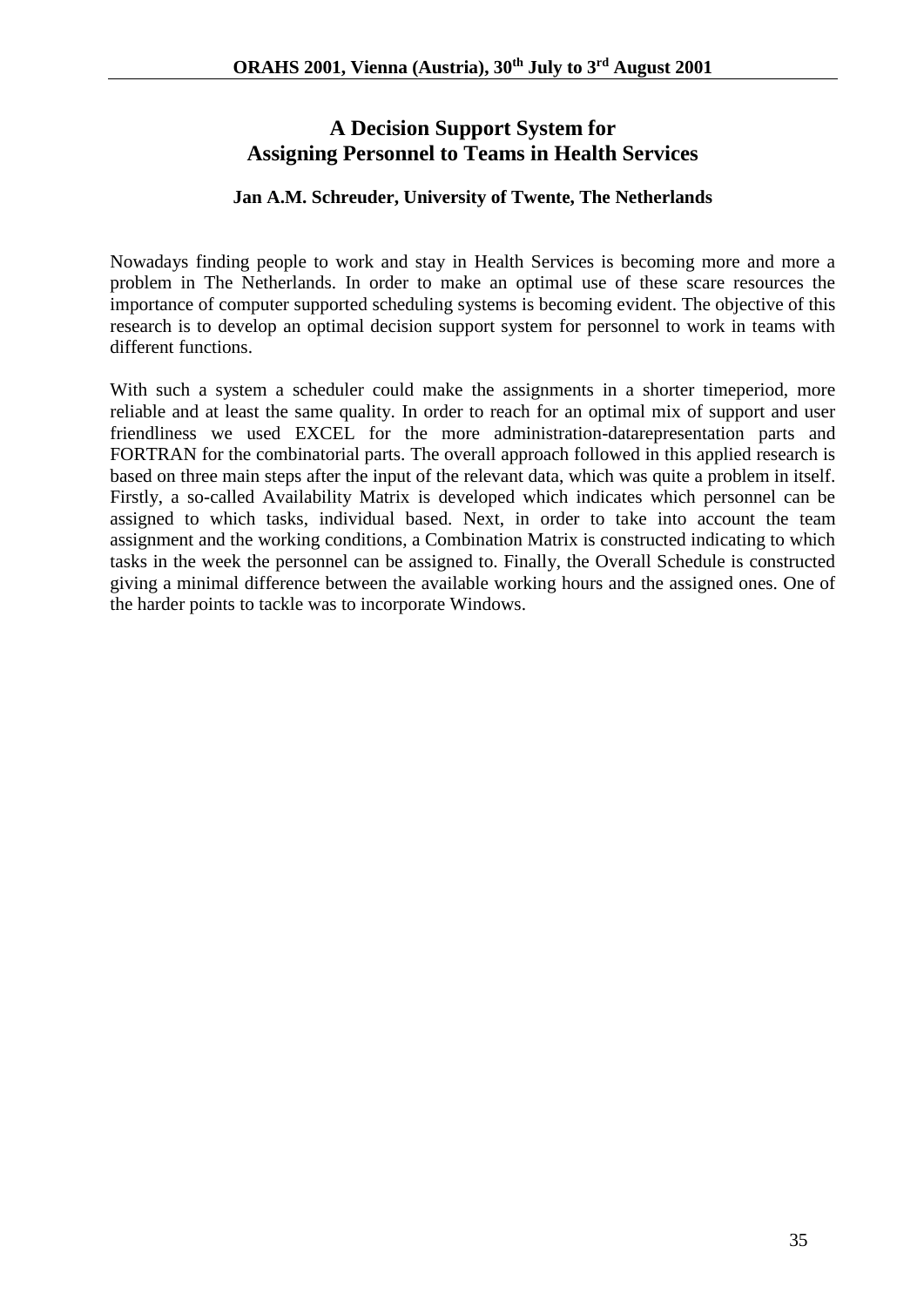## **Complex Decision Making in Hospitals: a Simulation Study for Analysing Logistic Processes**

#### **Sigrun Schwarz, Fachhochschule Münster, Germany**

Simulation provides good solutions for complex situations as known from various industrial studies. Animation enables stakeholders to understand and verify the model. However, the advantages of simulation are rarely known in German hospitals. The paper illustrates how simulation was used in a concrete hospital to model the transportation of goods by an automatic system and now helps improve the processes and the schedule as well as the transportation system.

The Universitätsklinikum Münster, a hospital with 1.600 beds, delivers goods, to wards in containers by an automatic transportation system. These goods include meals, drugs, linen, dishes, garbage as well as medical and sterile goods. The currently used old overhead trolleys will be replaced by an automated guided vehicle next year. This hospital wants to improve its processes simultaneously. The aim is to assure an economic operation of the system as well as a delivery of goods to the right place at the right time and with personnel satisfaction.

Various restrictions are to be considered. While some goods are extremely critical in time of delivery, other goods need short transportation times. A change of the personnel's shifts will probably lead to dissatisfaction and need for good arguments, if necessary. The automatic transportation system has for example a limited number of vehicles and containers as well as a limited capacity of the elevators.

In order to find a good solution which achieves the goals under these restrictions, stakeholders must be willing to change the processes. The first step is to understand the complex system and to learn about the results of changes. Therefore, a simulation model was build by the Fachhochschule Münster together with GBU mbh and Hochschule Wädenswil Dienstleistungszentrum für Logistik & Simulation, two companies which are specialised in industry simulation. We used the simulation tool MedModel. This simulator animates all processes on a personal computer. Thus, the user can observe the daily routine in the model. Statistics and reports show the results over the time.

Policy makers can change scheduling parameters such as the shifts of the personnel, the time when goods are send off, and the number of containers to be delivered. Moreover, the user can change technical parameters such as the number and speed of vehicles and process parameters such as production time in the kitchen.

The first scenarios showed starting points to improve the layout of the transportation system, the organisation, and the schedule. Some technical parameters such as the speed of the vehicles are not yet known exactly, so they have to be adapted according to the planning progress of the new transportation system. By animation of different scenarios, stakeholders can easily understand different problem areas to find acceptable compromises.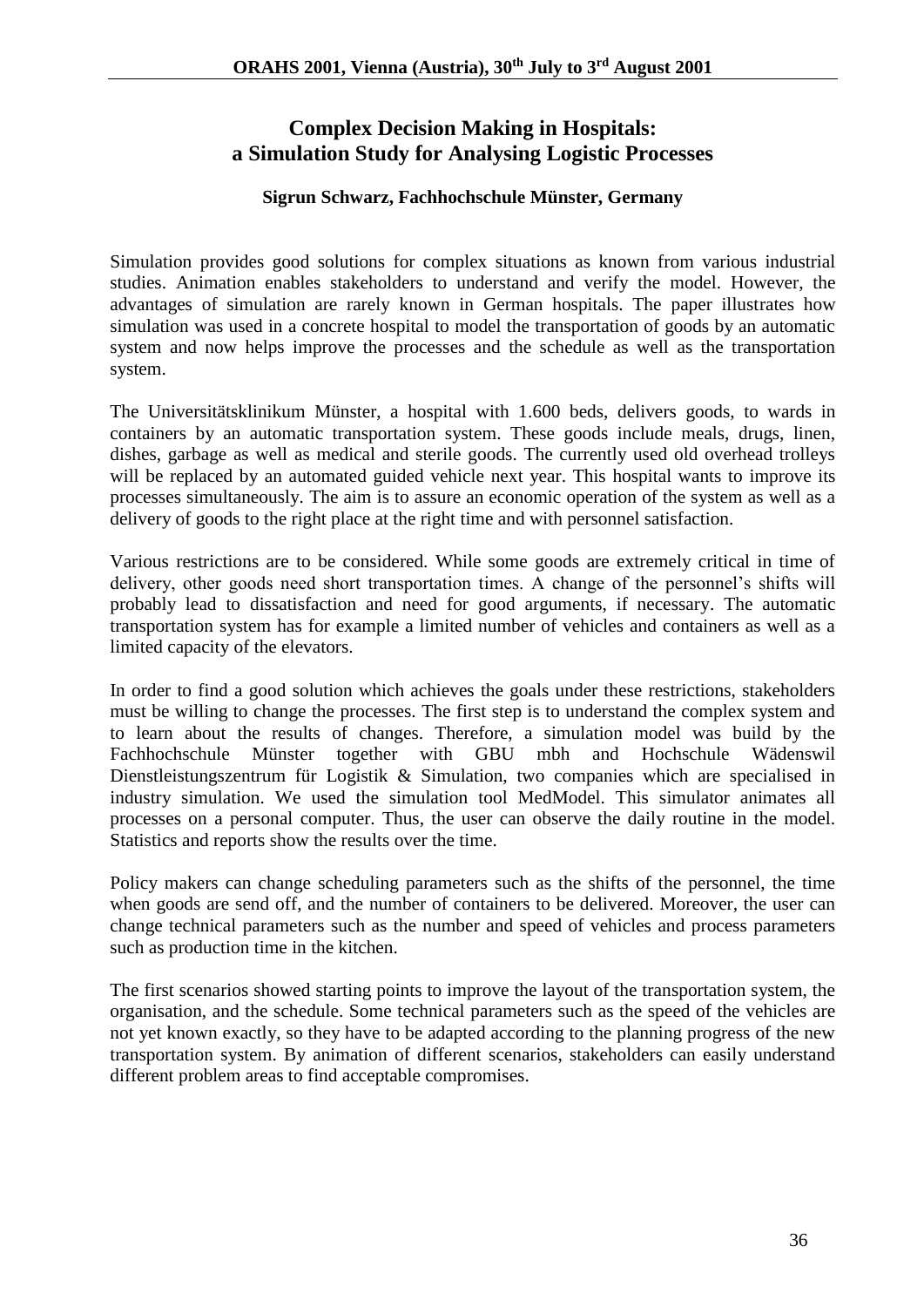Detailed Practical Models for Planning and Managing Hospital Capacities

#### **Arjan K. Shahani, University of Southampton, Southampton,**

Paul R. Harper, University of Southampton, United Kingdom J. Dale, Royal Berkshire and Battle Hospitals NHS Trust, Reading, United Kingdom A. X. Costa, Practical Insights Ltd., United Kingdom I. T. Vieira, University of Southampton, United Kingdom

Valter de Senna, Federal University of Bahia, Salvador, Brazil

This paper is concerned with the planning and management of beds, operating theatres, nurses, doctors, and ancillary medical staff in a hospital.

In a hospital, patient flows, care of the patients, and outcomes of the care are characterised by complexity, uncertainty, variability, constraints, and use of scarce resources. These conditions suggest the use of the modelling approach of Operational Research. A number of models for planning and managing hospital capacities have been produced and reported. We discuss the development and use of very detailed integrated models, at the level of individual patients, that provide very helpful information for planning and managing hospital capacities. These models have evolved through team work by many hospital professionals and a number of Operational Researchers.

A powerful classification module links with the hospital databases to create appropriate patient groups. This module also acts as a link between the hospital databases and the models. Arrival profiles, by month, day, and by hour if necessary, can be rapidly obtained for each of the groups. A common need is to create a number of groups for emergency patients and a number of groups for planned (or elective) patients within each speciality in the hospital. Hospital admission rules, the practices for the care and discharge of the patients, and criteria for the allocation of resources during a patient's stay in the hospital are captured in the models. The models are far too complex for analytical solutions and the models are solved through simulation.

Careful capacity planning is needed when designing a new hospital or when considering changes in the existing capacities. The use of simple spread-sheet models, that use averages only, will typically give false assurances about the levels of service that be provided. The necessary capacities will be underestimated. Our detailed models take uncertainty and variability properly into account. The models can, very rapidly, evaluate a range of practical options for planning capacities. Common concerns during planning are: How many beds, theatres, nurses, doctors and other medical staff are needed for the care of a given case-mix of patients? Our models provide quantitative information in the form of graphs and tables for making good planning decisions.

In UK and many other countries the available hospital capacities cannot cope with the needs of the patients. Long waiting lists and cancelled operations are, unfortunately, rather common. Our models can help in an improved use of the existing capacities.

The development of the models will be described. Case studies will illustrate the power of these detailed models for planning and managing capacities.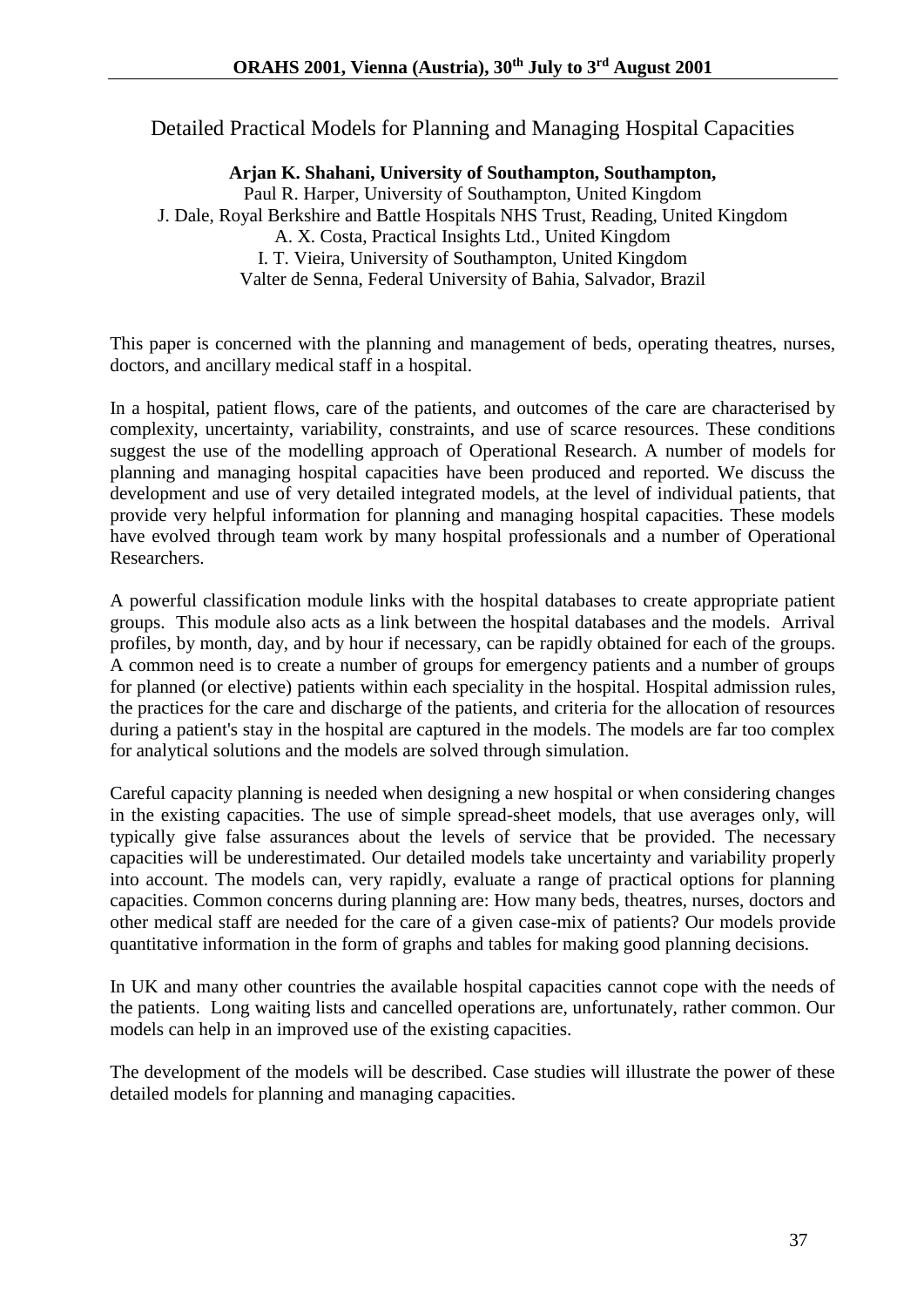### **Process Management in the Health Care Sector**

#### **Rainer Telesko, University of Vienna, Austria**

Dimitris Karagiannis, University of Vienna, Austria

After reorganisation and process optimisation in the "blue collar" area, later on in the "white collar" area, the next step is to apply these methods in the public sector. In many countries reorganisation efforts in the health care sector are under discussion for raising efficiency. Process optimisation concepts specifically tailored for the health care sector and enriched with valuable experiences from the industry sector seem to be here a practical way.

The main target of process optimisation in the health care sector is to influence through a continuous improvement of processes in the hospitals combined with a patient-oriented coordination of the process chain the success factors in a hospital in a positive way so that the "strong" areas of a hospital are built up, additional areas are created and by this way the productivity is raised.

The talk "Process management in the health care sector" contains the following topics:

- 1. Lifecycle of a business process optimisation project
- 2. Theoretical foundations of process management (definitions, business process management tools, model-based process management etc.)
- 3. How to realise business processes with information technology?
- 4. Various scenarios of a business process management tool
- 5. Current trends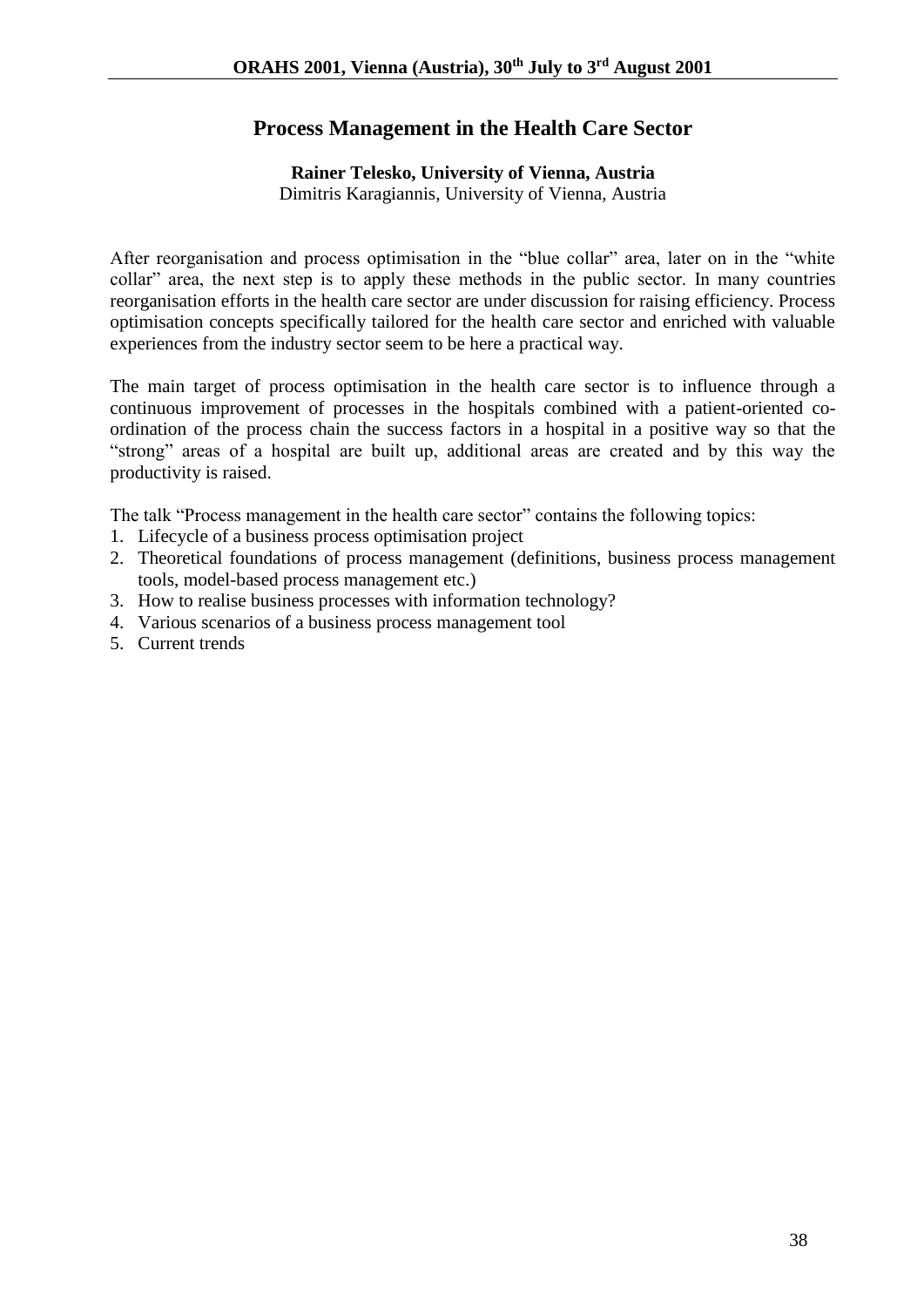### **Analytical Methods to Assist Hospital Planning**

#### **Martin Utley, University College London, United Kingdom**

Steve Gallivan, University College London, United Kingdom Katie Davis, University College London, United Kingdom

When planning a new hospital or a new hospital service, planners are faced with the difficulty of trying to assess the level of resources that need to be allocated. In principle, queuing theory can assist with this, although this is made difficult since some aspects of hospital operation do not conform to the usual assumptions made in order to derive standard queuing theory results. Alternative analytical methods will be discussed that allow estimates to be derived to characterise fluctuations in demand for services. Such fluctuations may arise due to variable lengths of stay and fluctuations in admissions. An example of the application of such methods will be given from a modelling study conducted to inform decisions about the planning of an intermediate care facility at a London hospital.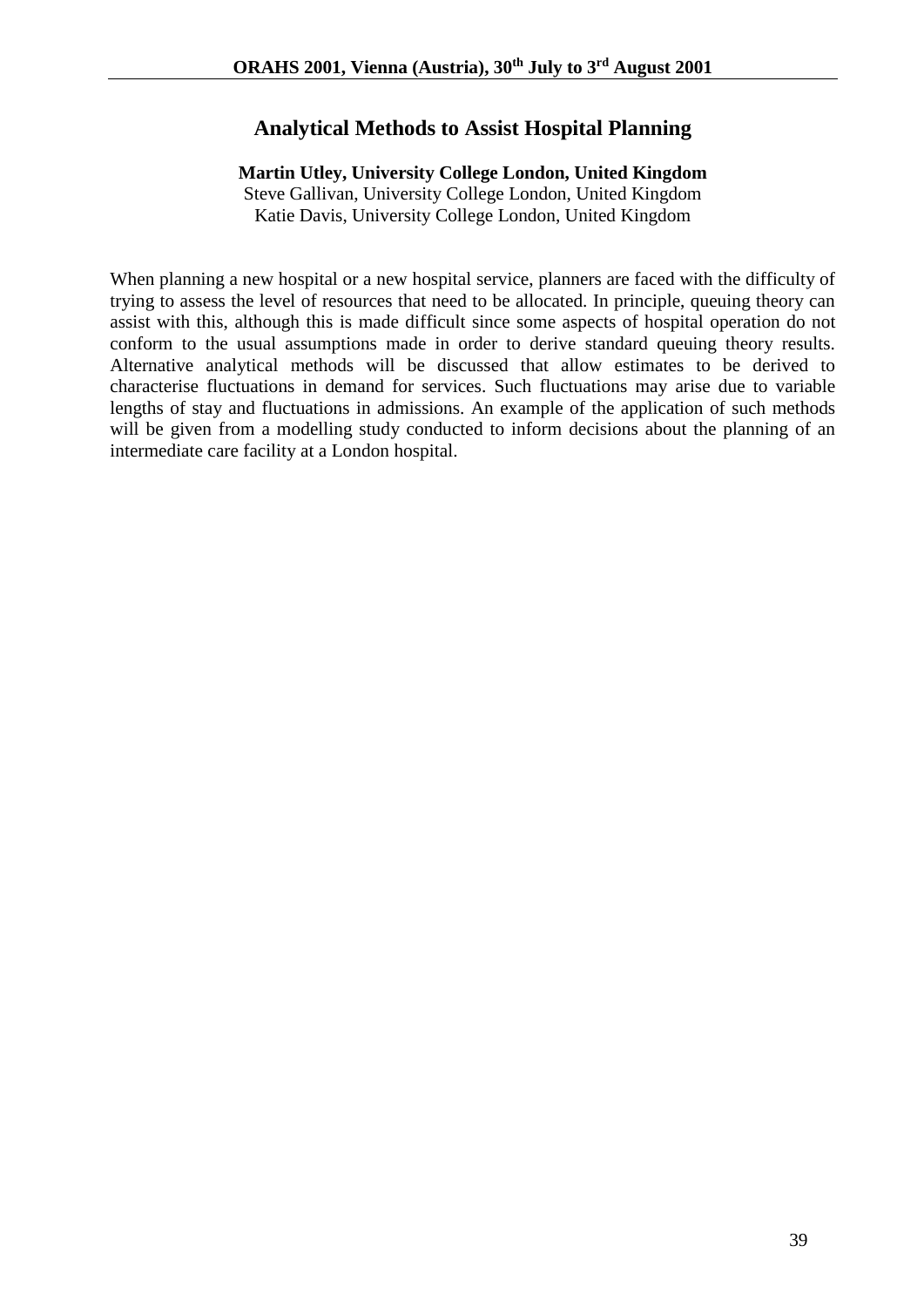## **The Nature and Content of Health Operational Research**

#### **Jan Vissers, Technical University Eindhoven, The Netherlands**

Health Operational Research is an area of applied operational research that requires specific considerations. Departing from existing definitions of Operational Research the specific context and characteristics of health care OR will be discussed. The discussion will focus on the characteristics of health care operations and of health care managerial decision making. Build on this insight into the specifics of health OR, we will discuss different areas of application of health OR.

To structure applications we will use a combination of a process perspective and the levels of planning in a health care system. As such we distinguish the process of care as perceived by the patient, the process of organising care delivery as perceived by a single provider, the process of organising a practice at the level of a speciality or a department, the process of organising hospital services at the level of the hospital, the process of organising health care services at the regional level, and the process of organising health care at the national level. Most applications of health OR can be linked to one of these processes. The applications used to illustrate the application areas will be mainly based on proceedings of meetings of the Euro Working Group on Operational Research Applied to Health Services - one of the EWG's of EURO that functions from 1975. The paper concludes with further challenges for health OR.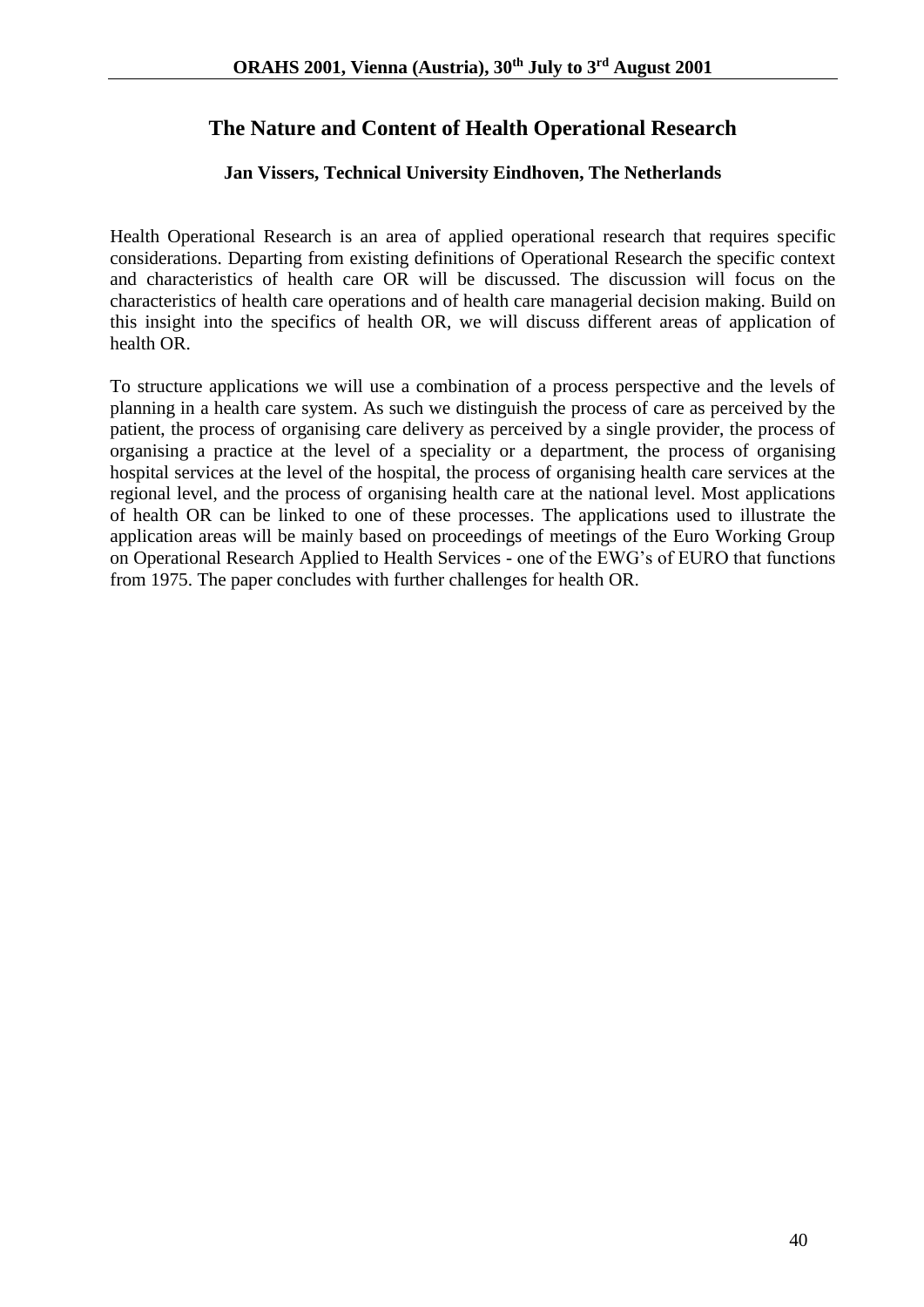## **Comparing Alternative Policies for Hospital Admission Planning**

#### **Jan Vissers, Technical University Eindhoven, The Netherlands**

The current policy for admission planning in hospitals is to utilise the available resources to the maximum, i.e. to produce as much as possible within the constraints of available resources. Waiting lists are used as buffer for variation in the level of production. This policy is increasingly discussed as not acceptable anymore. In the current situation priority is given to optimisation of resource use and the service level is regarded as a consequence. As the awareness of what is acceptable as waiting time increases, it becomes necessary to reconsider the trade-off between service level and resource use.

We have examined the impact of alternative admission policies, *i.e.*: the "zero waiting time" policy, and the "booked admissions" policy. A "zero waiting time" policy would imply that every patient is treated without delay even when it requires extra resources in case of a fully occupied hospital. One may assume, therefore, that this policy will be resource-intensive. With a 'booked admissions' policy, instead of putting patients on a waiting list, an appointment is made for the admission. The advantage is that the patient knows the admission date in advance. On the other hand, there is a chance that elective patients need to be cancelled when there is an unexpected inflow of emergency patients. Also the use of resources might be higher compared to the current policy.

A simulation model was built to compare these extreme policies with the current policy "maximising the utilisation of scarce resources." The performance criteria considered are the amount of resources required (beds, IC-beds, operating theatres, specialists, nursing staff), the utilisation of resources, waiting time, cancelled patients, etc.

The paper reports on the way the different policies were implemented in a case study hospital with some simplifications in its operating characteristics, and in a simulation model that was developed to compare these policies. Results of the different policies are discussed and used to formulate conclusions on a more balanced policy for hospital admission planning.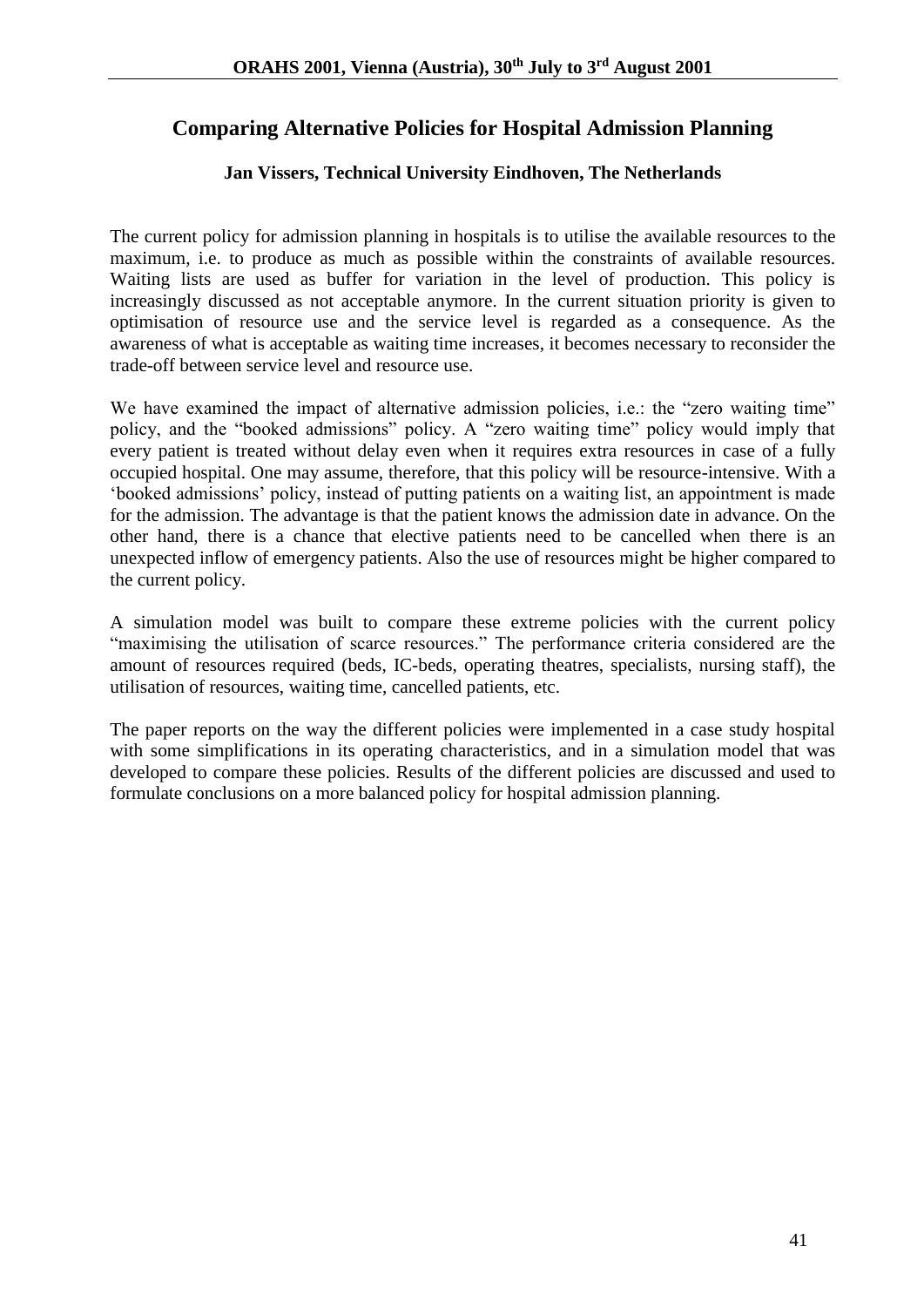## **List of Participants**

To EU due data security reasons (2018 law), this list had to be removed.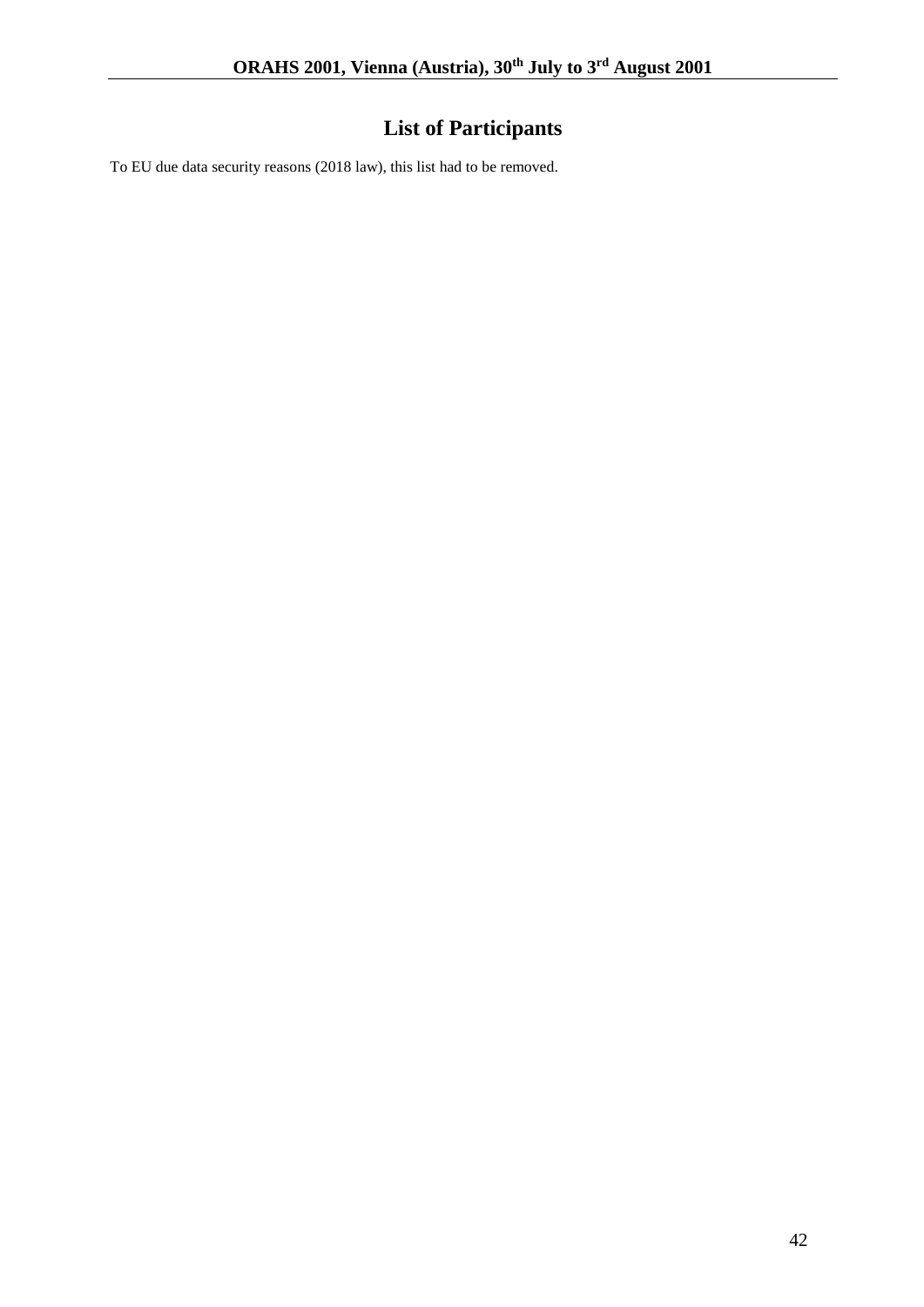## **Format for Full Papers**

Guide for Authors (http://www.elsevier.nl/locate/issn/03772217 similar to EJOR)

1. Presenters at the ORAHS 2001 conference are invited to submit three copies of their papers and a disc containing a Winword 97 file to Marion Rauner. The refereeing process will only start after the editors have received three copies of the paper which contains an abstract and keywords.

2. Manuscripts should be written in English. Authors are encouraged to obtain assistance in the editing of their papers for proper use of English prior to submission.

3. Manuscripts must be typed on one side of the paper in one line spacing throughout, with wide margins (left, right, top, bottom: 2.5 cm). Use font Times New Roman and size 12 point. Pages should be numbered consecutively. A duplicate copy should be retained by the author. Keep the paper within 12 pages. **Submission deadline: October 31st, 2001**. As all papers are refereed, this deadline is absolutely strict.

4. Titles, both of the article itself and of the sections, should be brief and specific. Please use bold font for headings.

5. Name(s) of the author(s): for information retrieval, please specify your name always in exactly the same way; initials or given name first, and family name last.

6. Full mailing address(es), including e-mail, of the author(s) should be given, at the institution where the research has been done. If the current mailing address differs, this should be supplied in a footnote. Please indicate the corresponding author.

7. An abstract should be given with every article. It should be self-contained and understandable by the general OR reader outside the context of the article. It should be free from formulae, specialised jargon, acronyms, and references. It should be specific and between 50 and 150 words of length.

8. Keywords must be included (up to 5).

9. Sections should be decimally numbered. Titles should be specific, except "Introduction", "Summary," and "Conclusions."

10. Paragraphs should be indented in the manuscript to avoid ambiguities when a line ends on a full stop.

11. Tables should be numbered consecutively and have a self-explanatory title. Please refer in the text to the table!

12. Figures should be numbered consecutively and have a self-explanatory caption. Please refer in the text to the figure! Special care should be given to the drawing. Except for a reduction in size, they will appear in the final printing in exactly the same form as submitted by the author; normally they will not be redrawn by the printer.